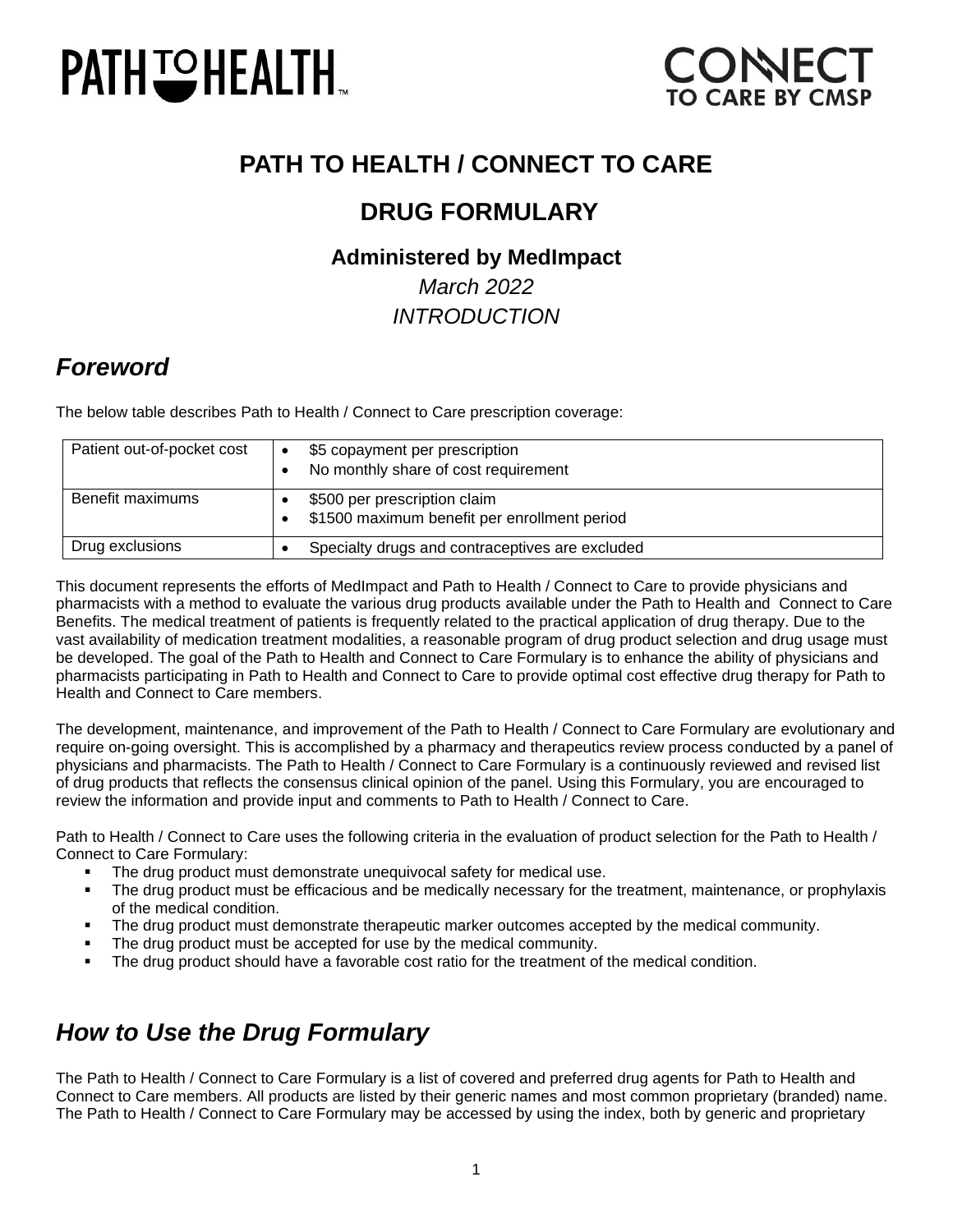name (in small capital letters) and by therapeutic drug category. Any product not found in this Formulary listing shall be considered a Non-Formulary Drug.

### *Coverage Limitations*

The Path to Health / Connect to Care Formulary does not provide information regarding the specific coverage or limitations an individual member may have. Path to Health and Connect to Care members may have specific limitations which are not reflected in this Drug Formulary. This Drug Formulary contains only FDA-approved outpatient drugs for eligible members and does not apply to non-FDA approved drugs or medications used in in-patient settings. If a Path to Health or Connect to Care member has any specific questions regarding coverage, they should contact Path to Health / Connect to Care at (916) 649-2631 for further explanation of benefits.

Path to Health and Connect to Care members are not eligible to receive prescription drug services outside of California and the designated border state areas of Oregon, Nevada and Arizona.

### *Generic Substitution*

When available, FDA approved generic drugs are to be used in all situations, regardless of the brand name indicated. The brand names listed are for reference use only and do not denote coverage, unless specifically noted. Greater economy is realized through the use of generic equivalents. This policy is not meant to preclude or supplant any state statutes that may exist. All drugs that are or become available generically are subject to review by the Path to Health / Connect to Care pharmacy and therapeutics review process.

Path to Health / Connect to Care approves such multisource drugs for addition to the maximum allowable cost (MAC) list based on the following criteria:

- A minimum of one "A" rated source of the product.
- An FDA Rating for generic equivalency.
- Review by Path to Health / Connect to Care for efficacy and safety.
- Certain drug products with complex pharmacokinetics, dosage forms, narrow therapeutic efficacy or where blood level maintenance is crucial will not be subject to substitution. These products are:
	- ♦ Coumadin
	- Dilantin
	- Lanoxin
	- $\Diamond$  Premarin
	- Synthroid

This list is reviewed and updated periodically based on the clinical literature and available pharmacokinetic principals of the drug products. If a physician determines that there is a documented medical need for the brand equivalent, a request for coverage may be made using the medication request process.

### *Experimental Drugs*

The experimental nature or use of drug products will be determined by Path to Health / Connect to Care using current medical literature. Any drug product or use of an existing product that is determined to be experimental will be excluded from coverage.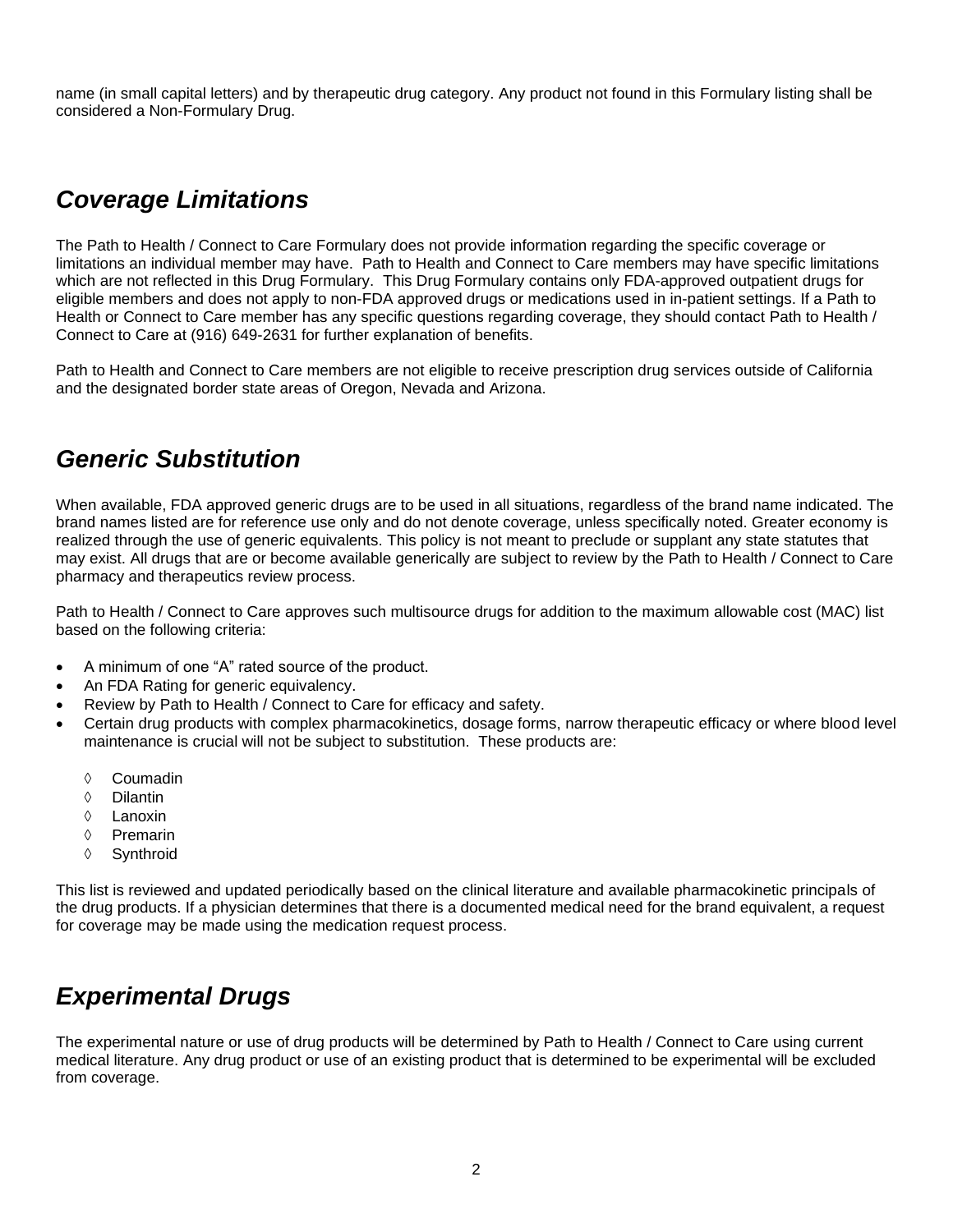### *Prior Authorization*

Drug products that are listed as Prior Authorization (PA) required require approval when the member presents a prescription to a network pharmacy. To obtain coverage, the prescribing physician may:

- A. Fax a completed Medication Request Form (MRF) to MedImpact at (858) 790-7100, or
- B. Contact MedImpact at (800) 788-2949 and provide all necessary information requested.

If the request does not meet the criteria established by Path to Health / Connect to Care, the request will be denied and alternative therapy may be recommended. Each request will be reviewed on individual patient need and approval may be given if a documented medical need exists.

### *Request Process for Non-Formulary Agents*

Coverage for non-formulary agents may be requested in advance by physicians. When a Path to Health or Connect to Care member gives a prescription order for a non-formulary drug to a pharmacist, the pharmacist should notify the physician and member of the nonformulary status. The physician, pharmacist or member may then call MedImpact at (800) 788-2949 to initiate the medical exception process. To obtain coverage, the prescribing physician may:

- A. Fax a completed Medication Request Form (MRF) to MedImpact at (858) 790-7100, or
- B. Contact MedImpact at (800) 788-2949 and provide all necessary information requested.

The following general criteria are used for approval.

- 1) The use of Path to Health / Connect to Care Formulary Drug Products is contraindicated in the patient.
- 2) The patient has failed an appropriate trial of Formulary or related agents.
- 3) The choices available in the Path to Health / Connect to Care Formulary are not suited for the present patient care need and the drug selected is required for patient safety.
- 4) The use of a Path to Health / Connect to Care Formulary Drug may provoke an underlying condition, which would be detrimental to patient care.

Path to Health / Connect to Care recognizes that not all medical needs can be met with agents listed in this document and encourages inquires about optional therapies.

### *Step Care Agents*

Drug products defined as step care will undergo an electronic pre-authorization process per Path to Health / Connect to Care guidelines, which requires a trial of first-line drug(s) before a Step Care drug will be covered at the formulary brand level. If recommended guidelines for first-line therapy are not met, then the Step Care drug may be subject to review through the prior authorization process.

### *Quantity Limits*

Limitations on quantity may be placed on certain products due to safety, therapeutic or cost-effectiveness considerations. Prescriptions for such agents exceeding the quantity limit (QL) will be subject to the prior authorization process.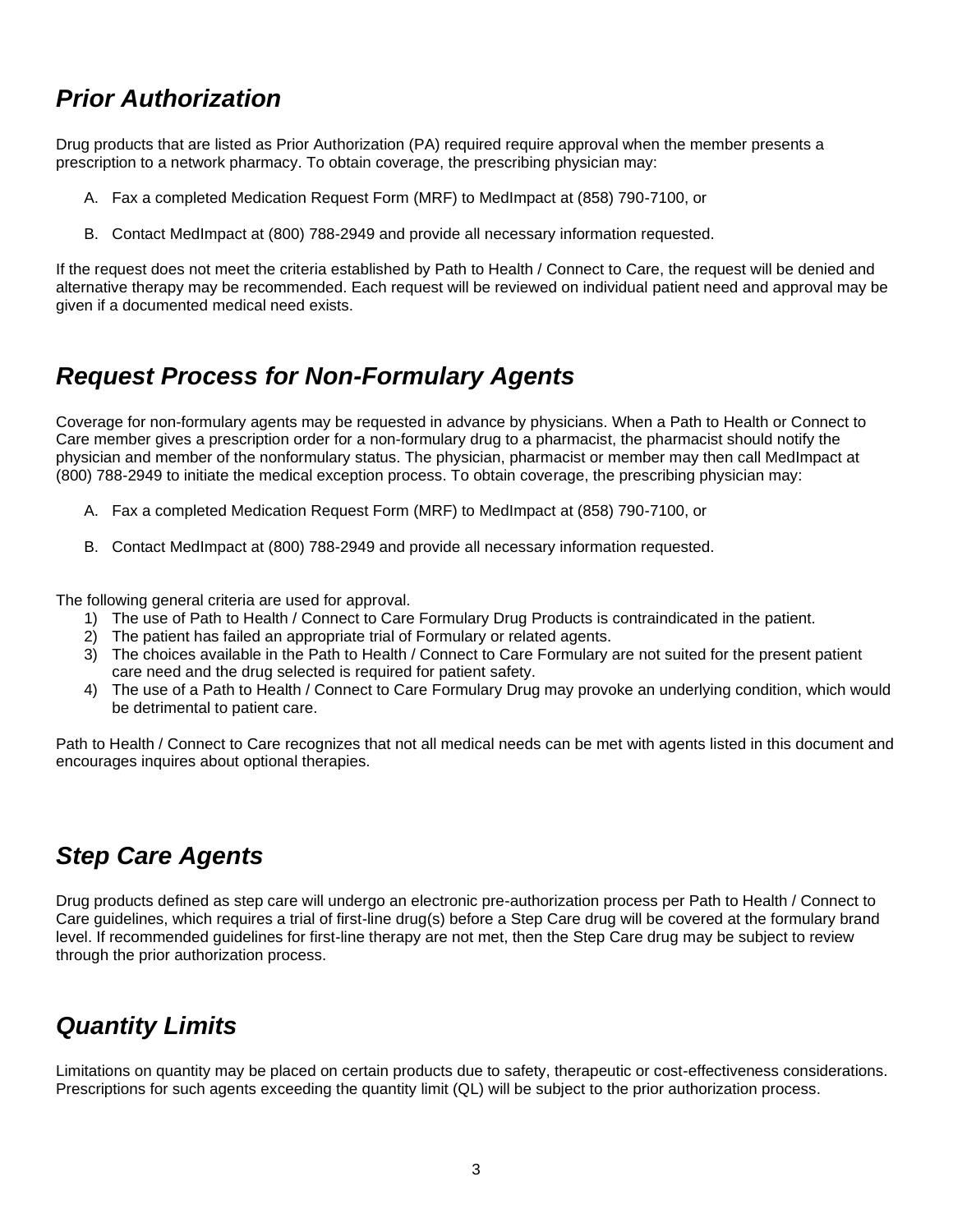### *Appeals Process*

Prior authorization and medical exception requests are evaluated based on medical necessity and safety as described. In the event of denial, providers or Path to Health or Connect to Care members may request a formal appeal verbally or in writing within sixty (60) days of denial notification. To request an appeal, call (800) 788-2949 or send your written appeal request to the following address:

> MedImpact Healthcare Systems, Inc. 10181 Scripps Gateway Court, San Diego, CA 92131 Attention: Appeals Coordinator or Fax (858) 790-6060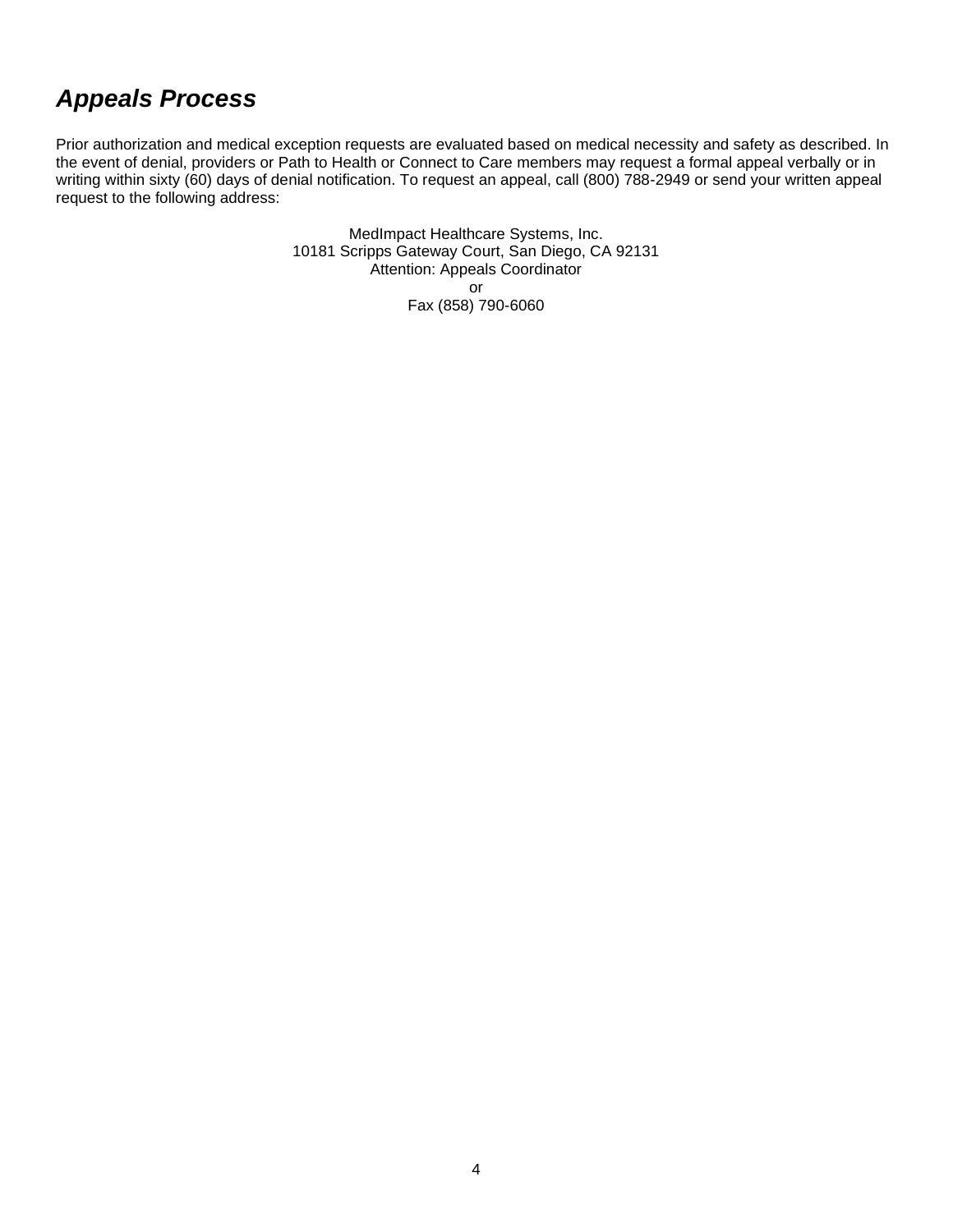### *Formulary Process and Communication*

The Path to Health / Connect to Care Formulary is a tool to promote cost-effective prescription drug use. While every attempt has been made to create a document that meets all therapeutic needs, the art of medicine makes this a formidable task. Path to Health / Connect to Care welcomes input on the formulary from physicians and pharmacists providing services to Path to Health and Connect to Care clients. Suggestions and comments should be submitted to the Path to Health / Connect to Care at the following address:

> Path to Health / Connect to Care ATTN: Pharmacy and Therapeutics Panel 1545 River Park Drive, Suite 435 Sacramento, CA 95815 (916) 649-2631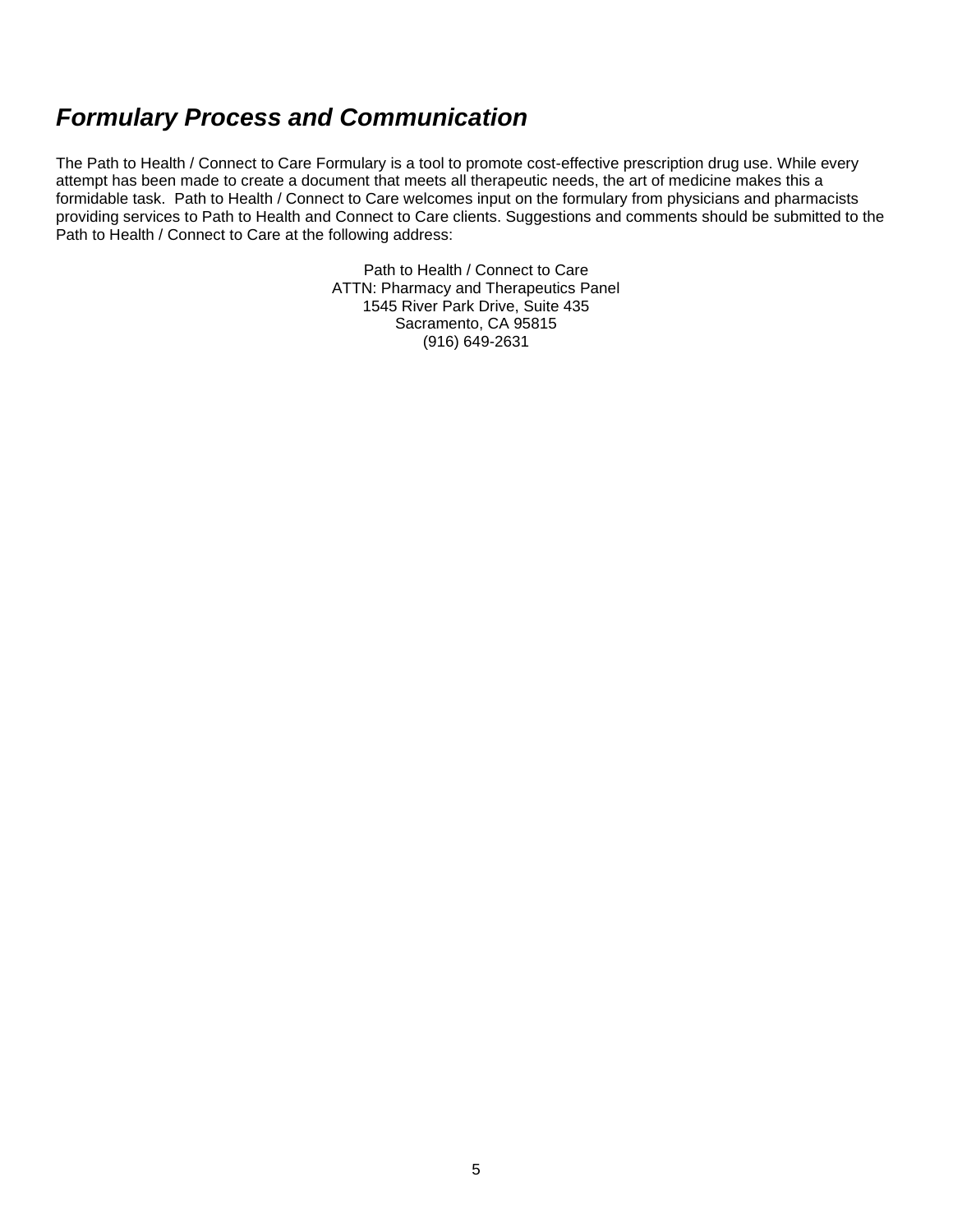#### **TABLE OF CONTENTS**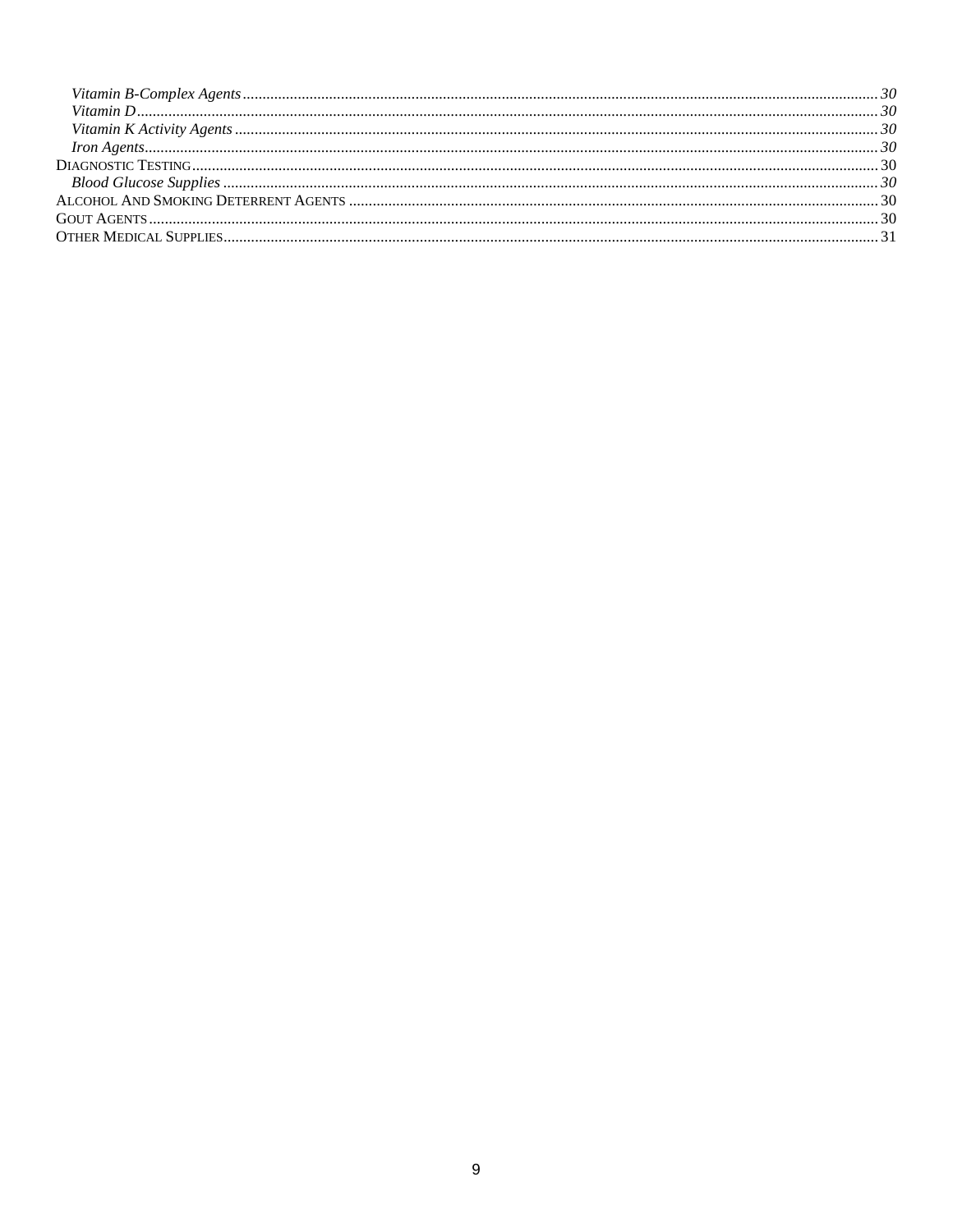# **CENTRAL NERVOUS SYSTEM AGENTS**

### **Analgesic and Anti-Inflammatory Agents**

#### **Non-Steroidal Anti-Inflammatory Agents FIRST LINE AGENTS**

Aspirin **ASPIRIN** Aspirin EC **ECOTRIN** Celecoxib **CELEBREX** Diclofenac Sodium **VOLTAREN** Etodolac **LODINE** Ibuprofen MOTRIN (INCLUDES OTC) Indomethacin **INDOCIN** Ketoprofen ORUVAIL, 200MG STRENGTH NON-FORMULARY Indomethacin, Sustained Release **INDOCIN SR Meloxicam Tablets** MOBIC (TABLETS ONLY), SUSPENSION NON-FORMULARY Nabumetone **RELAFEN** Naproxen **NAPROSYN** Naproxen Sodium **ANAPROX ANAPROX DS** Salsalate **DISALCID** Sulindac **CLINORIL** Piroxicam **FELDENE SECOND LINE AGENTS Etodolac Extended Release** LODINE XL, STEP THERAPY, RESTRICTED TO A TRIAL OF 2 UNRESTRICTED NSAIDS IN THE PAST 90 DAYS **Miscellaneous Arthritis Agents** Leflunomide **ARAVA Migraine Agents** APAP/Dichloralphenazone/Isomethep **MIDRIN Butalbital/APAP/Caffeine ESGIC ESGIC PLUS FIORICET** Butalbital/Aspirin/Caffeine (Tablets Only) **FIORINAL** Ergotamine/Caffeine CAFERGOT Naratriptan AMERGE, LIMITED TO 9 TABLETS/MONTH, ONLY 1 RX FOR ANY TRIPTAN/MONTH Rizatriptan MAXALT, MAXALT MLT, LIMITED TO 9 TABLETS/MONTH, ONLY 1 RX FOR ANY TRIPTAN/MONTH Sumatriptan IMITREX, LIMITED TO 4 INJECTIONS, 9 TABLETS, OR 6 NASAL UNITS PER MONTH, ONLY 1 RX FOR ANY TRIPTAN/MONTH, SUMAVEL NON-FORMULARY SE, QL RELPAX, STEP THERAPY, RESTRICTED TO USE AFTER A TRIAL Eletriptan OF SUMATRIPTAN IN THE PAST 120 DAYS, LIMITED TO 9 TABLETS/MONTH, ONLY 1 RX FOR ANY TRIPTAN/MONTH SE, QL Zolmitriptan ZOMIG, ZOMIG ZMT STEP THERAPY, RESTRICTED TO USE AFTER A TRIAL OF SUMATRIPTAN IN THE PAST 120 DAYS, LIMITED TO 9 TABLETS OR 6 NASAL UNITS PER MONTH, ONLY 1 RX FOR ANY TRIPTAN/MONTH PA, QL Dihydroergotamine MIGRANAL, PA REQ, LIMITED TO 1 KIT (4 TREATMENTS) PER **MONTH** 

#### **Opiate Agonists**

**SE** 

QL

QL

QL

 $10$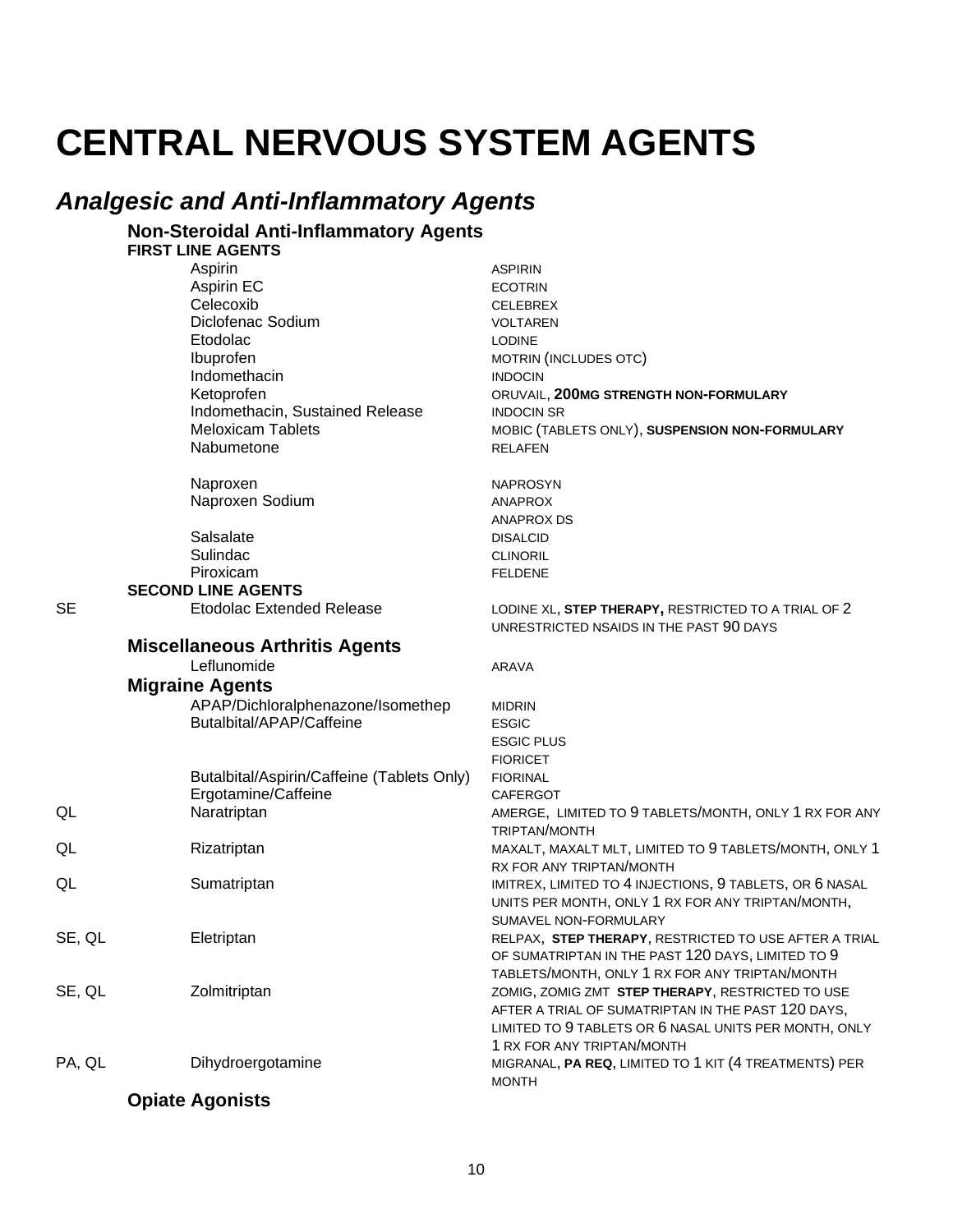| QL                 | Acetaminophen/Codeine                                                    | TYLENOL #2, #3, #4, LIMITED TO #240/MONTH OR<br>960ML/MONTH; ORAL SUSPENSION AND VOPAC NON-<br><b>FORMULARY</b>                                                         |
|--------------------|--------------------------------------------------------------------------|-------------------------------------------------------------------------------------------------------------------------------------------------------------------------|
| QL<br>QL<br>QL     | Acetaminophen/Hydrocodone                                                | NORCO 5/325, LIMITED TO #240/MONTH<br>NORCO 7.5/325, LIMITED TO #180/MONTH<br>NORCO 10/325, LIMITED TO #150/MONTH<br>ALL OTHER HYDROCODONE/APAP STRENGTHS NON-FORMULARY |
| QL<br>QL<br>QL     | Butalbital/APAP/Caffeine/Codeine<br>Butalbital/Aspirin/Caffeine/Codeine  | FIORICET/CODEINE, LIMITED TO #180/MONTH<br>FIORINAL/CODEINE, LIMITED TO #180/MONTH                                                                                      |
| QL<br>QL           | Codeine/Aspirin<br>Hydromorphone<br>Morphine                             | EMPIRIN #2, #3, #4, LIMITED TO #240/MONTH<br>DILAUDID, LIMITED TO #240/MONTH OR 960ML/MONTH<br>MSIR, LIMITED TO #240/MONTH OR 960ML/MONTH                               |
| QL<br>QL           | Morphine SR<br>Oxycodone                                                 | MS CONTIN/ORAMORPH SR, LIMITED TO #120/MONTH<br>OXYIR, LIMITED TO #240/MONTH                                                                                            |
| QL<br>QL           | Oxycodone<br>Oxycodone/Acetaminophen                                     | OXYFAST, LIMITED TO #960ML/MONTH<br>PERCOCET, LIMITED TO #240/MONTH; MAGNACET AND<br>PRIMALEV NON-FORMULARY                                                             |
| QL<br>QL<br>PA, QL | Oxycodone/Aspirin<br>Oxycodone                                           | TYLOX, LIMITED TO #240/MONTH<br>PERCODAN, LIMITED TO #240/MONTH<br>OXYCONTIN, PA REQ, LIMITED TO #60/MONTH                                                              |
|                    | <b>Narcotic Withdrawal Therapy Agents</b><br>Naloxone Spray and Syringes | NARCAN; EVZIO NON-FORMULARY                                                                                                                                             |
|                    | <b>Opiate Antagonists</b><br>Naltrexone                                  | <b>REVIA</b>                                                                                                                                                            |
|                    | <b>Miscellaneous Analgesics</b>                                          |                                                                                                                                                                         |
|                    | Acetaminophen                                                            | <b>TYLENOL</b>                                                                                                                                                          |
|                    | Tramadol                                                                 | ULTRAM; ULTRAM ER NON-FORMULARY                                                                                                                                         |
| PA, QL             | <b>Butorphanol NS</b>                                                    | STADOL NS, PA REQ, LIMITED TO 2 BOTTLES/MONTH                                                                                                                           |
|                    | <b>Miscellaneous Central Nervous System Agents</b>                       |                                                                                                                                                                         |
|                    | Donepezil                                                                | <b>ARICEPT</b>                                                                                                                                                          |
|                    | <b>Anticonvulsant Agents</b>                                             |                                                                                                                                                                         |
|                    | <b>Barbiturate Anticonvulsants</b>                                       |                                                                                                                                                                         |
|                    | Mephobarbital                                                            | MEBARAL                                                                                                                                                                 |
|                    | Phenobarbital                                                            | PHENOBARBITAL                                                                                                                                                           |
|                    | Primidone<br><b>Benzodiazepine Anticonvulsants</b>                       | <b>MYSOLINE</b>                                                                                                                                                         |
| QL                 | Clonazepam                                                               | KLONOPIN, LIMITED TO #90/MONTH; RAPDIS TABLETS NON-                                                                                                                     |
|                    |                                                                          | <b>FORMULARY</b>                                                                                                                                                        |
|                    | <b>Hydantoin Anticonvulsants</b>                                         |                                                                                                                                                                         |
|                    | Phenytoin                                                                | DILANTIN, PHENYTEK                                                                                                                                                      |
|                    | <b>Miscellaneous Anticonvulsants</b>                                     |                                                                                                                                                                         |
|                    | Carbamazepine                                                            | TEGRETOL; EQUETRO NON-FORMULARY                                                                                                                                         |
|                    | Carbamazepine Extended Release                                           | <b>TEGRETOL XR</b>                                                                                                                                                      |
|                    | Divalproex Sodium                                                        | <b>DEPAKOTE</b>                                                                                                                                                         |
|                    | Divalproex Sodium Extended Release                                       | <b>DEPAKOTE ER</b>                                                                                                                                                      |
|                    | Gabapentin                                                               | <b>NEURONTIN</b>                                                                                                                                                        |
|                    | Levetiracetam                                                            | <b>KEPPRA</b>                                                                                                                                                           |
|                    | Oxcarbazepine                                                            | <b>TRILEPTAL</b>                                                                                                                                                        |
|                    | Tiagabine                                                                | <b>GABITRIL</b>                                                                                                                                                         |
|                    | Valproic Acid                                                            | <b>DEPAKENE</b>                                                                                                                                                         |
|                    | Zonisamide                                                               | ZONEGRAN                                                                                                                                                                |
| QL                 | Lamotrigine                                                              | LAMICTAL, LIMITED TO #60/MONTH FOR 100MG AND 150MG,<br>#180/MONTH FOR 25MG                                                                                              |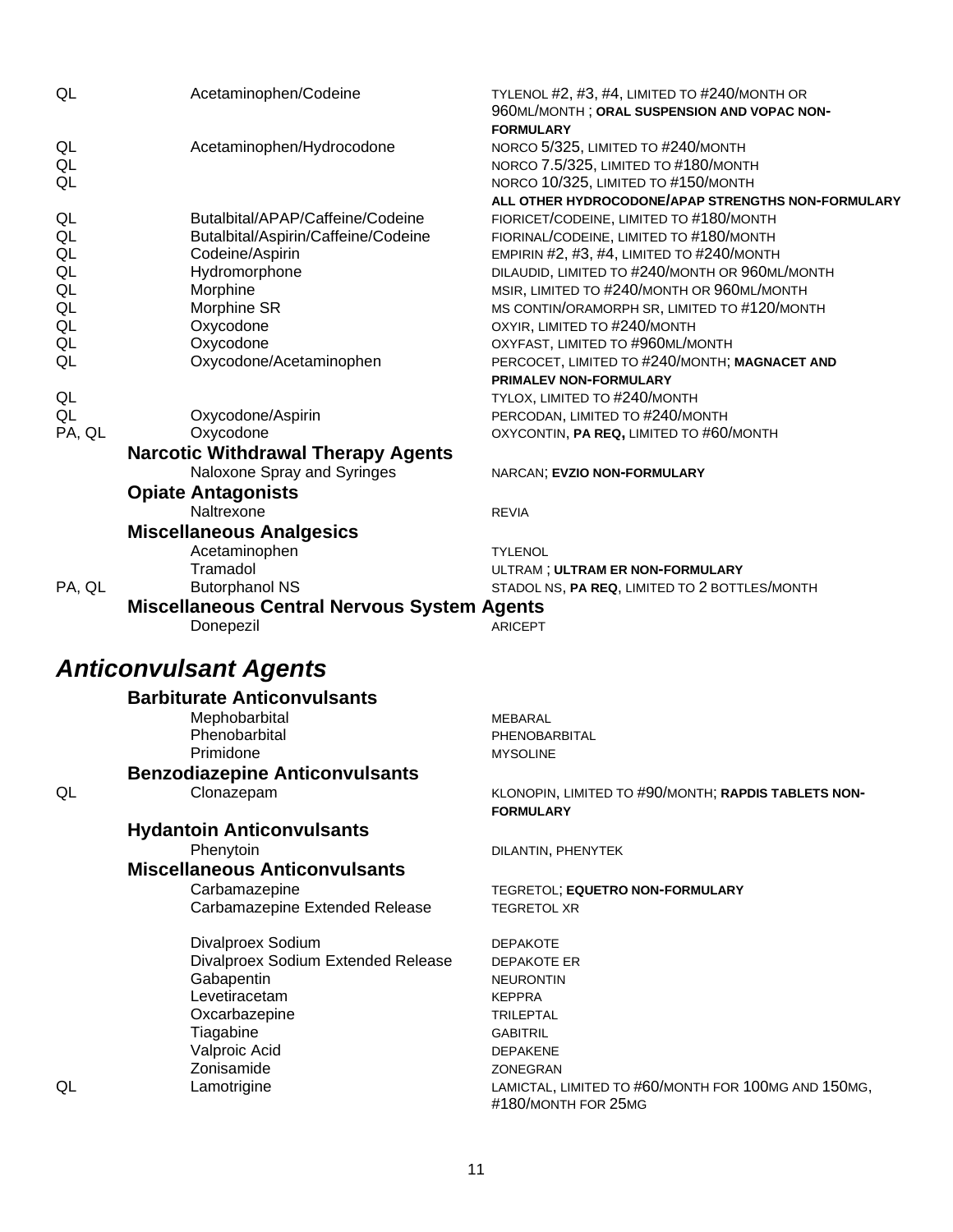### *Antiparkinsonian Agents*

Amantadine SYMMETREL Benztropine Mesylate COGENTIN Bromocriptine **PARLODEL** 

Carbidopa/Levodopa CR SINEMET CR Pramipexole MIRAPEX Trihexyphenidyl **ARTANE** 

### *Muscle Relaxant Agents*

#### **Skeletal Muscle Relaxants**

Chlorzoxazone **PARAFON DSC** 

Cyclobenzaprine FLEXERIL Dantrolene Sodium DANTRIUM Methocarbamol ROBAXIN Orphenadrine Citrate NORFLEX Orphenadrine/Aspirin/Caffeine NORGESIC

### *Psychotherapeutic Agents*

#### **Tricyclic Antidepressant Agents**

Amitriptyline ELAVIL Amoxapine ASENDIN Desipramine NORPRAMIN Doxepin SINEQUAN Maprotiline LUDIOMIL Nortriptyline **PAMELOR** Protriptyline VIVACTIL

#### **S.S.R.I. Agents**

Citalopram CELEXA

Fluvoxamine LUVOX Paroxetine **PAXIL** Sertraline ZOLOFT

**S.N.R.I. Agents**

#### **M.A.O. Inhibitor Agents**

Phenelzine NARDIL Tranylcypromine **PARNATE Miscellaneous Antidepressant Agents**

QL Topiramate TOPAMAX, LIMITED TO #90/MONTH FOR 25MG, 50MG AND 100MG STRENGTHS

Carbidopa/Levodopa SINEMET; **PARCOPA NON-FORMULARY** Ropinirole REQUIP; **REQUIP XL NON-FORMULARY** Selegiline SELEGILINE, **ZELAPAR AND EMSAM NON-FORMULARY**

Baclofen **LIORESAL** QL Carisoprodol Carisoprodol SOMA, LIMITED TO #120/MONTH; 250 STRENGTH NON-**FORMULARY**

Imipramine TOFRANIL, **TOFRANIL PM NON-FORMULARY**

Fluoxetine Capsules **PROZAC CAPSULES (10MG, 20MG ONLY), TABLETS NON-FORMULARY**

QL Duloxetine CYMBALTA, LIMITED TO #60/MONTH QL Venlafaxine EFFEXOR, LIMITED TO #60/MONTH IF DOSE ≤ 200MG/DAY, LIMITED TO #90/MONTH OF DOSE > 200MG/DAY QL Venlafaxine Extended Release EFFEXOR XR, LIMITED TO #30/MONTH **VENLAFAXINE EXTENDED RELEASE TABLETS NON-FORMULARY**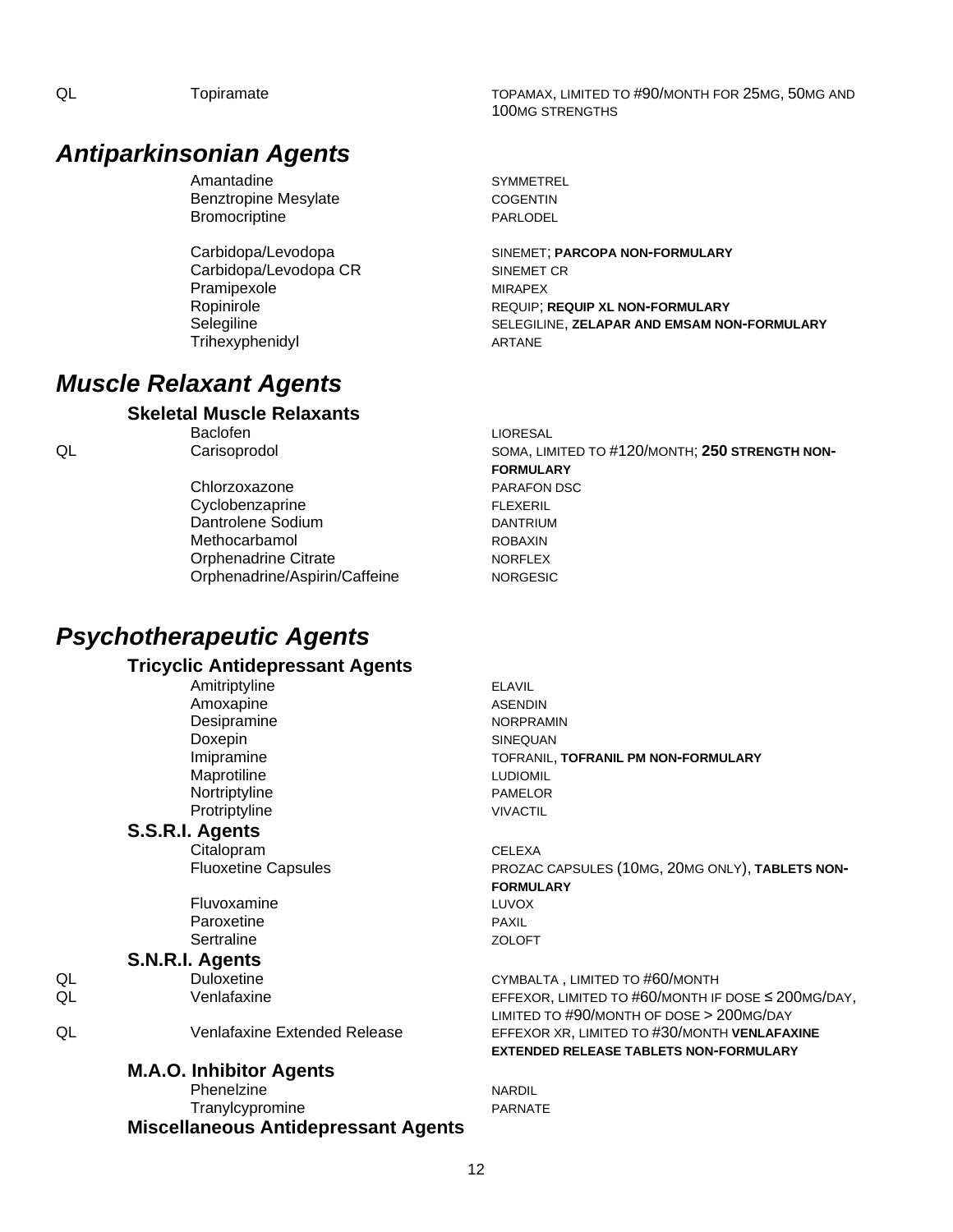|        | <b>Bupropion</b>                                           | WELLBUTRIN, APLENZIN NON-FORMULARY                         |
|--------|------------------------------------------------------------|------------------------------------------------------------|
|        | <b>Bupropion SR</b>                                        | WELLBUTRIN SR, APLENZIN NON-FORMULARY                      |
|        | <b>Bupropion XL</b>                                        | WELLBUTRIN XL, APLENZIN NON-FORMULARY                      |
|        | Clomipramine                                               | ANAFRANIL                                                  |
|        | Mirtazapine                                                | REMERON TAB, SOLTABS AND 7.5MG TABLETS NON-                |
|        |                                                            | <b>FORMULARY</b>                                           |
|        | Trazodone                                                  | <b>DESYREL</b>                                             |
| MD, QL | Nefazodone                                                 | SERZONE, RESTRICTED TO PSYCHIATRY, LIMITED TO<br>#60/MONTH |
|        |                                                            |                                                            |
|        | <b>Antimanic Agents</b>                                    |                                                            |
|        | Lithium Carbonate                                          | <b>ESKALITH</b>                                            |
|        |                                                            | <b>LITHOBID</b>                                            |
|        | <b>Benzodiazepines</b>                                     |                                                            |
| QL     | Alprazolam                                                 | XANAX, LIMITED TO #90/MONTH; XANAX XR, NIRAVAM, AND        |
|        |                                                            | ALPRAZOLAM INTENSOL NON-FORMULARY                          |
| QL     | Clorazepate                                                | TRANXENE, LIMITED TO #90/MONTH                             |
| QL     | Chlordiazepoxide                                           | LIBRIUM, LIMITED TO #90/MONTH                              |
| QL     | Diazepam                                                   | VALIUM, LIMITED TO #90/MONTH, DIASTAT NON-FORMULARY        |
| QL     | Flurazepam                                                 | DALMANE, LIMITED TO #30/MONTH                              |
| QL     | Lorazepam                                                  | ATIVAN, LIMITED TO #90/MONTH; LORAZEPAM ORAL               |
|        |                                                            | <b>CONCENTRATE NON-FORMULARY</b>                           |
| QL     | Temazepam                                                  | RESTORIL, LIMITED TO #30/MONTH; 22.5MG STRENGTH NON-       |
|        |                                                            | <b>FORMULARY</b>                                           |
| QL     | Triazolam                                                  | HALCION, LIMITED TO #30/MONTH                              |
|        | <b>Antipsychotic Agents</b>                                |                                                            |
| QL     | Asenapine                                                  | SAPHRIS, LIMITED TO #60 PER MONTH                          |
| QL     | Aripiprazole                                               | ABILIFY, LIMITED TO #30 PER MONTH DISCMELTS NON-           |
|        |                                                            | <b>FORMULARY</b>                                           |
|        | Chlorpromazine                                             | <b>THORAZINE</b>                                           |
|        | Clozapine                                                  | CLOZARIL                                                   |
|        | Fluphenazine                                               | <b>PROLIXIN</b>                                            |
|        | Haloperidol                                                | HALDOL, HALDOL DECANOATE-VIALS ONLY                        |
|        | Loxapine                                                   | <b>LOXITANE</b>                                            |
|        | Molindone                                                  | <b>MOBAN</b>                                               |
| QL     | Olanzapine                                                 | ZYPREXA, LIMITED TO #60/MONTH                              |
| QL     |                                                            | ZYPREXA ZYDIS, LIMITED TO #60/MONTH                        |
|        |                                                            | <b>ZYPREXA INJECTION</b>                                   |
|        |                                                            | ZYPREXA RELPREVV                                           |
|        |                                                            |                                                            |
|        |                                                            |                                                            |
|        | Perphenazine                                               | <b>TRILAFON</b>                                            |
|        | Pimozide                                                   | <b>ORAP</b>                                                |
| QL     | Quetiapine                                                 | SEROQUEL, LIMITED TO #90/MONTH, 25MG STRENGTH NON-         |
|        |                                                            | FORMULARY. 25MG STRENGTH NOT COVERED FOR                   |
|        |                                                            | INSOMNIA, SUBMIT PA FOR OTHER INDICATIONS.                 |
| QL     | Risperidone                                                | RISPERDAL, LIMITED TO #60/MONTH                            |
|        | Thioridazine                                               | <b>MELLARIL</b>                                            |
|        | Thiothixene                                                | <b>NAVANE</b>                                              |
|        | Trifluoperazine                                            | <b>STELAZINE</b>                                           |
| QL     | Ziprasidone                                                | GEODON, LIMITED TO #60/MONTH                               |
|        | <b>Antipsychotic/SSRI Combination Agents</b>               |                                                            |
| QL     | Olanzapine/Fluoxetine HCI                                  | SYMBYAX, LIMITED TO #30/MONTH                              |
|        | <b>Miscellaneous Anxiolytics, Sedatives, and Hypnotics</b> |                                                            |
|        | <b>Buspirone</b>                                           | <b>BUSPAR</b>                                              |
|        |                                                            | <b>7.5MG STRENGTH NON-FORMULARY</b>                        |
|        | <b>Chloral Hydrate</b>                                     | <b>NOCTEC</b>                                              |
|        | Hydroxyzine                                                | <b>ATARAX</b>                                              |
|        |                                                            |                                                            |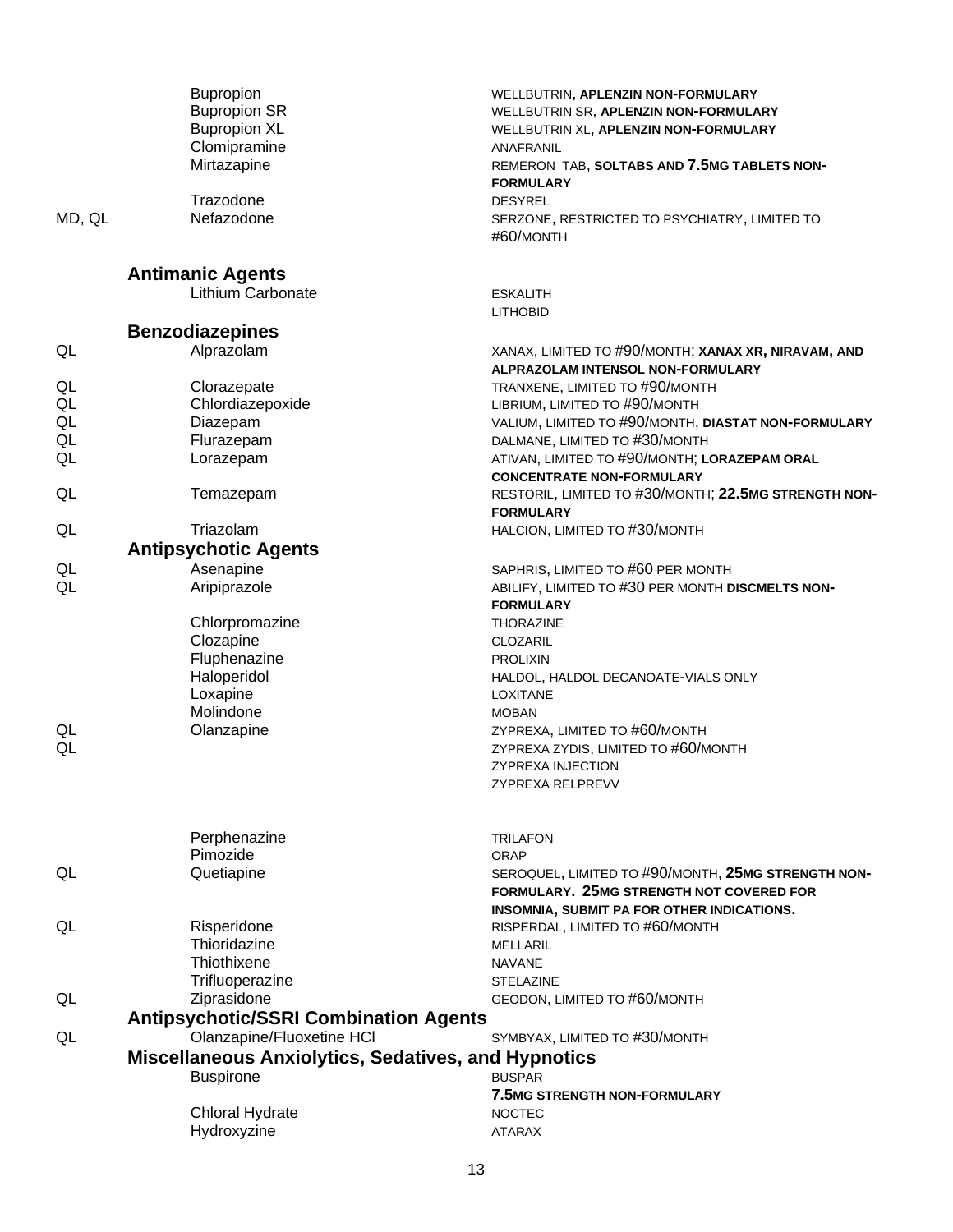Hydroxyzine Pamoate Promethazine Zolpidem

**VISTARIL** PHENERGAN AMBIEN, LIMITED TO #14/MONTH, AMBIEN CR AND EDLUAR **NON-FORMULARY** 

## **CARDIOVASCULAR/BLOOD AGENTS**

### **Antiarrhythmic Agents**

QL

#### **Antidysrhythmic Drug Agents**

Amiodarone Disopyramide Disopyramide CR Flecainide Mexiletine Procainamide Procainamide SR

Propafenone Quinidine Gluconate Quinidine Polygalacturonate Quinidine Sulfate **Quinidine Sulfate SR** Sotalol

**CORDARONE: 100MG STRENGTH NON-FORMULARY NORPACE NORPACE CR TAMBOCOR MEXITIL** PRONESTYL **PROCAN SR PROCANBID RYTHMOL** QUINAGLUTE CARDIOQUIN CIN-QUIN QUINIDEX **BETAPACE** 

### **Antihypertensive Agents**

Reserpine

Carvedilol

Labetalol

#### **Alpha-Adrenergic Antagonist Antihypertensive Agents**

| <b>Beta-Adrenergic Antagonist Agents</b> |  |
|------------------------------------------|--|
| Atenolol                                 |  |
| <b>Metoprolol Succinate</b>              |  |
| <b>Metoprolol Tartrate</b>               |  |
| Nadolol                                  |  |
| Pindolol                                 |  |
| Propranolol                              |  |
| Propranolol LA                           |  |

**TENORMIN TOPROL XL LOPRESSOR** CORGARD **VISKEN INDERAL INDERAL LA** 

**SERPASIL** 

#### **Combination Alpha-Beta Antagonist Agents**

**COREG; COREG CR NON-FORMULARY** NORMODYNE **TRANDATE** 

#### **Angiotensin Converting Enzyme Inhibitor Agents**

| Benazepril | LOTENSIN        |
|------------|-----------------|
| Captopril  | <b>CAPOTEN</b>  |
| Enalapril  | <b>VASOTEC</b>  |
| Lisinopril | <b>PRINIVIL</b> |
|            | <b>ZESTRIL</b>  |

#### **Angiotensin Receptor Blocker Agents**

|        | Irbesartan  | <b>AVAPRO</b>                                  |
|--------|-------------|------------------------------------------------|
|        | Losartan    | COZAAR                                         |
|        | Telmisartan | <b>MICARDIS</b>                                |
| SE, QL | Olmesartan  | BENICAR, STEP THERAPY, LIMITED TO #30/MONTH,   |
|        |             | RESTRICTED TO USE AFTER A TRIAL OF LOSARTAN OR |
|        |             | LOSARTAN/HCTZ IN THE PAST 90 DAYS              |
| SE, QL | Valsartan   | DIOVAN, STEP THERAPY, LIMITED TO #60/MONTH,    |
|        |             | RESTRICTED TO USE AFTER A TRIAL OF LOSARTAN OR |
|        |             | LOSARTAN/HCTZ IN THE PAST 90 DAYS              |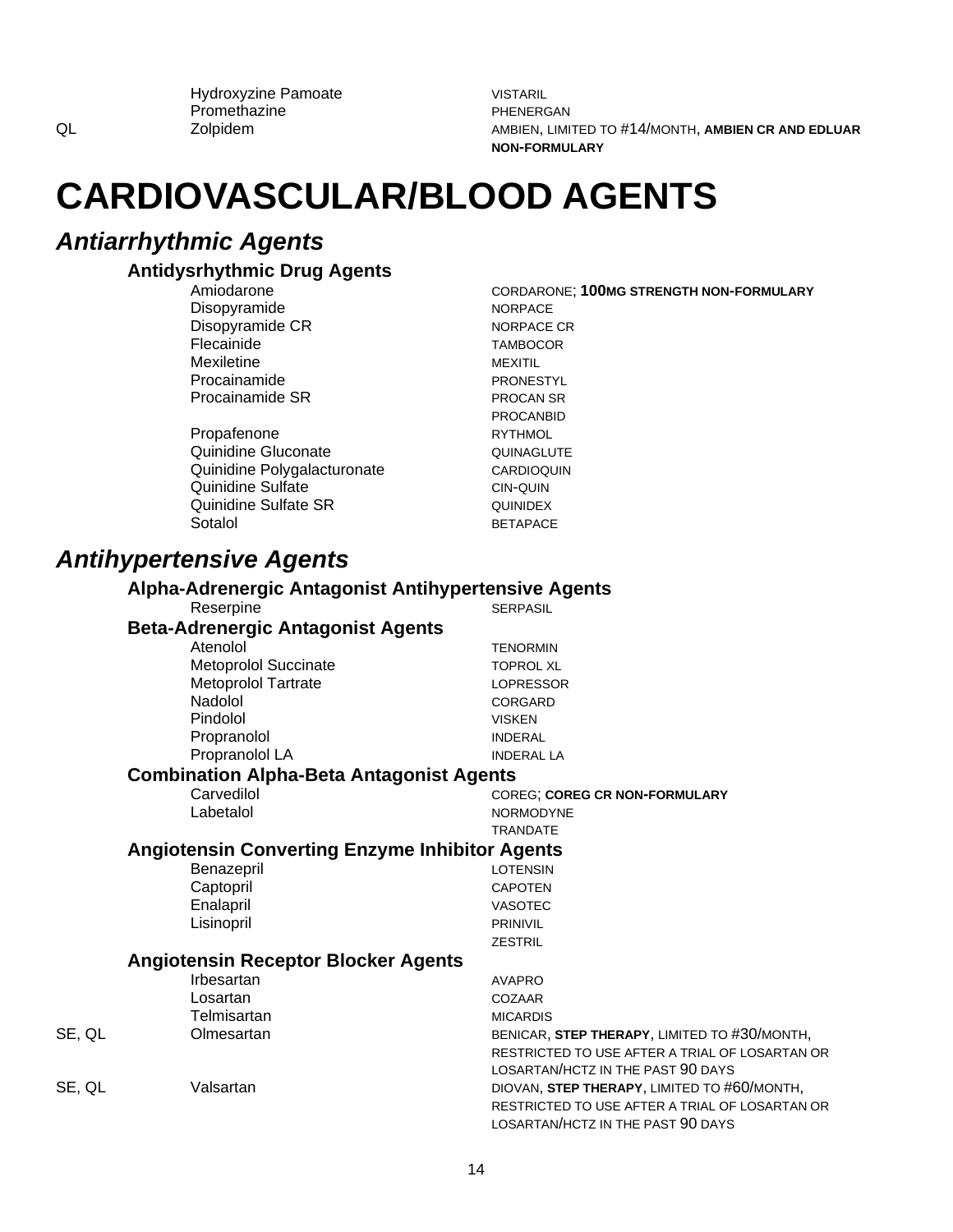| Amlodipine<br>NORVASC, LIMITED TO #30/MONTH<br>Diltiazem<br>CARDIZEM<br>Diltiazem SR<br>CARDIZEM SR; CARDIZEM LA NON-FORMULARY<br>Diltiazem CD<br><b>CARTIA XT</b><br>Felodipine<br>PLENDIL, LIMITED TO #30/MONTH |  |
|-------------------------------------------------------------------------------------------------------------------------------------------------------------------------------------------------------------------|--|
|                                                                                                                                                                                                                   |  |
|                                                                                                                                                                                                                   |  |
|                                                                                                                                                                                                                   |  |
|                                                                                                                                                                                                                   |  |
|                                                                                                                                                                                                                   |  |
| Nifedipine, Sustained Release<br><b>ADALAT CC</b>                                                                                                                                                                 |  |
| Verapamil<br>CALAN                                                                                                                                                                                                |  |
| Verapamil LA Tablets<br>CALAN SR; COVERA-HS NON-FORMULARY                                                                                                                                                         |  |
| Verapamil SR Capsules<br>VERELAN                                                                                                                                                                                  |  |
| <b>Centrally Acting Antihypertensive Agents</b>                                                                                                                                                                   |  |
| Clonidine<br><b>CATAPRES</b>                                                                                                                                                                                      |  |
| Guanfacine<br><b>TENEX</b>                                                                                                                                                                                        |  |
| Methyldopa<br><b>ALDOMET</b>                                                                                                                                                                                      |  |
| <b>Combination Antihypertensive Agents</b>                                                                                                                                                                        |  |
| Atenolol/Chlorthalidone<br><b>TENORETIC</b>                                                                                                                                                                       |  |
| Benazepril/HCTZ<br><b>LOTENSIN HCT</b>                                                                                                                                                                            |  |
| Bisoprolol/HCTZ<br>ZIAC                                                                                                                                                                                           |  |
| Captopril/HCTZ<br><b>CAPOZIDE</b>                                                                                                                                                                                 |  |
| Enalapril/HCTZ<br><b>VASORETIC</b>                                                                                                                                                                                |  |
| Lisinopril/HCTZ<br><b>ZESTORETIC</b>                                                                                                                                                                              |  |
| <b>PRINZIDE</b>                                                                                                                                                                                                   |  |
| Losartan/HCTZ<br>HYZAAR,                                                                                                                                                                                          |  |
| SE, QL<br>Olmesartan/HCTZ<br>BENICAR HCT, STEP THERAPY, LIMITED TO #30/MONTH,                                                                                                                                     |  |
| RESTRICTED TO USE AFTER A TRIAL OF LOSARTAN OR                                                                                                                                                                    |  |
| LOSARTAN/HCTZ IN THE PAST 90 DAYS                                                                                                                                                                                 |  |
| Valsartan/HCTZ<br>SE, QL<br>DIOVAN HCT, STEP THERAPY, LIMITED TO #30/MONTH,                                                                                                                                       |  |
| RESTRICTED TO USE AFTER A TRIAL OF LOSARTAN OR                                                                                                                                                                    |  |
| LOSARTAN/HCTZ IN THE PAST 90 DAYS                                                                                                                                                                                 |  |
| <b>Drugs for Pheochromocytoma</b>                                                                                                                                                                                 |  |
| Phenoxybenzamine<br><b>PA</b><br>DIBENZYLINE, PA REQUIRED                                                                                                                                                         |  |
|                                                                                                                                                                                                                   |  |
| <b>Potassium-Sparing Diuretics</b>                                                                                                                                                                                |  |
| Spironolactone<br><b>ALDACTONE</b>                                                                                                                                                                                |  |
| Spironolactone/HCTZ<br>ALDACTAZIDE                                                                                                                                                                                |  |
| Triamterene<br><b>DYRENIUM</b>                                                                                                                                                                                    |  |
| Triamterene 37.5mg/HCTZ 25mg<br><b>DYAZIDE</b>                                                                                                                                                                    |  |
| Triamterene 37.5mg/HCTZ 25mg<br><b>DYAZIDE</b>                                                                                                                                                                    |  |
| Triamterene 75mg/HCTZ 50mg<br>MAXZIDE 50                                                                                                                                                                          |  |
| <b>Loop Diuretics</b>                                                                                                                                                                                             |  |
| <b>Bumetanide</b><br><b>BUMEX</b>                                                                                                                                                                                 |  |
| Furosemide<br>LASIX                                                                                                                                                                                               |  |
| <b>Thiazide and Related Diuretics</b>                                                                                                                                                                             |  |
| Chlorthalidone<br><b>HYGROTON</b>                                                                                                                                                                                 |  |
| Hydrochlorothiazide (HCTZ)<br><b>HYDRODIURIL</b>                                                                                                                                                                  |  |
| Indapamide<br>LOZOL                                                                                                                                                                                               |  |
| Metolazone<br>ZAROXOLYN                                                                                                                                                                                           |  |
|                                                                                                                                                                                                                   |  |
| <b>Vasodilator Antihypertensive Agents</b>                                                                                                                                                                        |  |
| Doxazosin Mesylate<br>CARDURA; CARDURAL XL NON-FORMULARY                                                                                                                                                          |  |
| Hydralazine<br><b>APRESOLINE</b>                                                                                                                                                                                  |  |
| Minoxidil<br><b>LONITEN</b>                                                                                                                                                                                       |  |
| Prazosin<br><b>MINIPRESS</b>                                                                                                                                                                                      |  |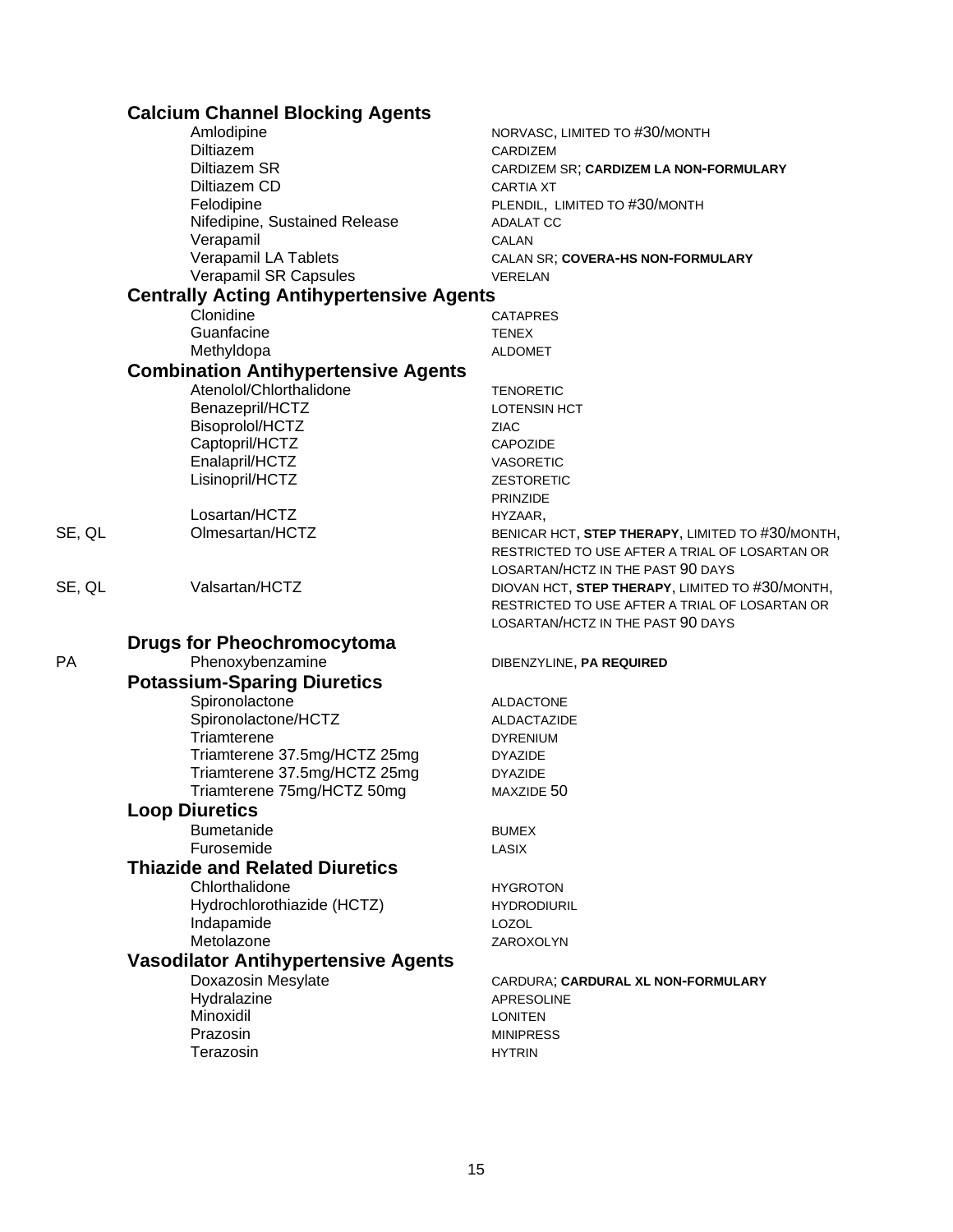### **Antilipemic Agents**

- Atorvastatin Cholestyramine/Aspartame Cholestyramine/Sucrose Gemfibrozil Lovastatin **Niacin** Pravastatin Niacin, Delayed Release Niacin/Lovastatin Simvastatin
- **LIPITOR QUESTRAN LIGHT** QUESTRAN **LOPID MEVACOR NIACIN** PRAVACHOL **NIASPAN ADVICOR** ZOCOR, 80MG STRENGTH RESTRICTED TO PRIOR USE OF 80MG DUE TO MYOPATHY RISK; ALL OTHER STRENGTHS **FORMULARY**

### **Blood Agents**

#### **Coagulants and Anticoagulants**

QL

**SE** 

Enoxaparin **Warfarin Sodium**  LOVENOX, LIMITED TO #20/FILL TIMES 3 **COUMADIN** 

### **Hemorheologic Agents**

Pentoxifylline

### **Cardiac Glycoside Agents**

### **Antiplatelet Agents**

Clopidogrel Dipyridamole Pasugrel

**PLETAL PLAVIX** PERSANTINE **EFFIENT** 

### **Vasodilating Agents**

**Isosorbide Dinitrate Isosorbide Dinitrate SR** Isosorbide Mononitrate **Isosorbide Dinitrate ER** Nitroglycerin Ointment Nitroglycerin Patches Nitroglycerin Spray Nitroglycerin Sublingual Isosorbide Mononitrate

**DILATRATE SR ISOSORBIDE MONONITRATE ISOSORBIDE MONONITRATE NITROL** NITRO-DUR NITROLINGUAL SPRAY NITROSTAT SL IMDUR, STEP THERAPY, RESTRICTED TO USE AFTER A TRIAL OF ISOSORBIDE DINITRATE OR ISOSORBIDE DINITRATE SR IN

THE PAST 90 DAYS

# **GASTROINTESTINAL AGENTS**

### **Antidiarrheal Agents**

Attapulgite **Bismuth Subsalicylate** 

**PAREPECTOLIN** PEPTO BISMOL

LANOXIN; LANOXICAPS NON-FORMULARY

ISORDIL; CHEW TABLETS NON-FORMULARY

**TRENTAL** 

# Digoxin Cilostazole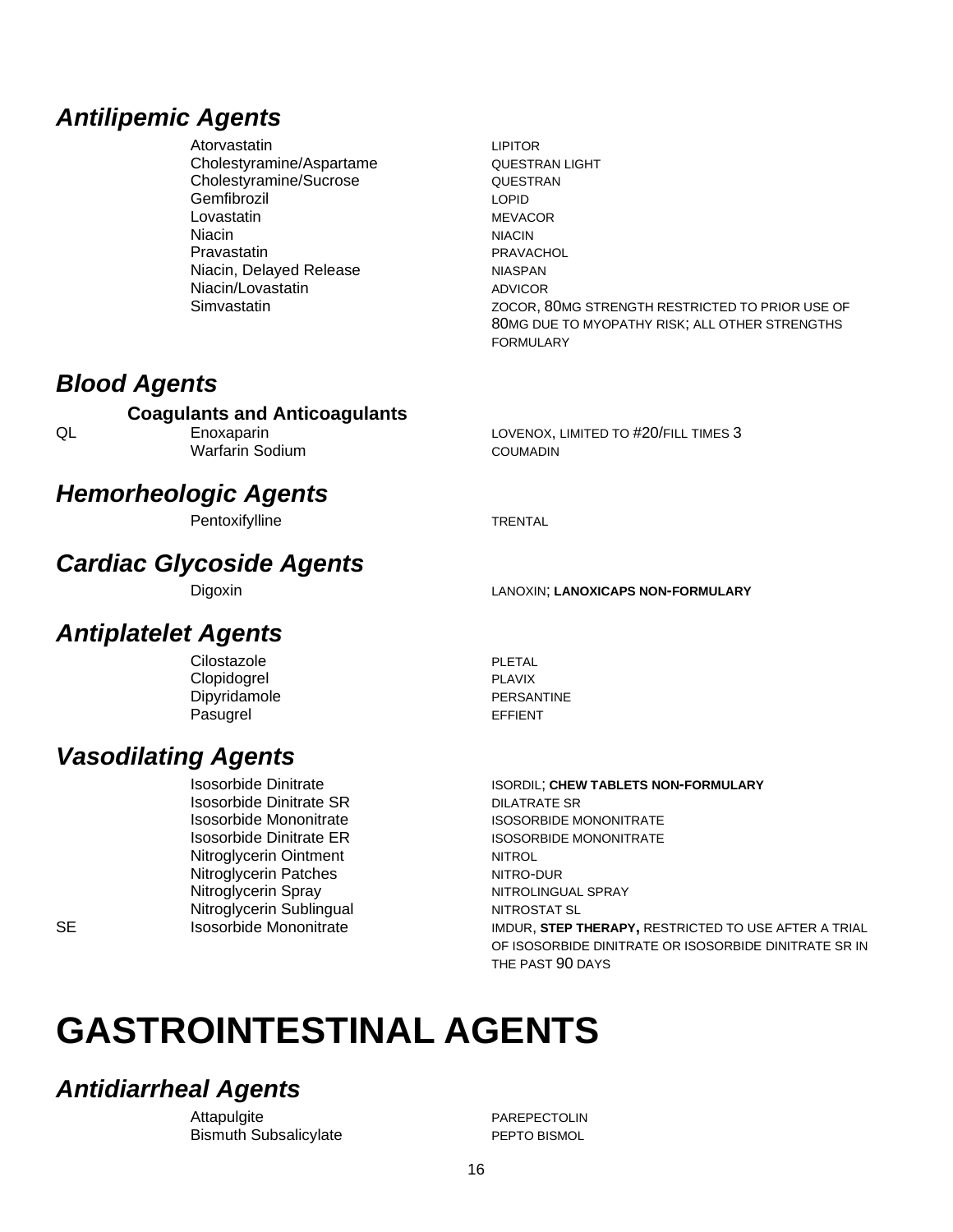| Diphenoxylate/Atropine | LOMOTIL           |
|------------------------|-------------------|
| Kaolin/Pectin          | <b>KAOPECTATE</b> |

Loperamide IMODIUM

### *Antiemetic Agents*

Meclizine **ANTIVERT** Metoclopramide REGLAN Ondansetron ODT Tablets **ZOFRAN ODT** Ondansetron Tablets **ZOFRAN TABLETS Ondansetron Solution COLUTION** Prochlorperazine Maleate COMPAZINE

Promethazine **PHENERGAN** Trimethobenzamide TIGAN

COMPAZINE SPANSULES NOT COVERED

### *Antimuscarinic/Antispasmodic Agents*

Belladonna/Phenobarbital (Extentabs, Capsules Not Covered) Chlordiazepoxide/Clidinium CHLORDIAZEPOXIDE/CLIDINIUM Dicyclomine BENTYL Hyoscyamine Sulfate **LEVBID** 

DONNATAL

LEVSIN LEVSIN SL

### *Antiulcer/Antipeptic Agents*

Antacid Mg OH/AI OH MAALOX, TC Antacid Mg OH/Al OH/Simethicone MYLANTA I, II Lansoprazole 15mg OTC PREVACID 24HR,

Misoprostol and CYTOTEC

Omeprazole Magnesium **PRILOSEC OTC** Pantoprazole Tablets **PROTONIX** Simethicone MYLICON Sucralfate CARAFATE

### *Bowel Evacuant Agents*

QL Bowel Evacuation Prep Kits FLEET PREP KIT 1, LIMITED TO #2 KITS/MONTH AND 4 FILLS PER YEAR FLEET PREP KIT 2, LIMITED TO #2 KITS/MONTH AND 4 FILLS PER YEAR FLEET PREP KIT 3, LIMITED TO #2 KITS/MONTH AND 4 FILLS PER YEAR QL Enema FLEET ENEMA, LIMITED TO #2 ENEMAS/MONTH AND 4 FILLS PER YEAR Oral Colon Lavage Solution COLYTE QL CHEET PHOSPHO-SODA, LIMITED TO #2 BOTTLES/MONTH AND 4 FILLS PER YEAR

### *Digestive Enzymes*

Amylase/Lipase/Protease PANCRELIPASE 5,000 Amylase/Lipase/Protease CREON

LEGEND LANSOPRAZOLE NON-FORMULARY Omeprazole 20mg and 40mg PRILOSEC 20MG AND 40MG, OTHER STRENGTHS NON-FORMULARY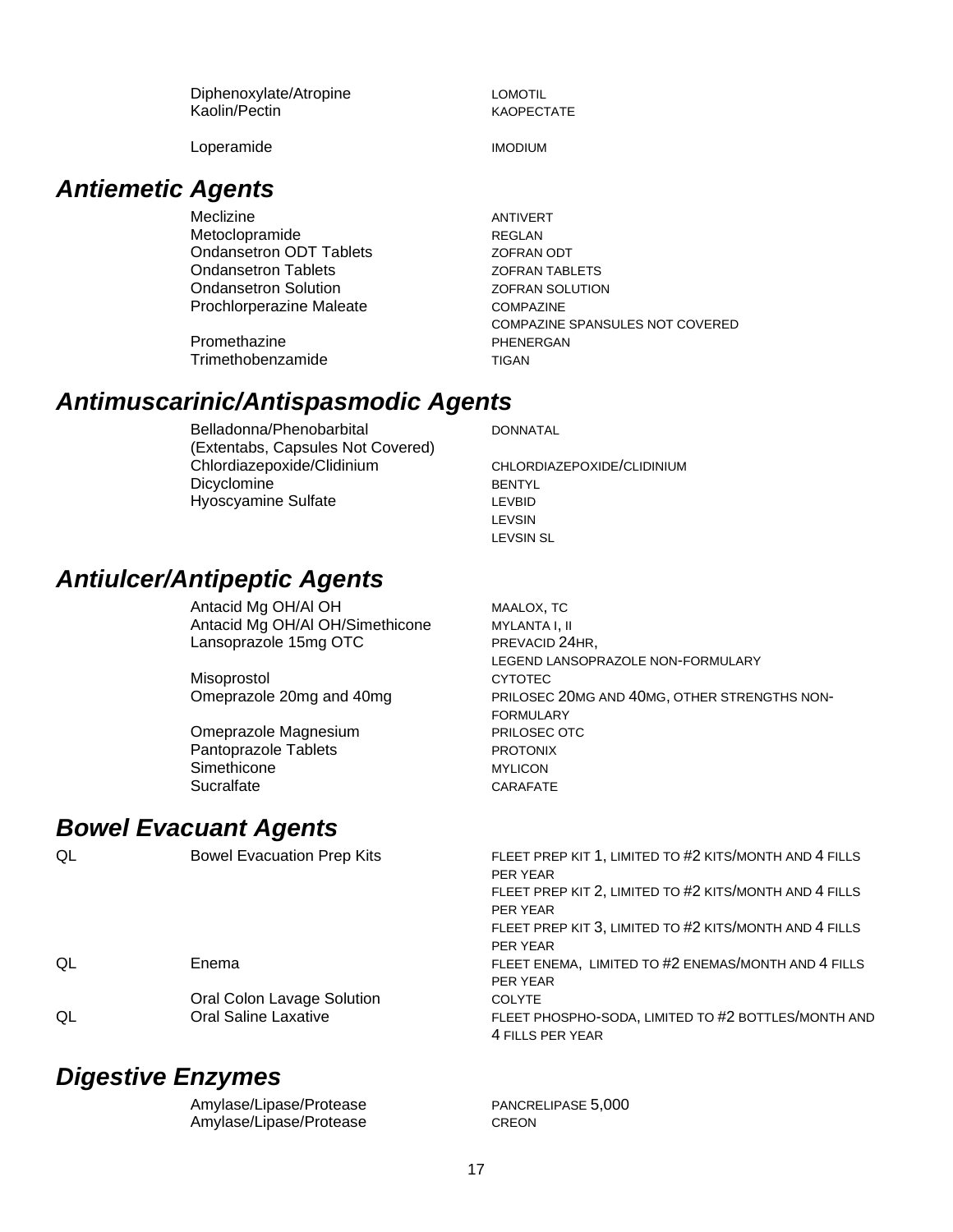|          | <b>Gastrointestinal Stimulant Agents</b>                   |                                                                 |
|----------|------------------------------------------------------------|-----------------------------------------------------------------|
|          | Metoclopramide                                             | REGLAN                                                          |
|          | <b>H<sub>2</sub> Antagonist Agents</b>                     |                                                                 |
|          | Cimetidine<br>Famotidine<br>Ranitidine                     | <b>TAGAMET</b><br>PEPCID<br>ZANTAC (TABLETS ONLY)               |
|          | <b>Laxative Agents</b>                                     |                                                                 |
| QL       | <b>Bisacodyl Suppositories</b><br>Docusate Sodium Capsules | DULCOLAX, LIMITED TO #30/MONTH<br>COLACE                        |
| QL<br>QL | Lactulose                                                  | CEPHULAC, LIMITED TO 4L/MONTH<br>CHRONULAC, LIMITED TO 4L/MONTH |
|          | Sennosides                                                 | <b>SENNA</b>                                                    |
|          | <b>Miscellaneous Gastrointestinal Supplies</b>             |                                                                 |
|          | <b>Ostomy Supplies</b>                                     |                                                                 |
|          | <b>Miscellaneous Gastrointestinal Agents</b>               |                                                                 |
|          | Mesalamine                                                 | <b>DELZICOL</b><br><b>ROWASA</b>                                |
|          | Olsalazine                                                 | <b>DIPENTUM</b>                                                 |
|          | Sulfasalazine                                              | <b>AZULFIDINE</b>                                               |
| PА       | <b>Budesonide</b>                                          | <b>ENTOCORT EC, PA REQ</b>                                      |

Amylase/Lipase/Protease PANCREAZE

Ursodiol and a series of the ACTIGALL

*Gallstone Solubilizing Agents*

# **ANTI-INFECTIVE AGENTS**

### *Amebicides*

Metronidazole FLAGYL; **FLAGYL ER NON-FORMULARY** Iodoquinol (Diiodohydroxyquin) YODOXIN

### *Antihelmintic Agents*

Albendazole **ALBENZA** Furazolidone **FUROXONE** Mebendazole **VERMOX** Praziquantel BILTRICIDE

### *Antibiotic Agents*

**Aminoglycosides** Neomycin Sulfate MYCIFRADIN

**Cephalosporins** Cefaclor **CECLOR**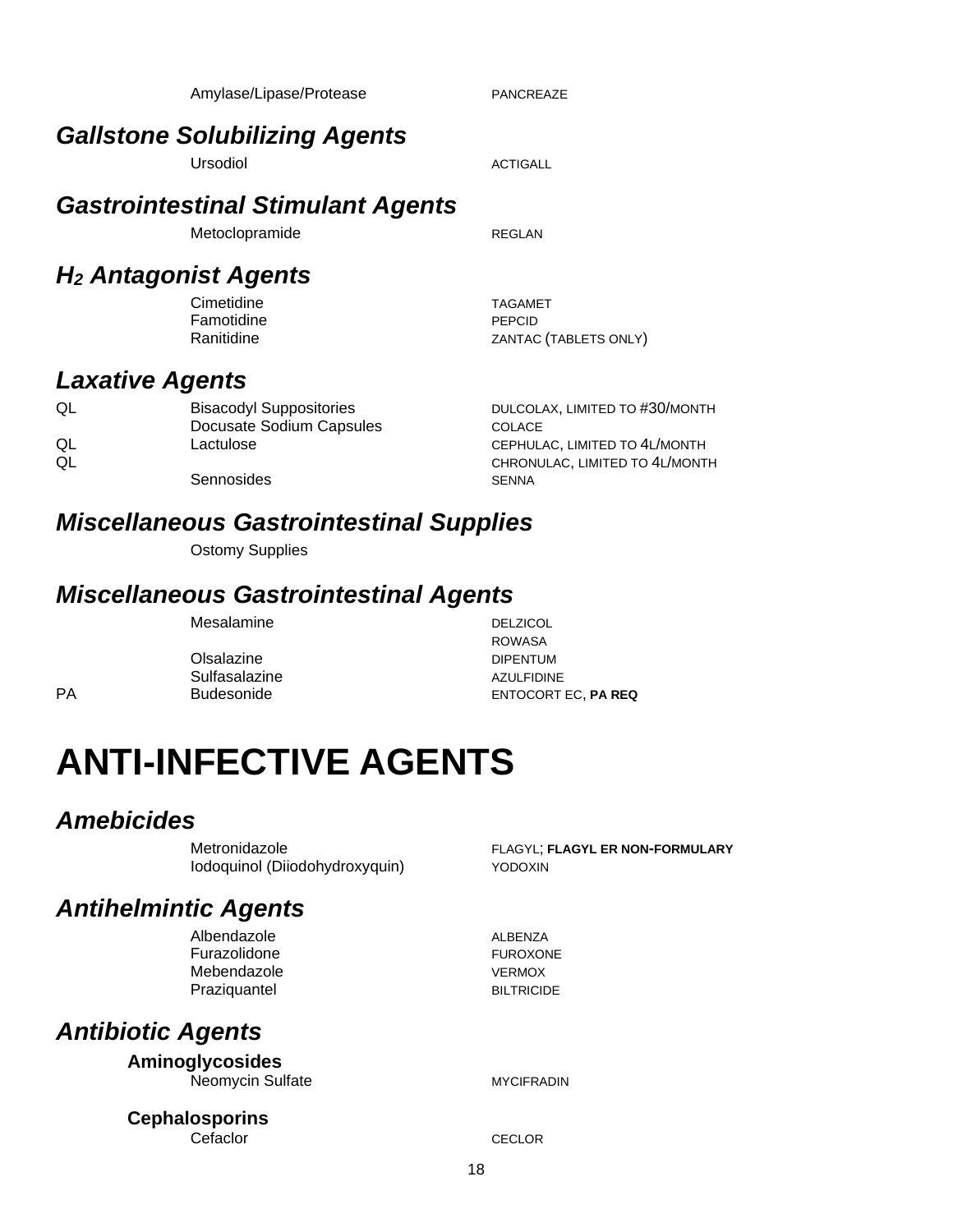| ZITHROMAX, LIMITED TO A 5-DAY SUPPLY; ZMAX NON-        |
|--------------------------------------------------------|
|                                                        |
|                                                        |
|                                                        |
|                                                        |
|                                                        |
|                                                        |
|                                                        |
|                                                        |
|                                                        |
|                                                        |
|                                                        |
|                                                        |
|                                                        |
|                                                        |
|                                                        |
|                                                        |
|                                                        |
|                                                        |
|                                                        |
|                                                        |
|                                                        |
|                                                        |
|                                                        |
|                                                        |
|                                                        |
|                                                        |
| CIPRO TABLETS ONLY, LIMITED TO 21-DAY SUPPLY; CIPRO XR |
|                                                        |
|                                                        |
|                                                        |
|                                                        |
|                                                        |
|                                                        |
|                                                        |
|                                                        |
|                                                        |
|                                                        |
|                                                        |
|                                                        |
|                                                        |
|                                                        |
|                                                        |
|                                                        |
|                                                        |
| DORYX, PERIOSTAT, AND ORACEA NON-FORMULARY             |

### **Antifungal Agents**

 $\mathsf{QL}$ 

 $\mathsf{QL}$ 

PA

 $\mathsf{QL}$ 

 $QL$ 

Clotrimazole Fluconazole Griseofulvin Ultramicrosized

Ketoconazole<br>Nystatin (Oral Powder Not Covered)<br>Terbinafine Tablets

MYCELEX TROCHE **DIFLUCAN** GRIS-PEG FULVICIN P/G **NIZORAL MYCOSTATIN LAMISIL TABLETS**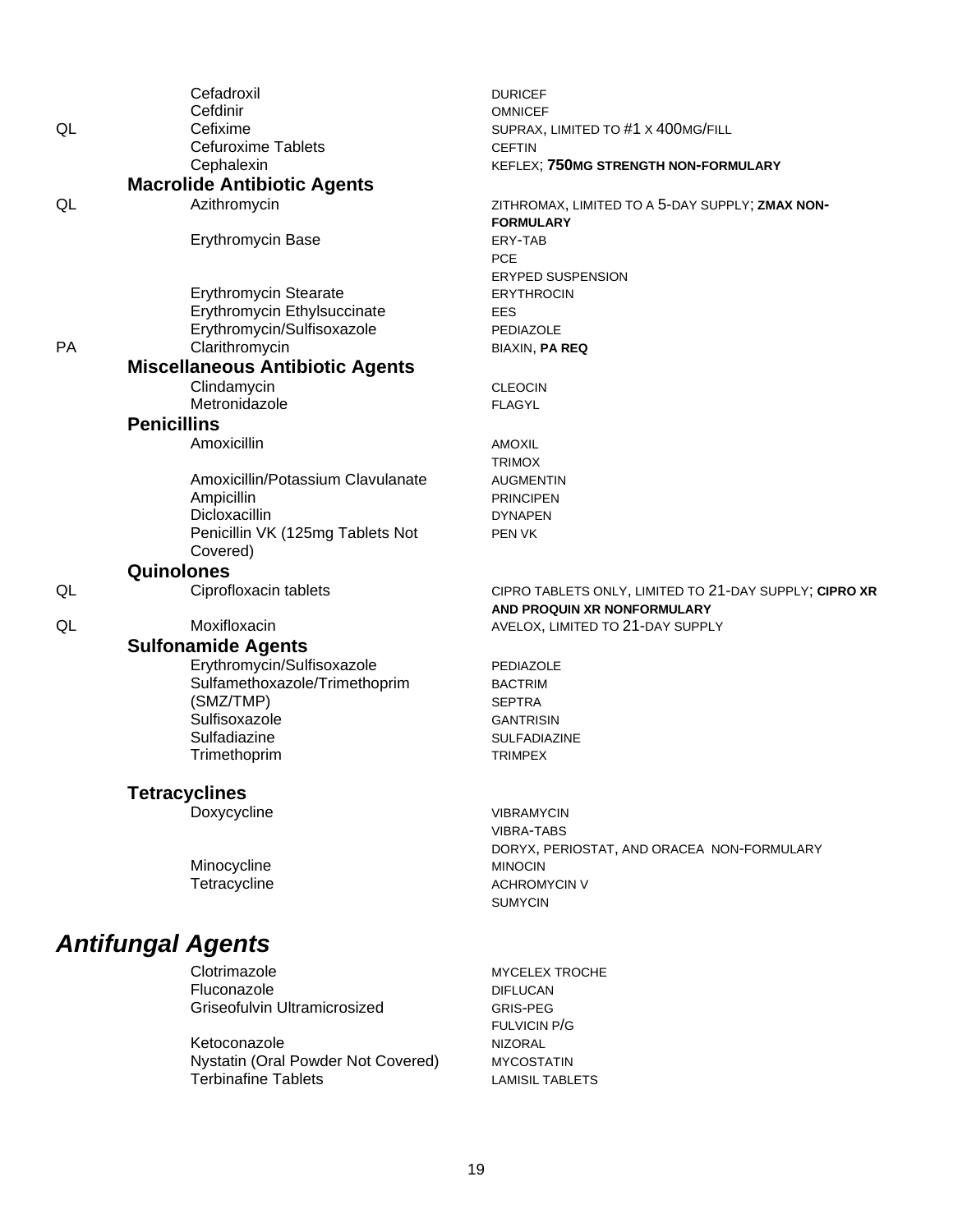### *Antimalarial Agents*

Atovaquone/Proguanil MALARONE Chloroquine Phosphate CHLOROQUINE PHOSPHATE Hydroxychloroquine **PLAQUENIL** Iodoquinol YODOXIN Mefloquine LARIAM Primaquine **Primaculation** PRIMAQUINE Pyrimethamine DARAPRIM Quinine (260mg Not Covered) QUININE

### *Antituberculosis Agents*

| Ethambutol       | <b>MYAMBUTOL</b>    |
|------------------|---------------------|
| Isoniazid        | <b>ISONIAZID</b>    |
| Pyrazinamide     | <b>PYRAZINAMIDE</b> |
| <b>Rifabutin</b> | <b>MYCOBUTIN</b>    |
| Rifampin         | <b>RIFADIN</b>      |
|                  |                     |

### *Anti-Ulcer Eradication Agents*

QL Amoxicillin/Clarithromycin/Lansoprazole PREVPAC, LIMITED TO 14-DAY SUPPLY/YEAR QL Tetracycline/Bismuth/Metronidazole HELIDAC, LIMITED TO 14-DAY SUPPLY/YEAR

### *Other Antiviral Agents*

| Amantadine     |
|----------------|
| Acyclovir Oral |
| Oseltamivir    |

Rimantadine **FLUMADINE** 

Valacyclovir **VALTREX** 

SYMMETREL ZOVIRAX ORAL TAMIFLU, QTY LIMITED TO A 5-DAY COURSE OF TREATMENT **OF EITHER TAMIFLU OR RELENZA PER 6 MONTHS**  Zanamivir RELENZA, **QTY LIMITED TO A 5-DAY COURSE OF TREATMENT OF EITHER RELENZA OR TAMIFLU PER 6 MONTHS**  SE Famciclovir Famciclovir FAMVIR, STEP THERAPY, RESTRICTED TO USE AFTER A TRIAL OF ACYCLOVIR IN THE PAST 90 DAYS

### *Leprostatic Agents*

Clofazimine LAMPRENE

Dapsone DAPSONE; **ACZONE NON-FORMULARY**

# **RESPIRATORY/EENT AGENTS**

### *Antihistamine Agents*

**Single Entity Alkylamine Agents** Chlorpheniramine CHLORTRIMETON Dexchlorpheniramine POLARAMINE **Single Entity Ethanolamine Agents** Cyproheptadine PERIACTIN Diphenhydramine BENADRYL **Non-Sedating Single Entity Agents** Cetirizine, OTC CETIRIZINE, OTC Fexofenadine FEXOFENADINE Loratadine, OTC LORATADINE, OTC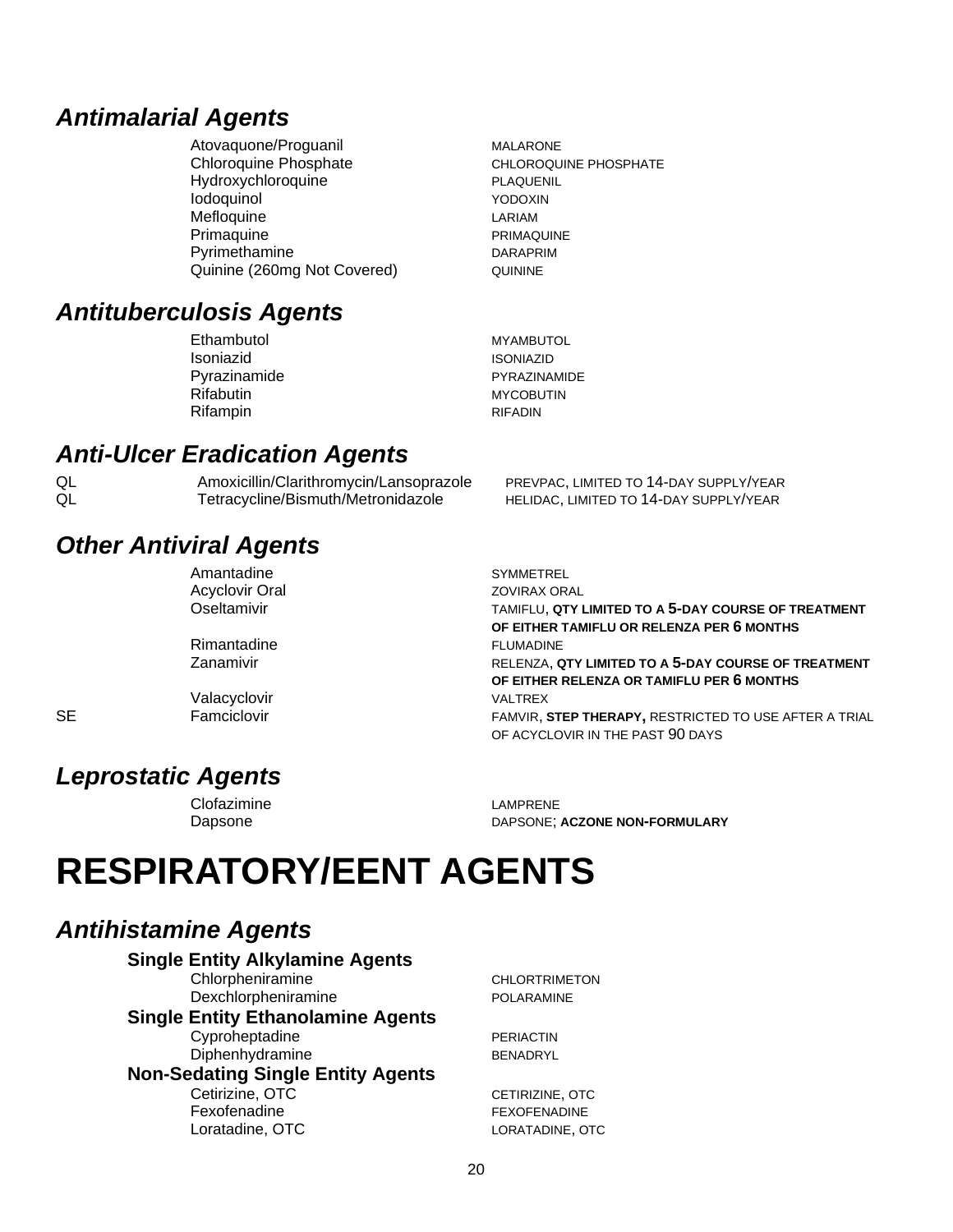#### **Miscellaneous Antihistamine Agents**

Hydroxyzine ATARAX Hydroxyzine Pamoate VISTARIL Promethazine **PHENERGAN** 

### *Antihistamine/Decongestant Combination Agents*

#### **Antihistamine/Decongestant Agents**

Bromphen/Pseudoephedrine BROMFED

Guaifenesin/Pseudoephedrine GUAIFED-PD Pseudoephedrine/Chlorpheniramine DECONAMINE SR

### *Antitussive Agents*

#### **Non-Narcotic Antitussive Agents**

Benzonatate TESSALON Dextromethorphan TUSSIN PEDIATRIC

#### **Narcotic Antitussive Agents**

Codeine/Chlorpheniramine/ Pseudoephedrine Guaifenesin/Codeine **ROBITUSSIN A-C** Guaifenesin/Codeine/Pseudoephedrine NOVAHISTINE EXPECTORANT

Phenylephrine/Hydrocodone/ Chlorpheniramine Promethazine/Codeine PHENERGAN/CODEINE Promethazine/Phenylephrine/Codeine PHENERGAN VC/CODEINE Terpin Hydrate/Codeine TERPIN HYDRATE/CODEINE Triprolidine/Pseudoephedrine/Codeine ACTIFED/CODEINE

BROMFED PD

Promethazine/Dextromethorphan PHENERGAN W/DEXTROMETHORPHAN

NOVAHISTINE DH

ROBITUSSIN DAC HISTUSSIN HC ENDAL-HD

#### **Decongestants**

Pseudoephedrine SUDAFED

### *Asthma/COPD Agents*

#### **Inhaled Sympathomimetic (Adrenergic) Agents**

| QL     | Albuterol HFA             | PROVENTIL HFA, LIMITED TO #2 INHALERS/MONTH, PROAIR     |
|--------|---------------------------|---------------------------------------------------------|
|        |                           | HFA, VENTOLIN HFA, AND XOPENEX HFA NON-FORMULARY.       |
| QL     | Albuterol/Ipratropium     | COMBIVENT RESPIMAT, LIMITED TO #1 INHALER/MONTH         |
| QL     | Formoterol                | FORADIL, LIMITED TO #60/MONTH                           |
|        | Ipratropium               | <b>ATROVENT HFA</b>                                     |
| QL     | <b>Pirbuterol Acetate</b> | MAXAIR, LIMITED TO #2 INHALERS/MONTH                    |
|        |                           | MAXAIR AUTOHALER, LIMITED TO #2 INHALERS/MONTH          |
| QL     | Salmeterol                | SEREVENT, LIMITED TO #1 INHALER/MONTH OR #60            |
|        |                           | <b>BLISTERS/MONTH</b>                                   |
| SE, QL | Mometasone/Formoterol     | DULERA, STEP THERAPY, RESTRICTED TO USE AFTER A TRIAL   |
|        |                           | OF ORAL INHALED STEROID (IF ASTHMA), ANTICHOLINERGIC,   |
|        |                           | OR ANTICHOLINERGIC/LABA IN THE PAST 90 DAYS, LIMITED TO |
|        |                           | #1 INHALER/MONTH                                        |
| SE, QL | Salmeterol/Fluticasone    | ADVAIR DISKUS 250/50 STRENGTH ONLY, STEP THERAPY,       |
|        |                           | RESTRICTED TO COPD AFTER A TRIAL ANTICHOLINERGIC OR     |
|        |                           | LABA IN THE PAST 90 DAYS, LIMITED TO #1 INHALER/MONTH   |

#### **Oral Sympathomimetic (Adrenergic) Agents**

|                | _ _ _ |                           |
|----------------|-------|---------------------------|
| Albuterol      |       | <b>PROVENTIL</b>          |
| Albuterol E.R. |       | <b>PROVENTIL REPETABS</b> |
|                |       | <b>VOLMAX</b>             |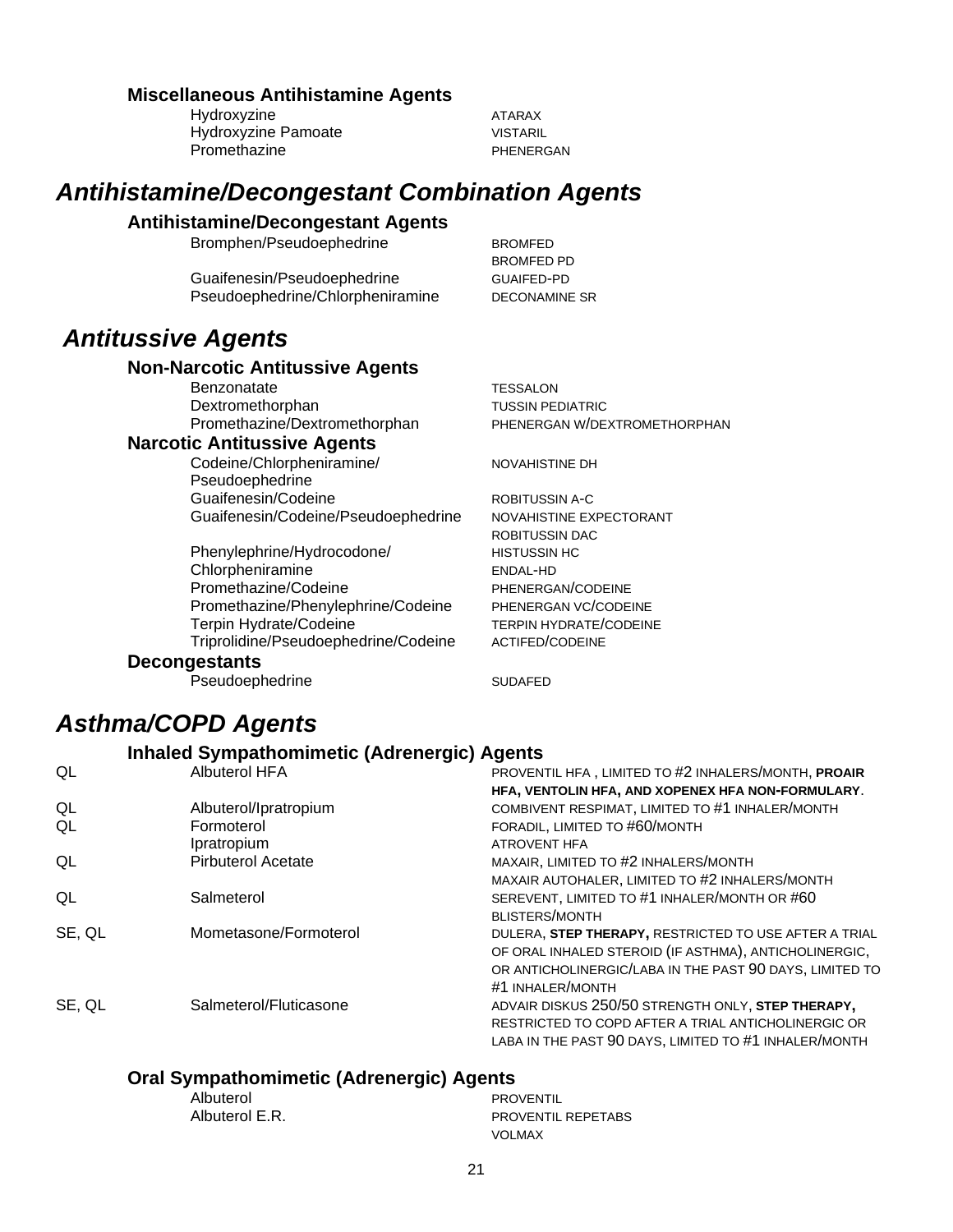|    | Metaproterenol Oral                              | <b>ALUPENT</b>                               |  |
|----|--------------------------------------------------|----------------------------------------------|--|
|    | <b>Terbutaline Sulfate</b>                       | <b>BRETHINE</b>                              |  |
|    |                                                  | <b>BRICANYL</b>                              |  |
|    | <b>Inhaled Oral Corticosteroid Agents</b>        |                                              |  |
| QL | Beclomethasone Inhaler                           | QVAR REDIHALER, LIMITED TO #2 INHALERS/MONTH |  |
| QL | Mometasone Inhaler                               | ASMANEX, LIMITED TO #2 INHALERS/MONTH        |  |
|    | <b>Leukotriene Receptor Antagonists</b>          |                                              |  |
| QL | Montelukast                                      | SINGULAIR, LIMITED TO #30/MONTH              |  |
|    | <b>Respiratory Smooth Muscle Relaxant Agents</b> |                                              |  |
|    | Aminophylline 150mg/5ml                          |                                              |  |
|    | Aminophylline Suppositories                      |                                              |  |
|    | Theophylline, 80mg/15cc (Alcohol Free)           | SLO-PHYLLIN 80                               |  |
|    | Theophylline                                     | <b>SLO-PHYLLIN</b>                           |  |
|    | Theophylline, Sustained Release                  | THEO-DUR, SLO-BID, UNIPHYL                   |  |

### *Expectorant Agents*

Guaifenesin **Company Company Company Company Company Company Company Company Company Company Company Company Company Company Company Company Company Company Company Company Company Company Company Company Company Company C** Guaifenesin/Dextromethorphan ROBITUSSIN DM Guaifenesin/Phenylephrine ENDAL Guaifenesin/Pseudoephedrine ZEPHREX LA Phenylephrine/Promethazine PHENERGAN VC Phenylephrine/Guaifenesin RESCON GC Potassium Iodide SSKI

### *Mucolytic Agents*

Acetylcysteine MUCOMYST

### *Eye, Ear, Nose and Throat (EENT) Preparations*

#### **Ophthalmic Antibiotic Agents**

Bacitracin BACITRACIN Dexamethasone/Polymyxin/Neomycin MAXITROL Erythromycin Base **ILOTYCIN** Gentamicin GARAMYCIN Gentamicin/Prednisolone PRED-G Hydrocortisone/Neomycin/Polymyxin CORTISPORIN OPHTHALMIC Neomycin/Gramicidin/Polymyxin NEOSPORIN OPHTHALMIC Ofloxacin **OCUFLOX** Polymixin B Sulfate/TMP **POLYTRIM** Tobramycin TOBREX

### **Ophthalmic Anti-Inflammatory Agents, Corticosteroid**<br>FELONE

| Fluorometholone                             | <b>EFLONE</b>          |
|---------------------------------------------|------------------------|
|                                             | <b>FML</b>             |
|                                             | <b>FML FORTE</b>       |
| Prednisolone Acetate                        | PRED MILD OPHTHALMIC   |
|                                             | <b>PRED FORTE</b>      |
| Prednisolone Phosphate                      | <b>INFLAMASE</b>       |
|                                             | <b>INFLAMASE FORTE</b> |
| Ophthalmic Anti-Inflammatory Agents, NSAIDs |                        |
| Flurbiprofen Sodium                         | <b>OCUFEN</b>          |
| Diclofenac Sodium                           | VOLTAREN               |
| Ketorolac Tromethamine                      | <b>ACULAR</b>          |
| <b>Ophthalmic Antiviral Agents</b>          |                        |

Trifluridine Ophthalmic Solution VIROPTIC **Ophthalmic Beta Blockers**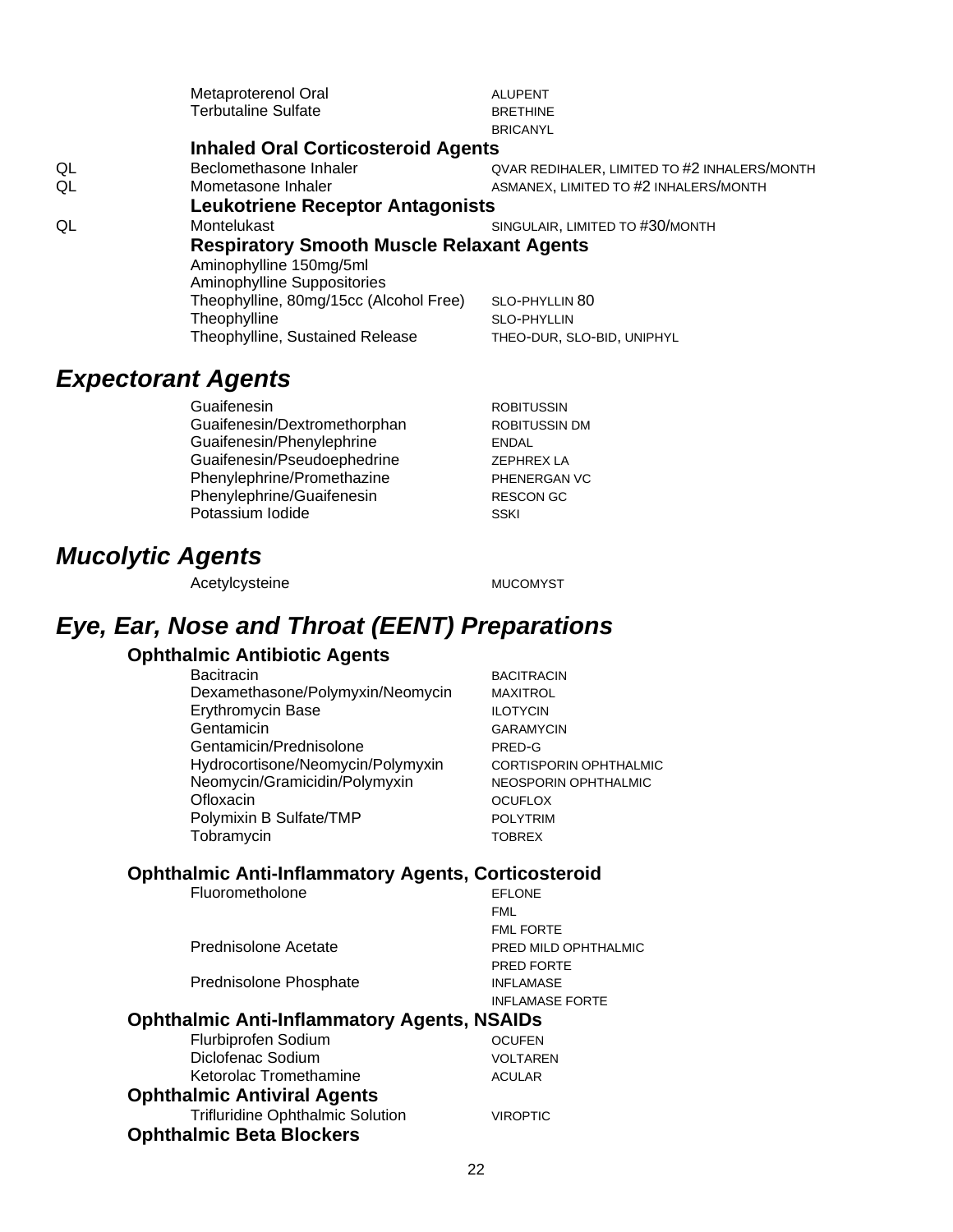Levobunolol BETAGAN Timolol TIMOPTIC

#### **Ophthalmic Miotic Agents**

Brimonidine **ALPHAGAN** 

Dorzolamide TRUSOPT Dorzolamide/Timolol COSOPT Echothiophate Iodide PHOSPHOLINE IODIDE Pilocarpine PILOCAR

#### **Ophthalmic Mydriatic Agents**

Dipivefrin PROPINE Tropicamide MYDRIACYL

#### **Ophthalmic Sulfonamide Agents** Sulfacetamide BLEPH-10

Sulfacetamide 10%/Prednisolone 0.2% BLEPHAMIDE Sulfacetamide 10%/Prednisolone 0.5% METIMYD

#### **Miscellaneous Ophthalmic Agents**

Ketotifen ZADITOR OTC, ALAWAY Latanoprost XALATAN Naphazoline ALBALON Naphazoline/Pheniramine NAPHCON-A

#### **Otic Anti-Infective Agents**

Acetic Acid VOSOL Acetic Acid 2% DOMEBORO Acetic Acid 2%/Hydrocortisone 1% VOSOL HC Hydrocortisone/Neomycin/Polymyxin CORTISPORIN Ofloxacin **FLOXIN OTIC** 

#### **Miscellaneous Otic Agents**

Benzocaine/Antipyrine AURALGAN Carbamide Peroxide/Glycerin DEBROX

### *Inhaled/Oral EENT Agents*

#### **Inhaled Nasal Agents**

Fluticasone, Nasal FLONASE Triamcinolone, Nasal NASACORT

### **Carbonic Anhydrase Inhibitor Agents**

Acetazolamide DIAMOX Acetazolamide SA DIAMOX SEQUELS Methazolamide NEPTAZANE

#### **Local Anesthetic Agents**

Benzocaine/Antipyrine Otic **AURALGAN** Lidocaine Solution **XYLOCAINE** Lidocaine, Viscous VISCOUS XYLOCAINE Triamcinolone 0.1% in Orabase KENALOG IN ORABASE

### *Miscellaneous EENT Agents*

Carbachol **Carbachol ISOPTO CARBACHOL** Chlorhexidine Gluconate PERIDEX Cromolyn Ophthalmic Solution CROLOM Epinephrine Injection EPIPEN

ALPHAGAN P OCUSERT NOT COVERED

Atropine Sulfate **ISOPTO ATROPINE** 

SODIUM SULAMYD

QL **Ipratropium, Nasal ATROVENT, LIMITED TO #2 DEVICES/MONTH** 

QL Optichamber OPTICHAMBER, LIMITED TO #2/YEAR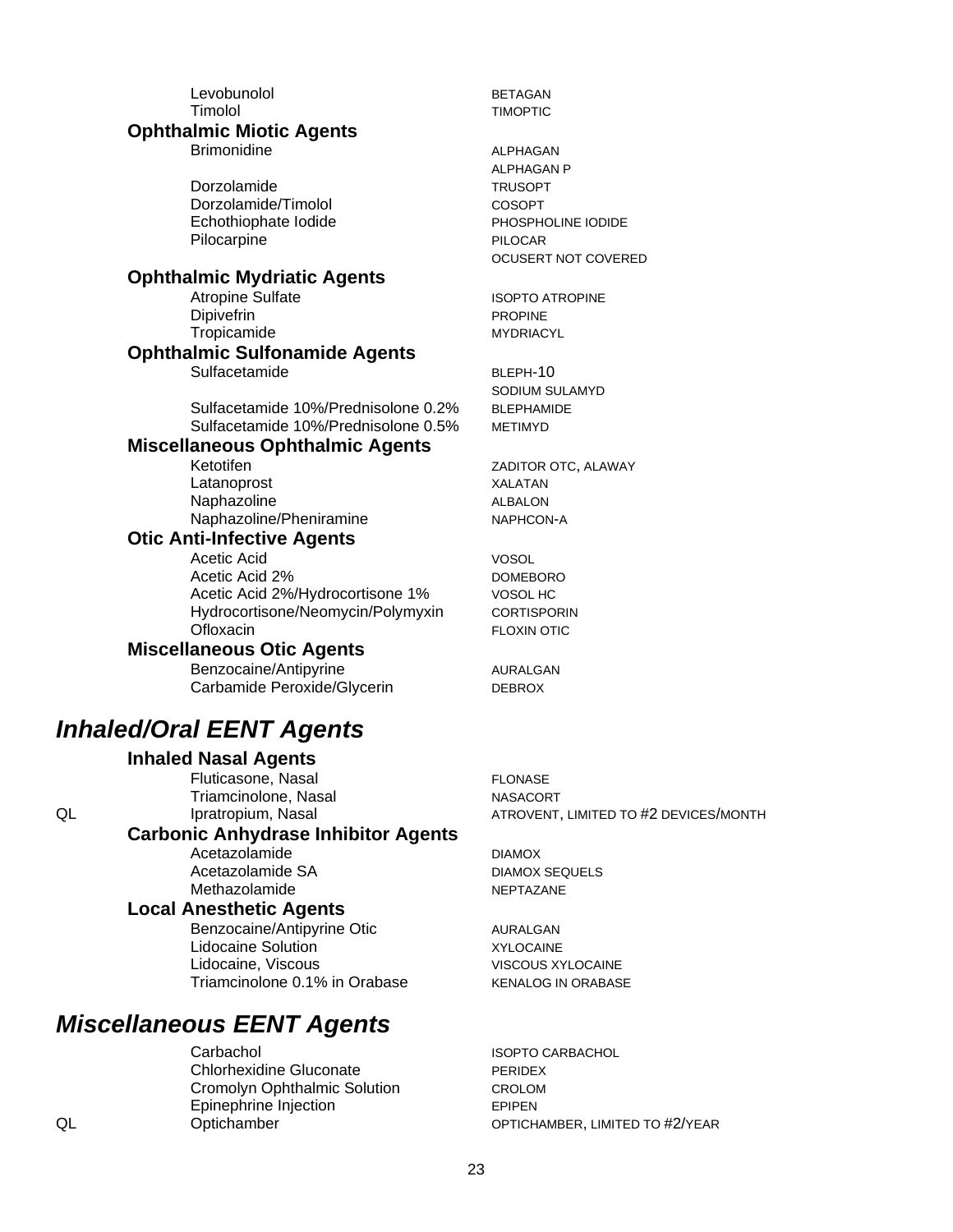Sodium Chloride for Inhalation GENERIC Triethanolamine CERUMENEX

## **DIABETES AND THYROID AGENTS**

#### *Oral Diabetes Agents* **Sulfonylureas**

|        | Suifonyiureas                          |                                                        |
|--------|----------------------------------------|--------------------------------------------------------|
|        | Glipizide                              | <b>GLUCOTROL</b>                                       |
|        | Glipizide L.A.                         | <b>GLUCOTROL XL</b>                                    |
|        | Glyburide                              | DIABETA, GLYNASE                                       |
|        |                                        | <b>MICRONASE</b>                                       |
|        | Glimepiride                            | <b>AMARYL</b>                                          |
|        | Chlorpropamide                         | <b>DIABINESE</b>                                       |
|        | Tolazamide                             | <b>TOLINASE</b>                                        |
|        | Tolbutamide                            | <b>ORINASE</b>                                         |
|        | <b>Non-Sulfonylureas</b>               |                                                        |
|        | Acarbose                               | <b>PRECOSE</b>                                         |
|        | Metformin                              | <b>GLUCOPHAGE</b>                                      |
|        | Metformin ER                           | <b>GLUCOPHAGE XR</b>                                   |
|        | Pioglitazone                           | <b>ACTOS</b>                                           |
| SE, QL | Alogliptin                             | NESINA, STEP THERAPY, RESTRICTED TO USE AFTER A TRIAL  |
|        |                                        | OF METFORMIN IN THE PAST 365 DAYS, LIMITED TO 30       |
|        |                                        | <b>TABLETS/MONTH</b>                                   |
| SE, QL | Sitagliptin                            | JANUVIA, STEP THERAPY, RESTRICTED TO USE AFTER A TRIAL |
|        |                                        | OF METFORMIN IN THE PAST 365 DAYS, LIMITED TO 30       |
|        |                                        | TABLETS/MONTH                                          |
|        | <b>Combination Diabetes Agents</b>     |                                                        |
|        | Glipizide/Metformin                    | <b>METAGLIP</b>                                        |
|        | Glyburide/Metformin                    | <b>GLUCOVANCE</b>                                      |
| SE, QL | Alogliptin/Metformin                   | KAZANO, STEP THERAPY, RESTRICTED TO USE AFTER A TRIAL  |
|        |                                        | OF METFORMIN OR ALOGLIPTIN IN THE PAST 365 DAYS,       |
|        |                                        | LIMITED TO 60 TABLETS/MONTH                            |
| SE, QL | Sitagliptin/Metformin                  | JANUMET, STEP THERAPY, RESTRICTED TO USE AFTER A       |
|        |                                        | TRIAL OF METFORMIN OR JANUVIA IN THE PAST 365 DAYS,    |
|        |                                        | LIMITED TO 60 TABLETS/MONTH                            |
| SE, QL | Sitagliptin/Metformin Extended Release | JANUMET XR, STEP THERAPY, RESTRICTED TO USE AFTER A    |
|        |                                        | TRIAL OF METFORMIN OR JANUVIA IN THE PAST 365 DAYS,    |
|        |                                        | LIMITED TO 30 TABLETS/MONTH EXCEPT JANUMET XR 50-      |

### *Insulin Agents*

| Insulin          | ALL LILLY INSULINS, VIALS ONLY       |
|------------------|--------------------------------------|
| Insulin Lispro   | HUMALOG, HUMALOG MIX, VIALS AND PENS |
| Insulin Glargine | LANTUS, VIALS ONLY                   |

### *Miscellaneous Diabetes Agents*

Glucagon GLUCAGON

1000, WHICH IS LIMITED TO 60 TABLETS/MONTH

### *Thyroid Agents*

Levothyroxine LevoTHROID Liotrix THYROLAR Liothyronine CYTOMEL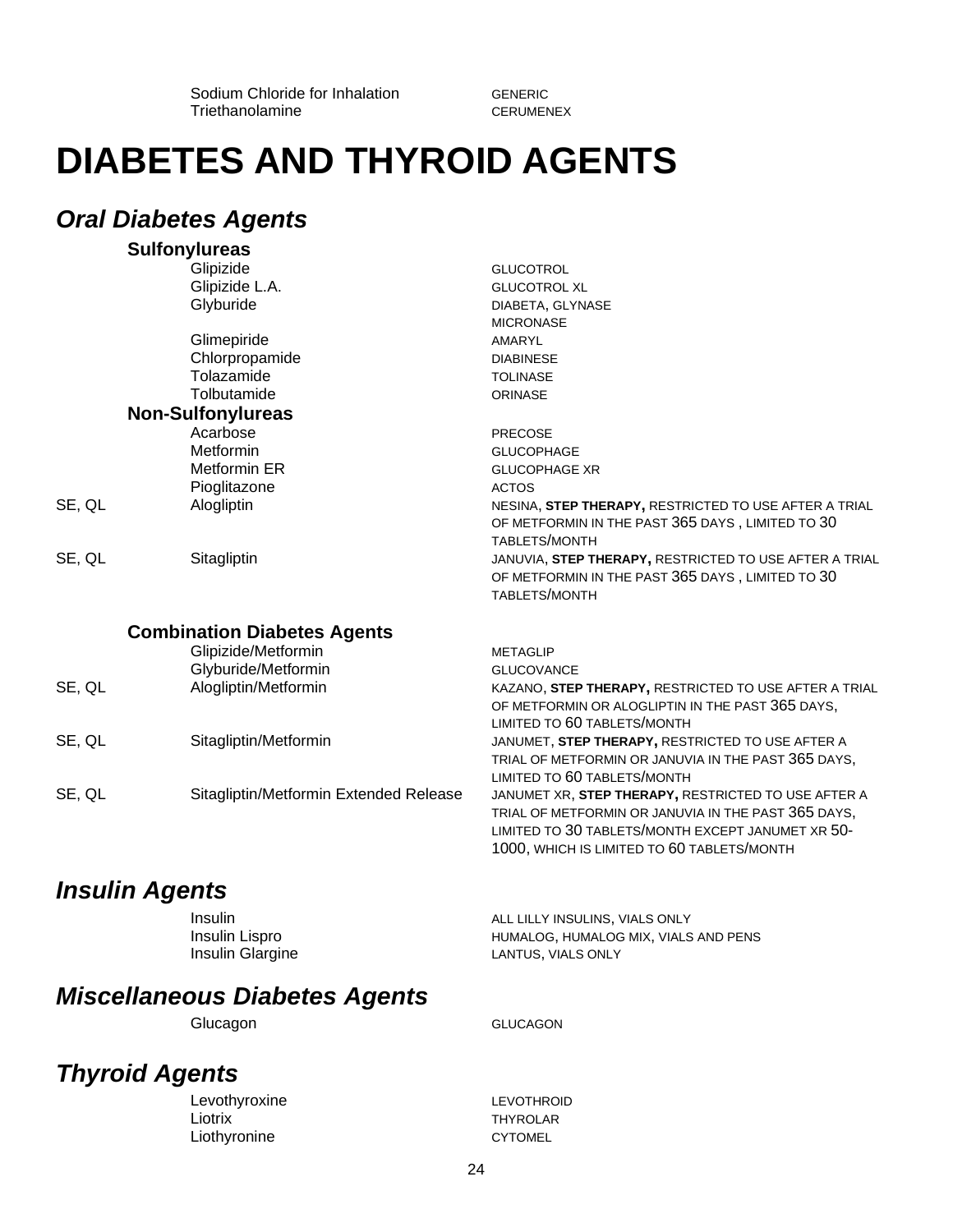**Antithyroid Agents**

Methimazole TAPAZOLE

# **HORMONE AGENTS**

### *Oral Adrenal Corticosteroid Agents*

Cortisone Acetate CORTONE Dexamethasone DECADRON Fludrocortisone Acetate FLORINEF Hydrocortisone Oral CORTEF Methylprednisolone MEDROL Prednisone DELTASONE

ORASONE MEDROL DOSEPAK PRELONE

METANDREN

Prednisolone PEDIAPRED

### *Androgen Agents*

| Danazol            | <b>DANOCRINE</b> |
|--------------------|------------------|
| Fluoxymesterone    | HALOTESTIN       |
| Methyltestosterone | ANDROID          |

### *Bone Resorption Inhibitors*

QL Alendronate **FOSAMAX**,

70MG AND 35MG LIMITED TO #4/MONTH; 5MG, 10MG, AND 40MG LIMITED TO #30/MONTH; SOLUTION LIMITED TO #300ML/MONTH **FOSAMAX PLUS D NONFORMULARY PA** Calcitonin Calcitonin MIACALCIN NS, **PA REQ** 

### *Parathyroid Hormone*

### *Estrogen Agents*

Conjugated Estrogens **PREMARIN** Conjugated Estrogens, Vaginal PREMARIN VAGINAL CREAM Estradiol ESTRACE Estradiol Patches ALORA

Estrogen/Medroxyprogesterone PREMPRO, PREMPRO LOW DOSE

Esterified Estrogens/ Methyltestosterone ESTRATEST, ESTRATEST HS

#### PA, QL Teriparatide FORTEO, **PA REQ**, LIMITED TO 1 PEN/MONTH

CLIMARA ESTRADERM VIVELLE VIVELLE DOT PREMPHASE SE Estradiol/Vaginal Ring ESTRING, **STEP THERAPY,** RESTRICTED TO USE AFTER A TRIAL OF PREMARIN VAGINAL CREAM IN THE PAST 90 DAYS

LEVOXYL **SYNTHROID** 

Propylthiouracil PROPYLTHIOURACIL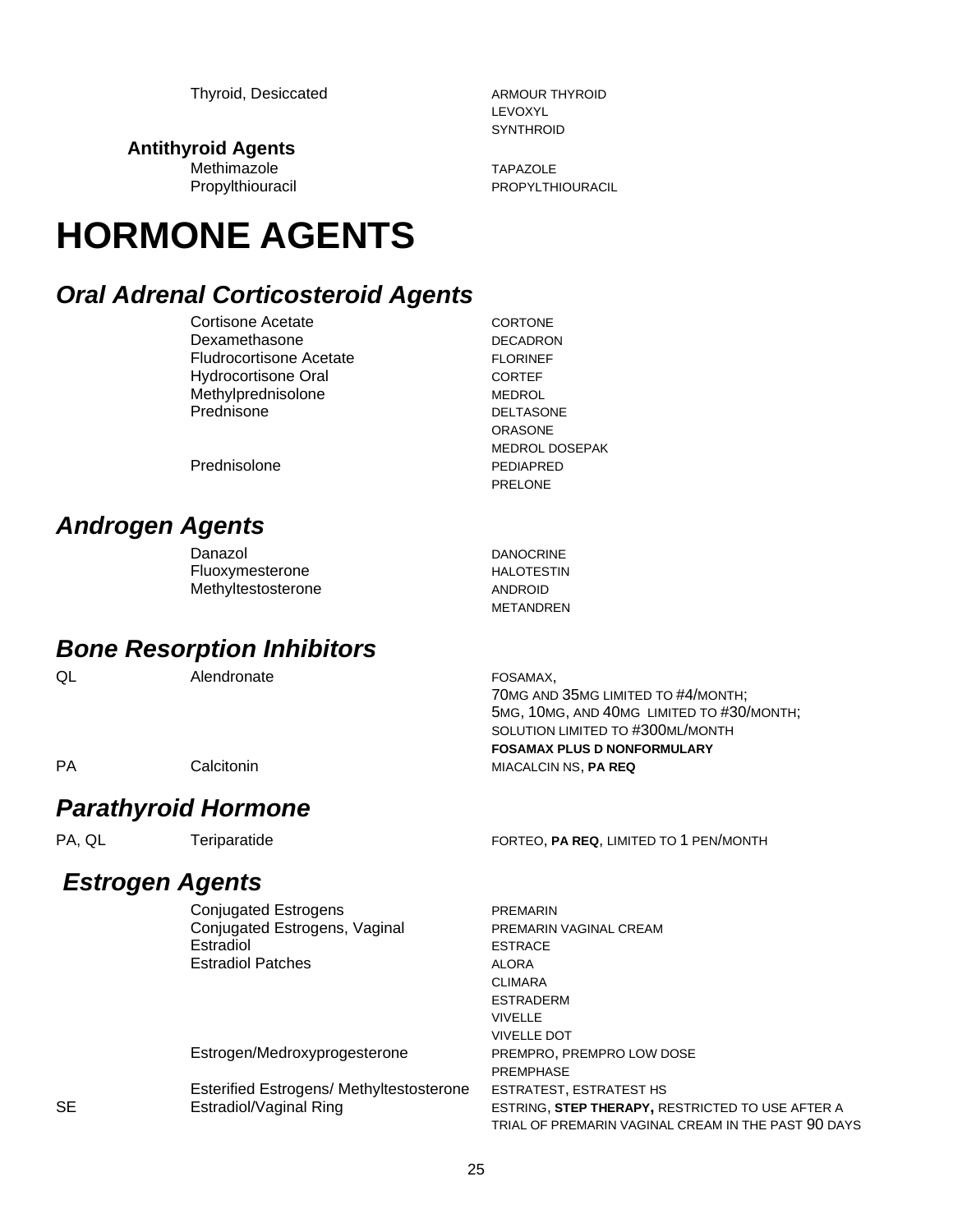#### **Estrogen Agonist-Antagonists**

Raloxifene **EVISTA** 

### *Contraceptives*

Contraceptives are not a covered benefit.

### *Oxytocic Agents*

| Ergonovine Maleate       | ERGOTRATE         |
|--------------------------|-------------------|
| Methylergonovine Maleate | <b>METHERGINE</b> |

### *Pituitary Agents*

Desmopressin DDAVP

### *Progestin Agents*

| Medroxyprogesterone   | <b>CYCRIN</b>    |
|-----------------------|------------------|
|                       | <b>PROVERA</b>   |
| Norethindrone Acetate | AYGESTIN         |
|                       | <b>NORLUTATE</b> |

# **GENITOURINARY AGENTS**

### *Urinary Anti-Infective Agents*

Meth/Me Blue/PA/Salol/ATP/Hyos URISED Nitrofurantoin (Tablets, Suspension Only) Trimethoprim TRIMPEX

FURADANTIN

### *Urinary Anti-Spasmodic Agents*

Pentosan ELMIRON Phenazopyridine **PYRIDIUM** 

### *Genitourinary Smooth Muscle Relaxant Agents*

Belladonna/Methylene Blue URISED Oxybutynin DITROPAN

ST, QL

ST, QL

DITROPAN XL NOT COVERED Tolterodine DETROL, **STEP THERAPY**, LIMITED TO #60/MONTH, RESTRICTED TO USE AFTER A TRIAL OF OXYBUTININ IN THE PAST 90 DAYS DETROL LA, **STEP THERAPY**, LIMITED TO #30/MONTH, RESTRICTED TO USE AFTER A TRIAL OF OXYBUTININ IN THE PAST 90 DAYS

### *Parasympathomimetic (Cholinergic) Agents*

| Bethanechol    | <b>URECHOLINE</b> |
|----------------|-------------------|
| Neostigmine    | <b>PROSTIGMIN</b> |
| Pyridostigmine | MESTINON          |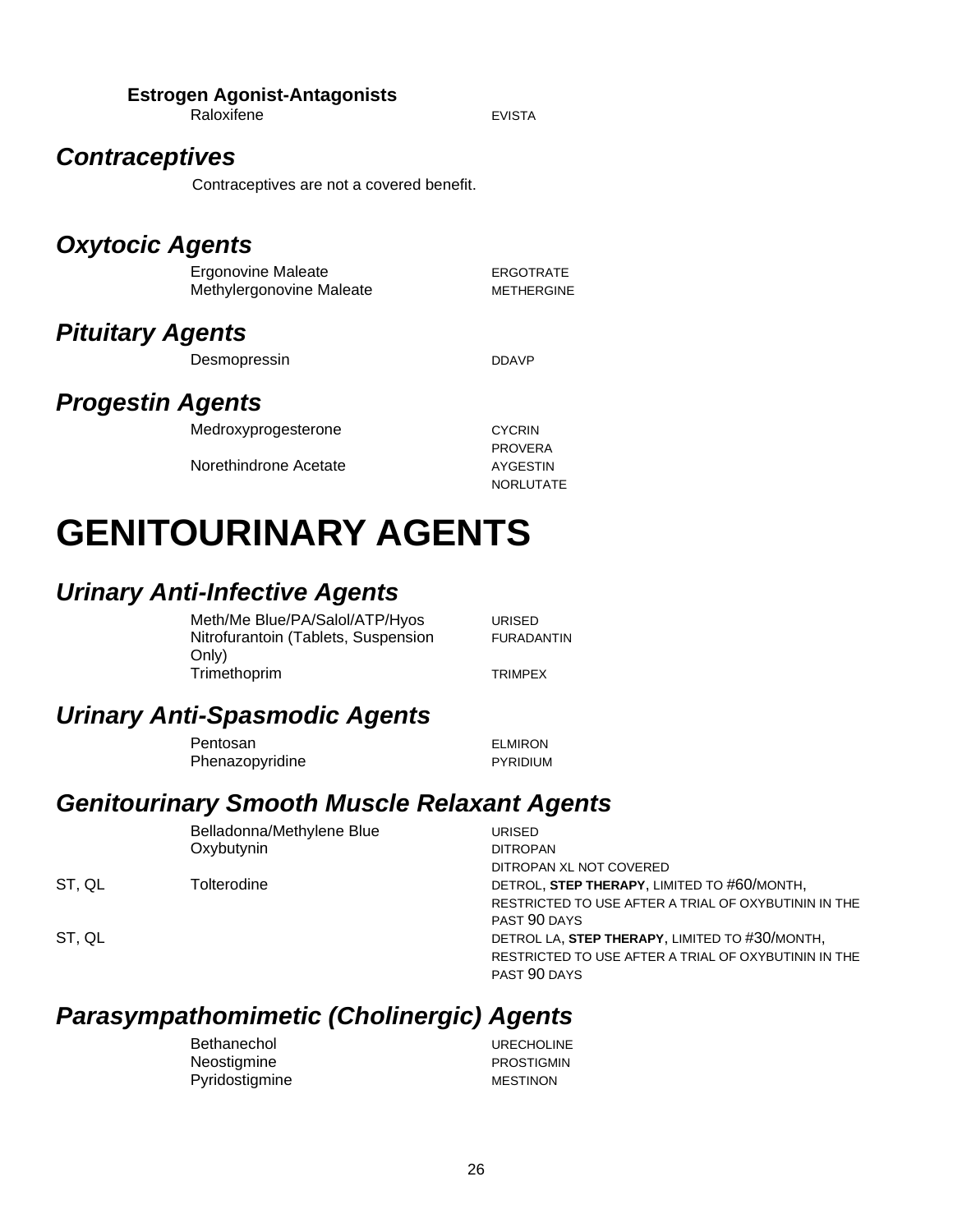# **TOPICAL/MUCOUS MEMBRANE AGENTS**

### *Keratolytic Agents*

Anthralin DRITHOCREME DRITHO-SCALP Podofilox CONDYLOX

### *Miscellaneous Skin/Mucous Membrane Agents*

|           | Aluminum Acetate              | <b>BURROWS SOLUTION</b> |
|-----------|-------------------------------|-------------------------|
|           | Aluminum Chloride Hexahydrate | <b>DRYSOL</b>           |
|           | Benzoyl Peroxide, OTC Generic | <b>BENZOYL PEROXIDE</b> |
|           | Calamine                      | <b>CALAMINE LOTION</b>  |
|           | Calcipotriene                 | <b>DOVONEX</b>          |
|           | Fluorouracil                  | <b>EFUDEX</b>           |
|           | Hydrocortisone 1% Rectal      | <b>PROCTOCORT</b>       |
|           | Masoprocol                    | <b>ACTINEX</b>          |
| <b>PA</b> | Becaplermin                   | REGRANEX, PA REQ        |
| <b>PA</b> | Isotretinoin                  | ACCUTANE, PA REQ        |

Acetate **BURROWS** SOLUTION Chloride Hexahydrate DRYSOL Benzoyl Peroxide, OTC Generic BENZOYL PEROXIDE, OTC GENERIC Calamine CALAMINE LOTION e die oorlog van die DOVONEX **EFUDEX** one 1% Rectal PROCTOCORT **ACTINEX** 

### *Topical Antibiotic Agents*

Bacitracin BACITRACIN Bacitracin/Polymixin/Neomycin NEOSPORIN Clindamycin Solution CLEOCIN T Erythromycin Topical **ERYGEL** 

Erythromycin/Benzoyl Peroxide BENZAMYCIN Gentamicin Sulfate GARAMYCIN Mupirocin BACTROBAN Silver Sulfadiazine SILVADENE

EMGEL T-STAT

### *Topical Antifungal Agents*

| Clotrimazole               | <b>LOTRIMIN</b>      |
|----------------------------|----------------------|
| Clotrimazole/Betamethasone | <b>LOTRISONE</b>     |
| Ciclopirox                 | <b>LOPROX</b>        |
| Ketoconazole               | <b>NIZORAL</b>       |
| Miconazole Nitrate         | <b>MONISTAT-DERM</b> |
| <b>Nystatin</b>            | <b>MYCOSTATIN</b>    |
| Terbinafine                | LAMISIL              |
| Tolnaftate                 | <b>TINACTIN</b>      |
| Triamcinolone/Nystatin     | <b>MYCOLOG II</b>    |

### *Vaginal Antifungal Agents*

Butoconazole **FEMSTAT** Clotrimazole Cream/Vaginal Tablets MYCELEX

Nystatin MYCOSTATIN Miconazole Cream/Vaginal Tablets MONISTAT

Triple Sulfa Cream SULTRIN Tioconazole VAGISTAT-1

MYCELEX G MONISTAT 3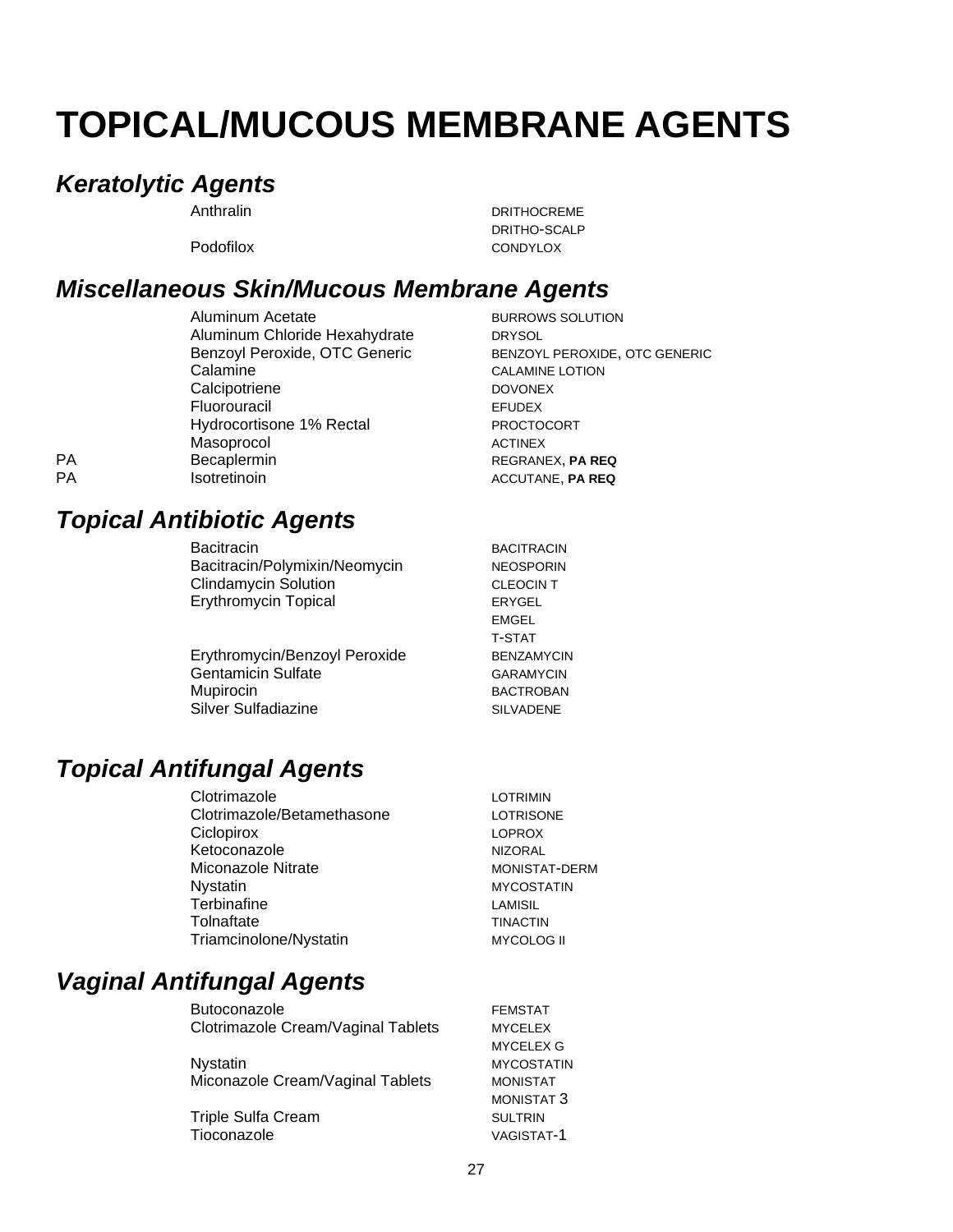### *Vaginal Anti-Infective Agents*

#### Metronidazole METROGEL-VAGINAL

### *Topical Anti-Inflammatory Agents*

#### **LOW POTENCY**

Fluocinolone 0.025% SYNALAR Desonide TRIDESILON Hydrocortisone HYTONE Hydrocortisone Enema<br>
CORTENEMA Hydrocortisone Acetate CORTIFOAM Hydrocortisone/Pramoxine PROCTOCREAM-HC **MEDIUM POTENCY** Betamethasone Dipropionate **DIPROSONE** 

Betamethasone Valerate 0.01% VALISONE REDUCED STRENGTH Betamethasone Valerate 0.1% VALISONE Desoximetasone Cream/Gel 0.05% TOPICORT LP Flurandrenolide CORDRAN Hydrocortisone Valerate WESTCORT Mometasone Furoate Cream ELOCON Triamcinolone ARISTOCORT

#### **HIGH POTENCY**

Betamethasone Dipropionate **DIPROLENE** Desoximetasone 0.25% TOPICORT Fluocinonide LIDEX

#### Fluocinolone Acetonide 0.2% SYNALAR **VERY HIGH POTENCY**

Augmented Betamethasone Dipropionate Clobetasol Cream, Gel, Solution, **Ointment** Diflorasone Diacetate FLORONE

MAXIVATE ARISTOCORT A NOT COVERED KENALOG

LIDEX E

DIPROLENE AF

TEMOVATE

FLORONE-E PSORCON

### *Topical Antipruritic and Local Anesthetic Agents*

Lidocaine (Viscous and Spray Only) XYLOCAINE Pramoxine/Hydrocortisone PROCTOFOAM HC Pramoxine EPIFOAM PA Pimecrolimus ELIDEL, **PA REQ** PA Tacrolimus **Tacrolimus** PROTOPIC, **PA REQ** 

### *Topical Antiviral Agents*

Acyclovir Topical **Example 2018** ZOVIRAX OINTMENT

### *Topical Miscellaneous Anti-Infective Agents*

Selenium Sulfide 2.5% EXSEL Sulfacetamide Lotion SEBIZON

SELSUN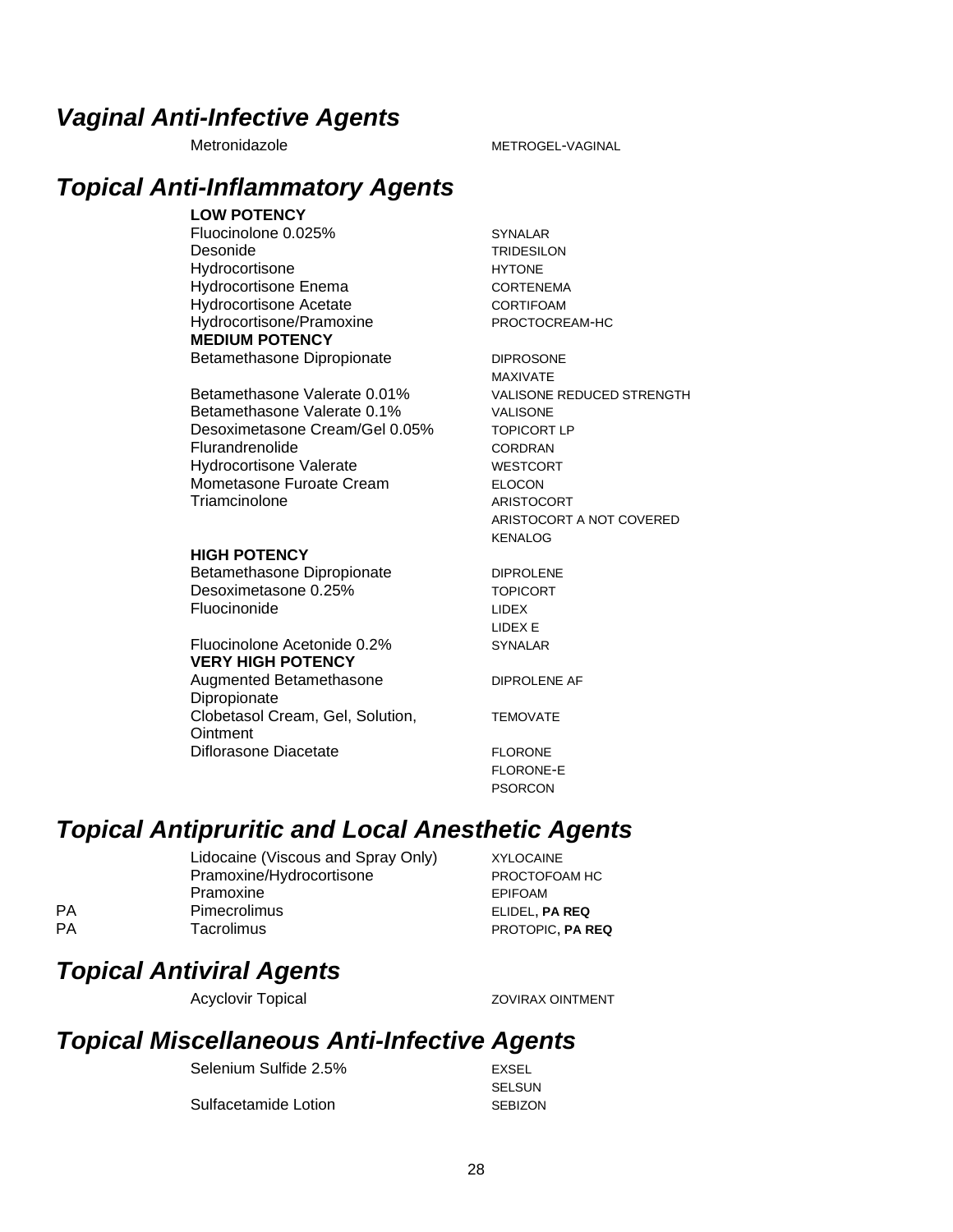### *Scabicide/Pediculicide Agents*

Crotamiton EURAX Malathion **Malathion** OVIDE Permethrin ELIMITE

NIX

# **MISCELLANEOUS/UNCLASSIFIED AGENTS**

### *Electrolyte Agents*

#### **Miscellaneous Agents**

Calcium Acetate PHOS LO Calcium Carbonate **TUMS** Magnesium Oxide, OTC Generic MAGNESIUM OXIDE, OTC GENERIC **Potassium Agents**

#### *Potassium Chloride 8mEq*

Potassium Chloride MICRO-K *Potassium Chloride 10mEq* Potassium Chloride KAON-CL 10

K-DUR MICRO-K 10

*Potassium Chloride 20mEq* Potassium Chloride K-DUR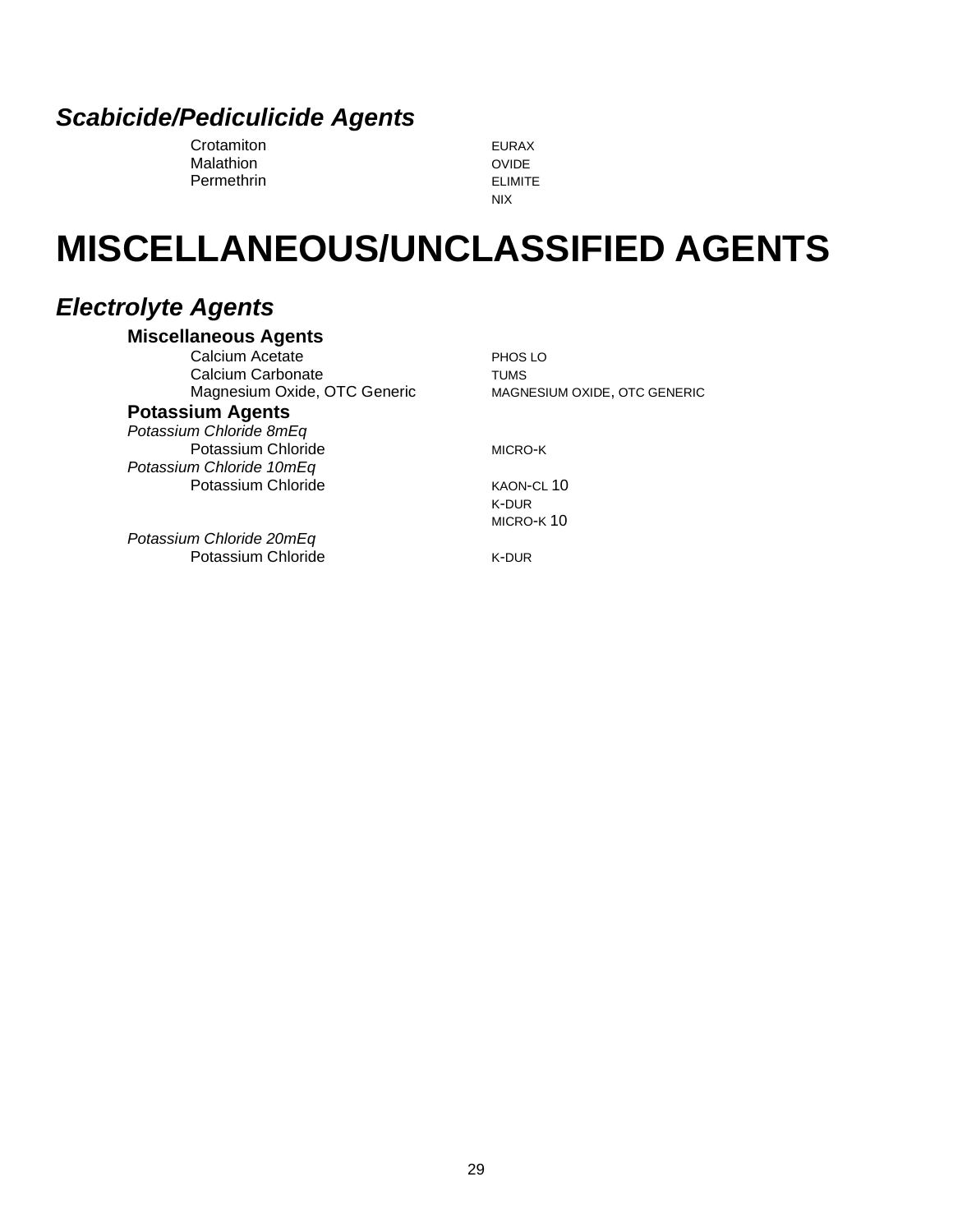| Potassium Chloride Effervescent Tablets |                |
|-----------------------------------------|----------------|
| <b>Potassium Chloride Tablets</b>       | K-I YTF        |
| Potassium Chloride Tablets              | K-LYTE CL DS   |
| Potassium Chloride Powders              |                |
| Potassium Chloride Powder               | K-LOR          |
| Potassium Chloride Liquids              |                |
| Potassium Chloride Liquid               | <b>KAON-CL</b> |
| Potassium-Removing Resins               |                |
| Sodium Polystyrene Sulfonate            | KAYFXAI ATF    |
|                                         |                |

### *Heavy Metal Antagonist Agents*

Penicillamine CUPRIMINE

### *Vitamin Agents*

**Vitamin B-Complex Agents** Cyanocobalamin VITAMIN B<sub>12</sub> (ORAL FORMULATIONS ONLY) Folic Acid FOLIC ACID Niacin Niacin Niacin Niacin Niacin Niacin Niacin Niacin Niacin Niacin Niacin Niacin Niacin Niacin Niacin Niacin Niacin Niacin Niacin Niacin Niacin Niacin Niacin Niacin Niacin Niacin Niacin Niacin Niacin Niacin Niacin Niaci Pyridoxine  $VITAMIN B<sub>6</sub>$ <br>Thiamine  $VITAMIN B<sub>1</sub>$ VITAMIN B<sub>1</sub> **Vitamin D** Calcitriol **Calcitriol** ROCALTROL Ergocalciferol DRISDOL **Vitamin K Activity Agents** Phytonadione MEPHYTON **Iron Agents** Ferrous Sulfate (Tablets, Liquid, Drops) FEOSOL

### *Diagnostic Testing*

|    | <b>Blood Glucose Supplies</b>           |                                                      |
|----|-----------------------------------------|------------------------------------------------------|
| QL | <b>Alcohol Swabs</b>                    | LIMITED TO 200/MONTH                                 |
|    | <b>Blood Glucose Monitoring Control</b> | BLOOD GLUCOSE MONITORING CONTROL SOLUTION, ROCHE     |
|    | Solution                                | PRODUCTS (E.G., ACCU-CHEK) ONLY                      |
| QL | <b>Blood Glucose Test Strips</b>        | BLOOD GLUCOSE TEST STRIPS, ROCHE STRIPS (E.G., ACCU- |
|    |                                         | CHEK) ONLY, LIMITED TO 100 STRIPS/MONTH FOR MEMBERS  |
|    |                                         | THAT ARE DIET-CONTROLLED OR ON ORAL AGENTS.          |
|    |                                         | MEMBERS ON INSULIN LIMITED TO 150 STRIPS/MONTH.      |

Glucometers GLUCOMETERS, **ROCHE METERS (E.G., ACCU-CHEK) ONLY** Lancets

### *Alcohol And Smoking Deterrent Agents*

| PA        | <b>Bupropion SR</b> | ZYBAN, PA REQ                             |
|-----------|---------------------|-------------------------------------------|
|           | <b>Disulfiram</b>   | ANTABUSE                                  |
| <b>PA</b> | <b>Nicotine</b>     | NICORETTE GUM. PA REQ                     |
| <b>PA</b> |                     | NICOTINE PATCH, PA REQ (OTC PATCHES ONLY) |
| <b>PA</b> |                     | NICOTROL NASAL SPRAY, PA REQ              |

### *Gout Agents*

Allopurinol ZYLOPRIM

LARGER QUANTITIES AVAILABLE VIA PRIOR AUTHORIZATION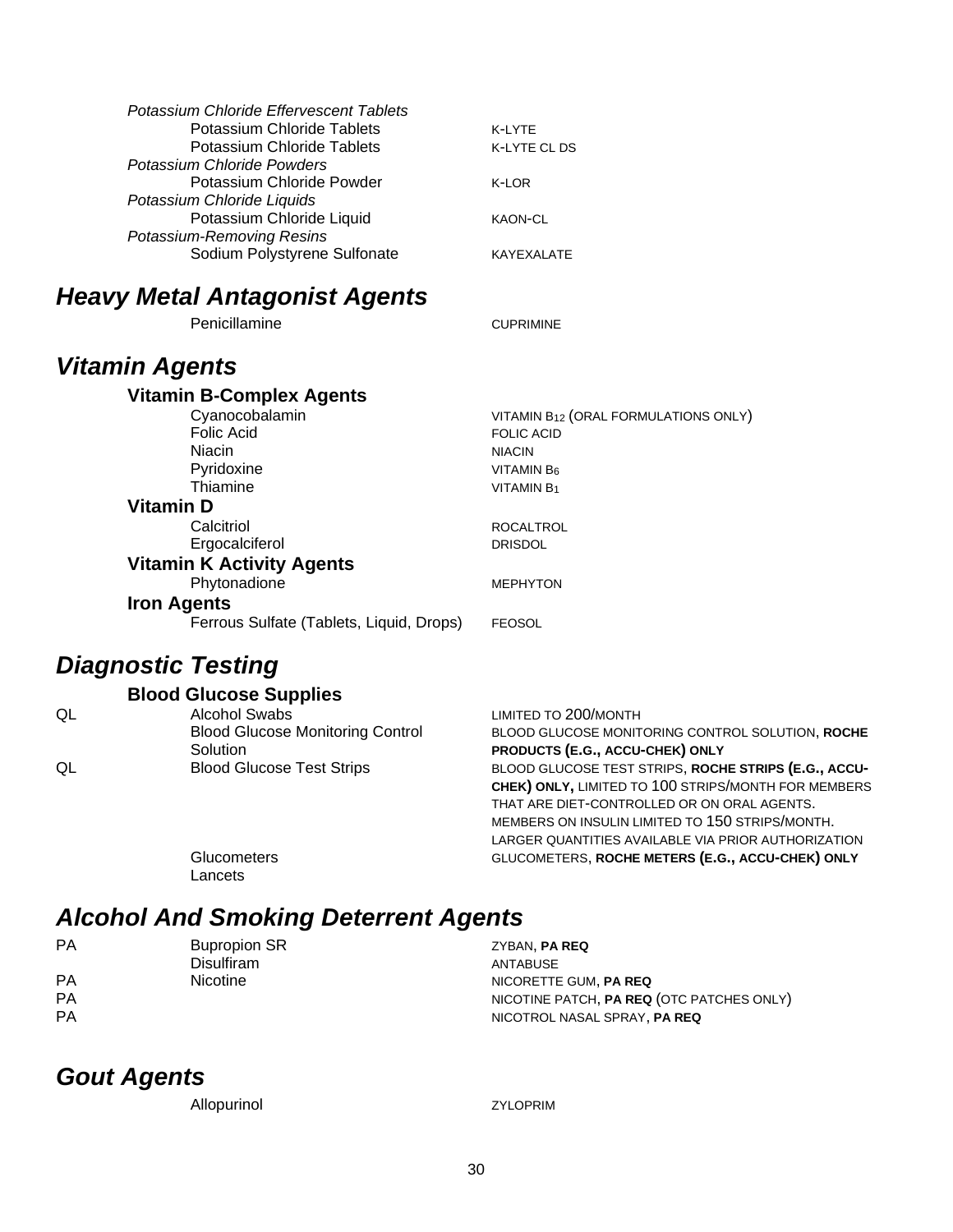Probenecid

QL Colchicine Colchicine Colcrys, LIMITED TO 1 TABLET/DAY. PATIENTS WHO FAIL 1 TABLET/DAY MAY RECEIVE 2 TABLETS/DAY.

### *Other Medical Supplies*

Limited medical supplies are available through the pharmacy benefit. For additional information, contact MedImpact at (800) 788-2949. The following exceptions should be noted:

• Durable medical equipment (e.g., wheelchairs, walkers, canes, crutches) are filled through the medical benefit. Path to Health / Connect to Care does not provide coverage for contraceptive medical supplies (e.g., diaphragms, cervical caps, condoms).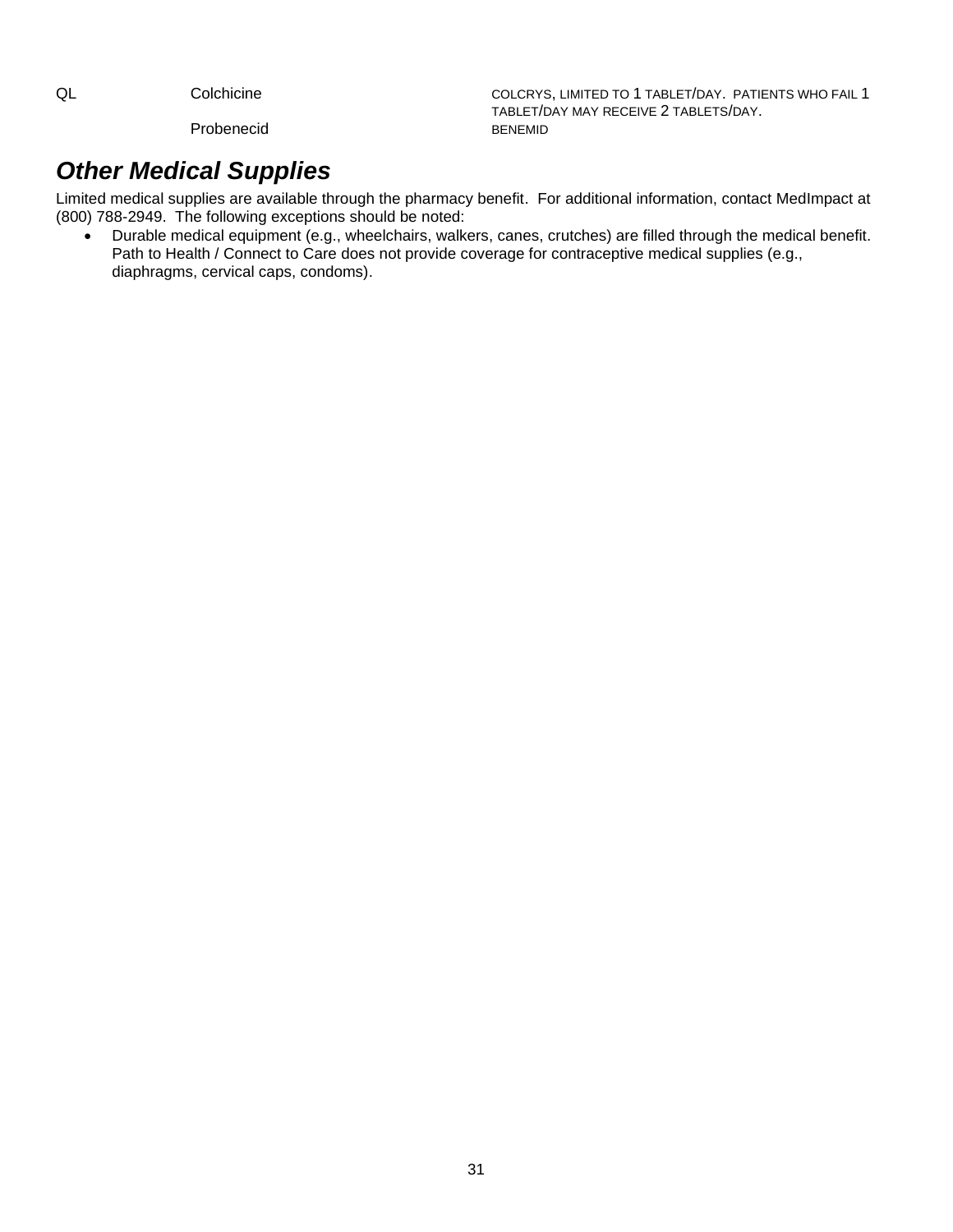#### **INDEX**

**—A—**

ABILIFY, 13 Acarbose, 24 ACCUTANE, 27 Acetaminophen, 11 Acetaminophen/Codeine, 11 Acetaminophen/Hydrocodone, 11 Acetazolamide, 23 Acetazolamide SA, 23 Acetic Acid, 23 Acetic Acid 2%, 23 Acetic Acid 2%/Hydrocortisone 1%, 23 Acetylcysteine, 22 ACHROMYCIN V, 19 ACTIFED/CODEINE, 21 ACTIGALL, 18 ACTINEX, 27 ACTOS, 24 ACULAR, 22 Acyclovir Oral, 20 Acyclovir Topical, 28 ADALAT CC, 15 ADVAIR DISKUS 250/50 STRENGTH ONLY, 21 ADVICOR, 16 ALAWAY, 23 ALBALON, 23 Albendazole, 18 ALBENZA, 18 Albuterol, 21 Albuterol E.R., 21 Albuterol HFA, 21 Albuterol/Ipratropium, 21 Alcohol And Smoking Deterrent Agents, 30 Alcohol Swabs, 30 ALDACTAZIDE, 15 ALDACTONE, 15 ALDOMET, 15 Alendronate, 25 Allopurinol, 30 Alogliptin, 24 ALORA, 25 Alpha-Adrenergic Antagonist Antihypertensive Agents, 14 ALPHAGAN, 23 Alprazolam, 13 Aluminum Acetate, 27 Aluminum Chloride Hexahydrate, 27 ALUPENT, 22 Amantadine, 12, 20 AMARYL, 24 AMBIEN, 14 Amebicides, 18 AMERGE, 10

Aminoglycosides, 18 Aminophylline 150mg/5ml, 22 Aminophylline Suppositories, 22 Amiodarone, 14 Amitriptyline, 12 Amlodipine, 15 Amoxapine, 12 Amoxicillin, 19 Amoxicillin/Clarithromycin/Lansoprazole, 20 Amoxicillin/Potassium Clavulanate, 19 AMOXIL, 19 Ampicillin, 19 Amylase/Lipase/Protease, 17 ANAFRANIL, 13 Analgesic and Anti-Inflammatory Agents, 10 ANAPROX, 10 ANAPROX DS, 10 Androgen Agents, 25 ANDROID, 25 Angiotensin Converting Enzyme Inhibitor Agents, 14 Angiotensin Receptor Blocker Agents, 14 ANTABUSE, 30 Antacid Mg OH/Al OH, 17 Antacid Mg OH/Al OH/Simethicone, 17 Anthralin, 27 Antiarrhythmic Agents, 14 Antibiotic Agents, 18 Anticonvulsant Agents, 11 Antidiarrheal Agents, 16 Antidysrhythmic Drug Agents, 14 Antiemetic Agents, 17 Antifungal Agents, 19 Antihelmintic Agents, 18 Antihistamine Agents, 20 Antihistamine/Decongestant Agents, 21 Antihistamine/Decongestant Combination Agents, 21 Antihypertensive Agents, 14 ANTI-INFECTIVE AGENTS, 18 Antilipemic Agents, 16 Antimalarial Agents, 20 Antimanic Agents, 13 Antimuscarinic/Antispasmodic Agents, 17 Antiparkinsonian Agents, 12 Antiplatelet Agents, 16 Antipsychotic Agents, 13 Antipsychotic/SSRI Combination Agents, 13 Antithyroid Agents, 25 Antituberculosis Agents, 20 Antitussive Agents, 21 Anti-Ulcer Eradication Agents, 20 Antiulcer/Antipeptic Agents, 17 ANTIVERT, 17 Antiviral Agents, Other, 20 APAP/Dichloralphenazone/Isometheptene, 10 APRESOLINE, 15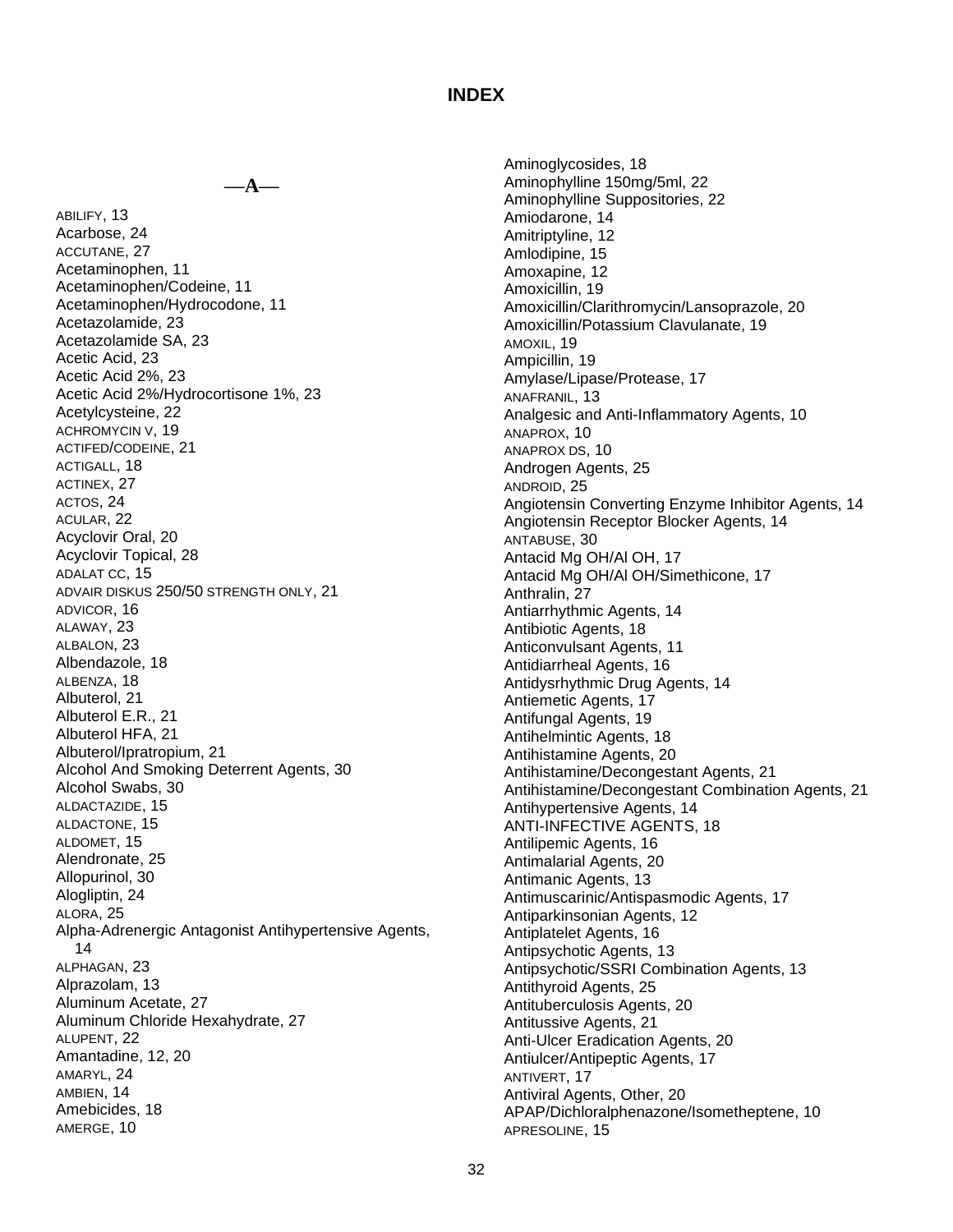ARAVA, 10 ARICEPT, 11 Aripiprazole, 13 ARISTOCORT, 28 ARMOUR THYROID, 25 ARTANE, 12 Asenapine, 13 ASENDIN, 12 ASMANEX, 22 ASPIRIN, 10 Aspirin, 10 Aspirin EC, 10 Asthma/COPD Agents, 21 ATARAX, 13, 21 Atenolol, 14 Atenolol/Chlorthalidone, 15 ATIVAN, 13 Atorvastatin, 16 Atovaquone/Proguanil, 20 Atropine Sulfate, 23 ATROVENT, 23 ATROVENT HFA, 21 Attapulgite, 16 Augmented Betamethasone Dipropionate, 28 AUGMENTIN, 19 AURALGAN, 23 AVAPRO, 14 AVELOX, 19 AYGESTIN, 26 Azithromycin, 19 AZULFIDINE, 18

**—B—**

Bacitracin, 22, 27 Bacitracin/Polymixin/Neomycin, 27 Baclofen, 12 BACTRIM, 19 BACTROBAN, 27 Barbiturate Anticonvulsants, 11 Becaplermin, 27 Beclomethasone Inhaler, 22 Belladonna/Methylene Blue, 26 Belladonna/Phenobarbital, 17 BENADRYL, 20 Benazepril, 14 Benazepril/HCTZ, 15 BENEMID, 31 BENICAR, 14 BENICAR HCT, 15 BENTYL, 17 BENZAMYCIN, 27 Benzocaine/Antipyrine, 23 Benzocaine/Antipyrine Otic, 23 Benzodiazepine Anticonvulsants, 11 Benzodiazepines, 13 Benzonatate, 21 BENZOYL PEROXIDE, OTC GENERIC, 27 Benzoyl Peroxide, OTC Generic, 27 Benztropine Mesylate, 12 Beta-Adrenergic Antagonist Agents, 14 BETAGAN, 23 Betamethasone Dipropionate, 28 Betamethasone Valerate 0.01%, 28 Betamethasone Valerate 0.1%, 28 BETAPACE, 14 Bethanechol, 26 BIAXIN, 19 BILTRICIDE, 18 Bisacodyl Suppositories, 18 Bismuth Subsalicylate, 16 Bisoprolol/HCTZ, 15 BLEPH-10, 23 BLEPHAMIDE, 23 Blood Agents, 16 Blood Glucose Monitoring Control Solution, 30 Blood Glucose Supplies, 30 Blood Glucose Test Strips, 30 Bone Resorption Inhibitors, 25 Bowel Evacuant Agents, 17 Bowel Evacuation Prep Kits, 17 BRETHINE, 22 BRICANYL, 22 Brimonidine, 23 BROMFED, 21 Bromocriptine, 12 Bromphen/Pseudoephedrine, 21 Budesonide, 18 Bumetanide, 15 BUMEX, 15 Bupropion, 13 Bupropion SR, 13, 30 Bupropion XL, 13 BURROWS SOLUTION, 27 BUSPAR, 13 Buspirone, 13 Butalbital/APAP/Caffeine, 10 Butalbital/APAP/Caffeine/Codeine, 11 Butalbital/Aspirin/Caffeine, 10 Butalbital/Aspirin/Caffeine/Codeine, 11 Butoconazole, 27 Butorphanol NS, 11

**—C—**

CAFERGOT, 10 Calamine, 27 CALAMINE LOTION, 27 CALAN, 15 CALAN SR, 15 Calcipotriene, 27 Calcitonin, 25 Calcitriol, 30 Calcium Acetate, 29 Calcium Carbonate, 29 Calcium Channel Blocking Agents, 15 CAPOTEN, 14 CAPOZIDE, 15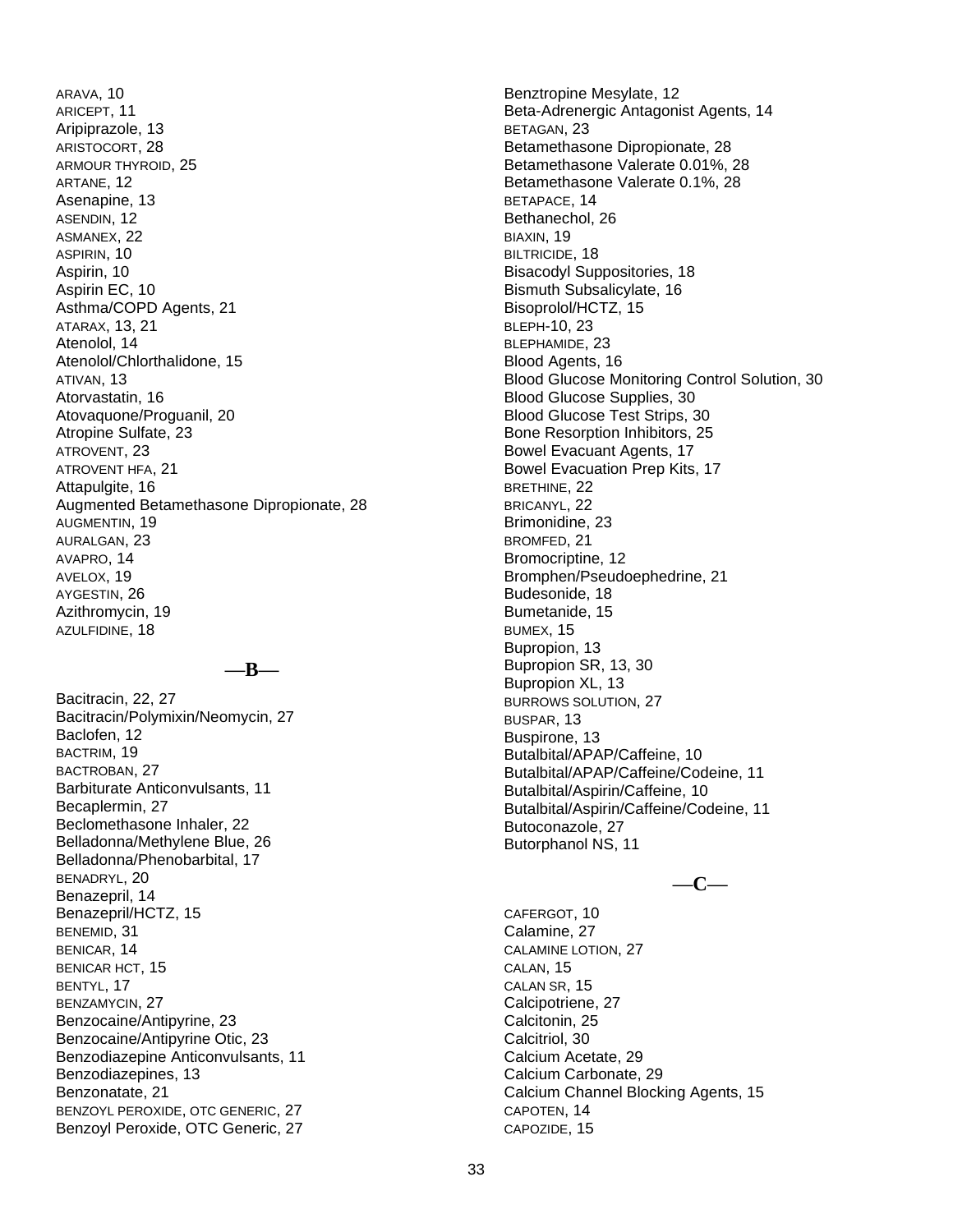Captopril, 14 Captopril/HCTZ, 15 CARAFATE, 17 Carbachol, 23 Carbamazepine, 11 Carbamazepine Extended Release, 11 Carbamide Peroxide/Glycerin, 23 Carbidopa/Levodopa, 12 Carbidopa/Levodopa CR, 12 Carbonic Anhydrase Inhibitor Agents, 23 Cardiac Glycoside Agents, 16 CARDIOQUIN, 14 CARDIOVASCULAR/BLOOD AGENTS, 14 CARDIZEM, 15 CARDIZEM SR, 15 CARDURA, 15 Carisoprodol, 12 CARTIA XT, 15 Carvedilol, 14 CATAPRES, 15 CECLOR, 18 Cefaclor, 18 Cefadroxil, 19 Cefdinir, 19 Cefixime, 19 CEFTIN, 19 Cefuroxime, 19 CELEBREX, 10 Celecoxib, 10 CELEXA, 12 CENTRAL NERVOUS SYSTEM AGENTS, 10 Centrally Acting Antihypertensive Agents, 15 Cephalexin, 19 Cephalosporins, 18 CEPHULAC, 18 CERUMENEX, 24 Cetirizine OTC, 20 CETIRIZINE, OTC, 20 Chloral Hydrate, 13 Chlordiazepoxide, 13 Chlordiazepoxide/Clidinium, 17 Chlorhexidine Gluconate, 23 CHLOROQUINE PHOSPHATE, 20 Chloroquine Phosphate, 20 Chlorpheniramine, 20 Chlorpromazine, 13 Chlorpropamide, 24 Chlorthalidone, 15 CHLORTRIMETON, 20 Chlorzoxazone, 12 Cholestyramine/Aspartame, 16 Cholestyramine/Sucrose, 16 CHRONULAC, 18 Ciclopirox, 27 Cilostazole, 16 Cimetidine, 18 CIN-QUIN, 14 CIPRO, 19 Ciprofloxacin tablets, 19

Citalopram, 12 Clarithromycin, 19 CLEOCIN, 19 CLEOCIN T, 27 CLIMARA, 25 Clindamycin, 19 Clindamycin Solution, 27 CLINORIL, 10 Clobetasol Cream, Gel, Solution, Ointment, 28 Clofazimine, 20 Clomipramine, 13 Clonazepam, 11 Clonidine, 15 Clopidogrel, 16 Clorazepate, 13 Clotrimazole, 19, 27 Clotrimazole Cream/Vaginal Tablets, 27 Clotrimazole/Betamethasone, 27 Clozapine, 13 CLOZARIL, 13 Coagulants and Anticoagulants, 16 Codeine/Aspirin, 11 Codeine/Chlorpheniramine/Pseudoephedrine, 21 COGENTIN, 12 COLACE, 18 Colchicine, 31 COLCRYS, 31 COLYTE, 17 Combination Alpha-Beta Antagonist Agents, 14 Combination Antihypertensive Agents, 15 Combination Diabetes Agents, 24 COMBIVENT RESPIMAT, 21 COMPAZINE, 17 CONDYLOX, 27 Conjugated Estrogens, 25 Conjugated Estrogens, Vaginal, 25 CORDARONE, 14 CORDRAN, 28 COREG, 14 CORGARD, 14 CORTEF, 25 CORTENEMA, 28 CORTIFOAM, 28 Cortisone Acetate, 25 CORTISPORIN, 23 CORTISPORIN OPHTHALMIC, 22 CORTONE, 25 COSOPT, 23 COUMADIN, 16 COZAAR, 14 CREON, 17 CROLOM, 23 Cromolyn Ophthalmic Solution, 23 Crotamiton, 29 CUPRIMINE, 30 Cyanocobalamin, 30 Cyclobenzaprine, 12 CYCRIN, 26 CYMBALTA, 12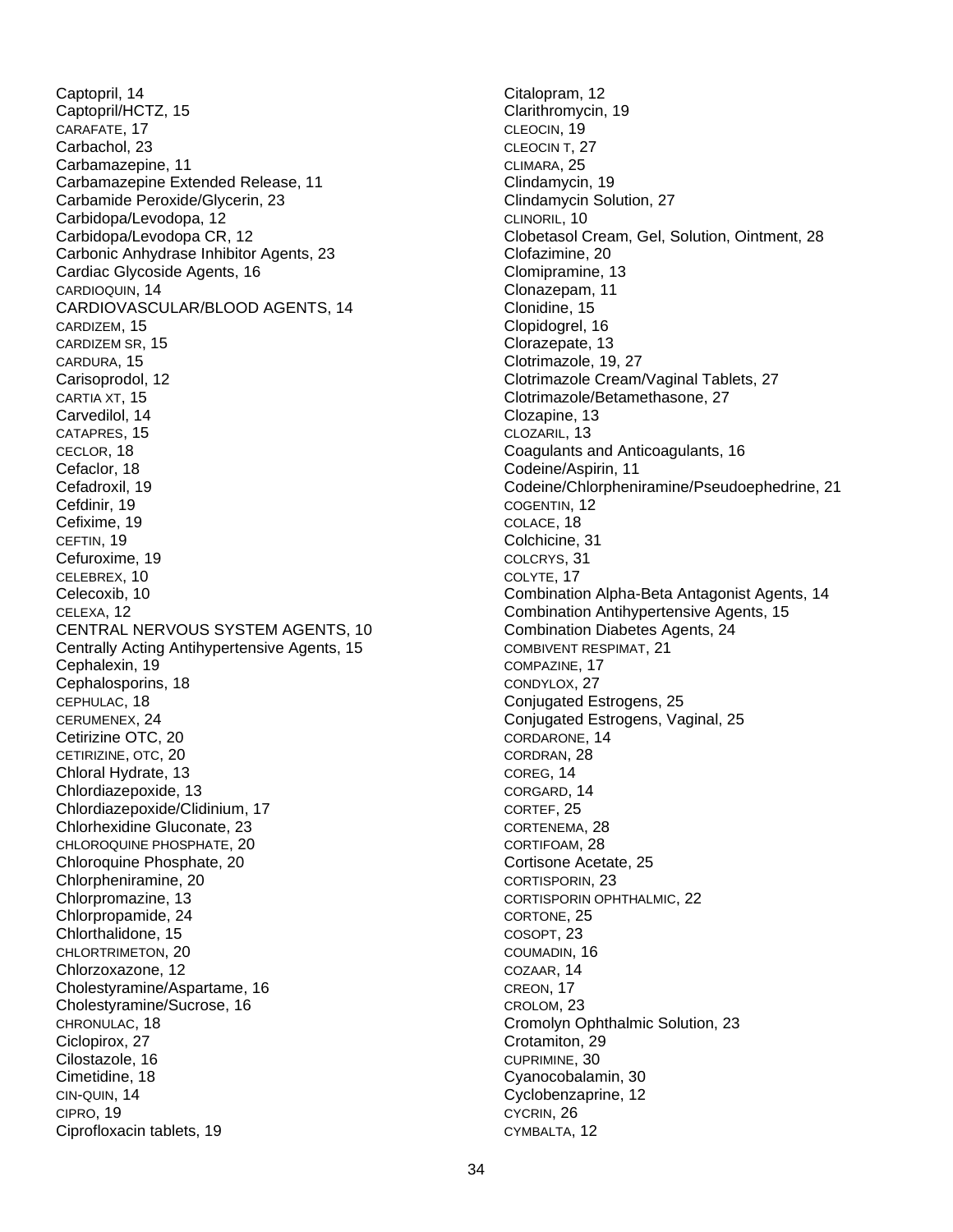Cyproheptadine, 20 CYTOMEL, 24 CYTOTEC, 17

**—D—**

DALMANE, 13 Danazol, 25 DANOCRINE, 25 DANTRIUM, 12 Dantrolene Sodium, 12 DAPSONE, 20 Dapsone, 20 DARAPRIM, 20 DDAVP, 26 DEBROX, 23 DECADRON, 25 DECONAMINE SR, 21 Decongestants, 21 DELTASONE, 25 DELZICOL, 18 DEPAKENE, 11 DEPAKOTE, 11 Desipramine, 12 Desmopressin, 26 Desonide, 28 Desoximetasone 0.25%, 28 Desoximetasone Cream/Gel 0.05%, 28 DESYREL, 13 DETROL, 26 DETROL LA, 26 Dexamethasone, 25 Dexamethasone/Polymyxin/Neomycin, 22 Dexchlorpheniramine, 20 Dextromethorphan, 21 DIABETA, 24 DIABETES AND THYROID AGENTS, 24 DIABINESE, 24 Diagnostic Testing, 30 DIAMOX, 23 DIAMOX SEQUELS, 23 Diazepam, 13 DIBENZYLINE, 15 Diclofenac Sodium, 10, 22 Dicloxacillin, 19 Dicyclomine, 17 Diflorasone Diacetate, 28 DIFLUCAN, 19 Digestive Enzymes, 17 Digoxin, 16 Dihydroergotamine, 10 DILANTIN, 11 DILATRATE SR, 16 DILAUDID, 11 Diltiazem, 15 Diltiazem CD, 15 Diltiazem SR, 15 DIOVAN, 14 DIOVAN HCT, 15

DIPENTUM, 18 Diphenhydramine, 20 Diphenoxylate/Atropine, 17 Dipivefrin, 23 DIPROLENE, 28 DIPROLENE AF, 28 DIPROSONE, 28 Dipyridamole, 16 DISALCID, 10 Disopyramide, 14 Disopyramide CR, 14 Disulfiram, 30 DITROPAN, 26 Divalproex Sodium, 11 Divalproex Sodium Extended Release, 11 Docusate Sodium Capsules, 18 DOMEBORO, 23 Donepezil, 11 DONNATAL, 17 Dorzolamide, 23 Dorzolamide/Timolol, 23 DOVONEX, 27 Doxazosin Mesylate, 15 Doxepin, 12 DOXYCYCLINE, 19 DRISDOL, 30 DRITHOCREME, 27 DRITHO-SCALP, 27 Drugs for Pheochromocytoma, 15 DRYSOL, 27 DULCOLAX, 18 DULERA, 21 Duloxetine, 12 DURICEF, 19 DYAZIDE, 15 DYNAPEN, 19 DYRENIUM, 15 **—E—** Echothiophate Iodide, 23 ECOTRIN, 10 EES, 19 EFFEXOR, 12 EFFEXOR XR, 12 EFFIENT, 16 EFLONE, 22 EFUDEX, 27 ELAVIL, 12 Electrolyte Agents, 29 Eletriptan, 10 ELIDEL, 28 ELIMITE, 29 ELMIRON, 26 ELOCON, 28

EMGEL, 27

Enalapril, 14 Enalapril/HCTZ, 15

EMPIRIN #2, #3, #4, 11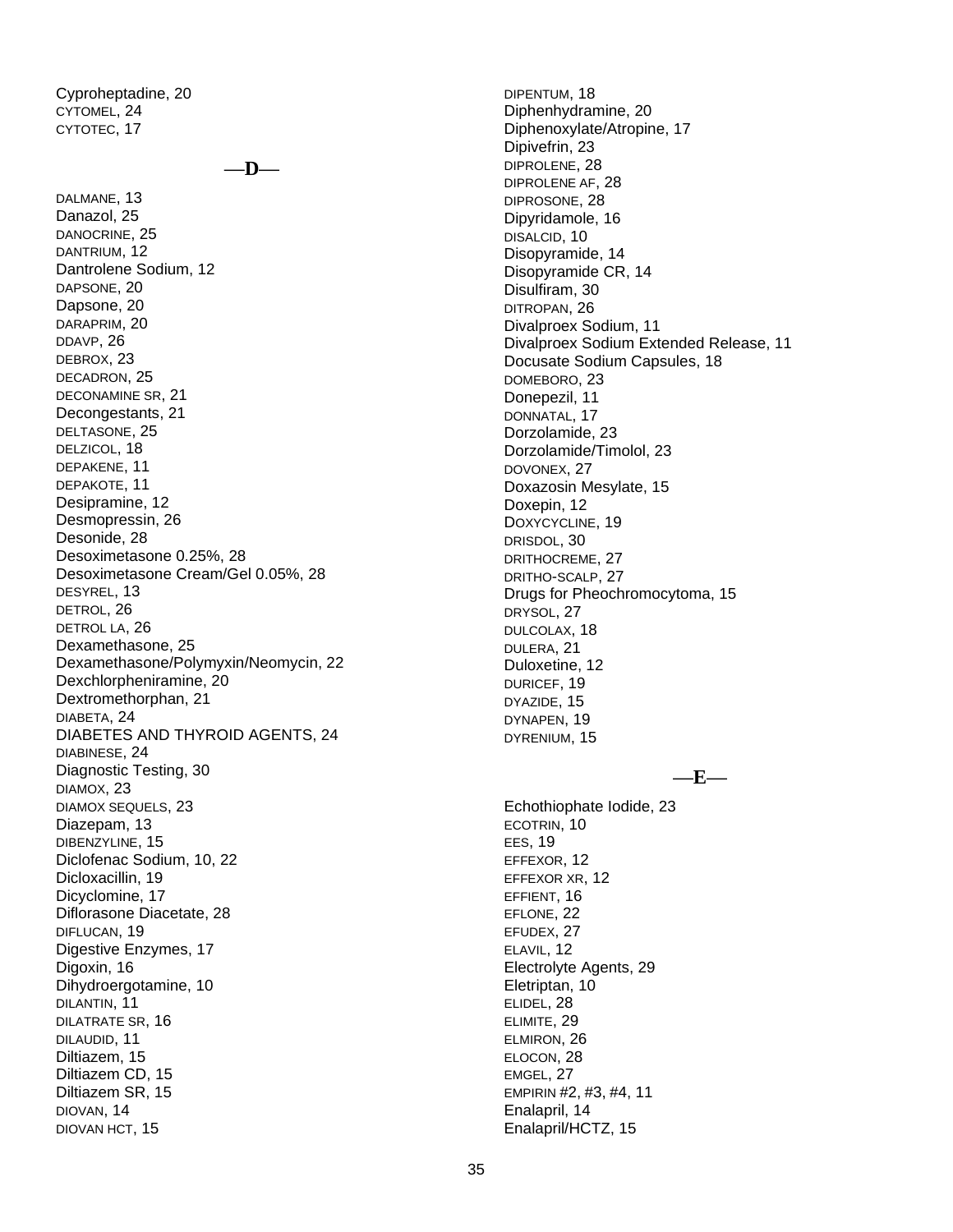ENDAL, 22 ENDAL-HD, 21 Enema, 17 Enoxaparin, 16 ENTOCORT EC, 18 EPIFOAM, 28 Epinephrine Injection, 23 EPIPEN, 23 Ergocalciferol, 30 Ergonovine Maleate, 26 Ergotamine/Caffeine, 10 ERGOTRATE, 26 ERYGEL, 27 ERYPED SUSPENSION, 19 ERY-TAB, 19 ERYTHROCIN, 19 Erythromycin Base, 19, 22 Erythromycin Ethylsuccinate, 19 Erythromycin Stearate, 19 Erythromycin Topical, 27 Erythromycin/Benzoyl Peroxide, 27 Erythromycin/Sulfisoxazole, 19 ESGIC, 10 ESGIC PLUS, 10 ESKALITH, 13 Esterified Estrogens/Methyltestosterone, 25 ESTRACE, 25 ESTRADERM, 25 Estradiol, 25 Estradiol Patches, 25 Estradiol/Vaginal Ring, 25 ESTRATEST, 25 ESTRATEST HS, 25 ESTRING, 25 Estrogen Agents, 25 Estrogen Agonist-Antagonists, 26 Estrogen/Medroxyprogesterone, 25 Ethambutol, 20 Etodolac, 10 Etodolac Extended Release, 10 EURAX, 29 EVISTA, 26 Expectorant Agents, 22 EXSEL, 28 Eye, Ear, Nose and Throat (EENT) Preparations, 22

**—F—**

Famciclovir, 20 Famotidine, 18 FAMVIR, 20 FELDENE, 10 Felodipine, 15 FEMSTAT, 27 FEOSOL, 30 Ferrous Sulfate, 30 FEXOFENADINE, 20 Fexofenadine, 20 FIORICET, 10

FIORICET/CODEINE, 11 FIORINAL, 10 FIORINAL/CODEINE, 11 FLAGYL, 18, 19 Flecainide, 14 FLEET ENEMA, 17 FLEET PHOSPHO-SODA, 17 FLEET PREP KIT 1, 17 FLEET PREP KIT 2, 17 FLEET PREP KIT 3, 17 FLEXERIL, 12 FLONASE, 23 FLORINEF, 25 FLORONE, 28 FLORONE-E, 28 FLOXIN OTIC, 23 Fluconazole, 19 Fludrocortisone Acetate, 25 FLUMADINE, 20 Fluocinolone, 28 Fluocinolone 0.025%, 28 Fluocinolone Acetonide 0.2%, 28 Fluorometholone, 22 Fluorouracil, 27 Fluoxetine Capsules, 12 Fluoxymesterone, 25 Fluphenazine, 13 Flurandrenolide, 28 Flurazepam, 13 Flurbiprofen Sodium, 22 Fluticasone, Nasal, 23 Fluvoxamine, 12 FML, 22 FML FORTE, 22 FOLIC ACID, 30 Folic Acid, 30 FORADIL, 21 Formoterol, 21 FORTEO, 25 FOSAMAX, 25 FULVICIN P/G, 19 FURADANTIN, 26 Furazolidone, 18 Furosemide, 15

**—G—**

Gabapentin, 11 GABITRIL, 11 Gallstone Solubilizing Agents, 18 GANTRISIN, 19 GARAMYCIN, 22, 27 GASTROINTESTINAL AGENTS, 16 Gastrointestinal Stimulant Agents, 18 Gemfibrozil, 16 GENITOURINARY AGENTS, 26 Genitourinary Smooth Muscle Relaxant Agents, 26 Gentamicin, 22

FUROXONE, 18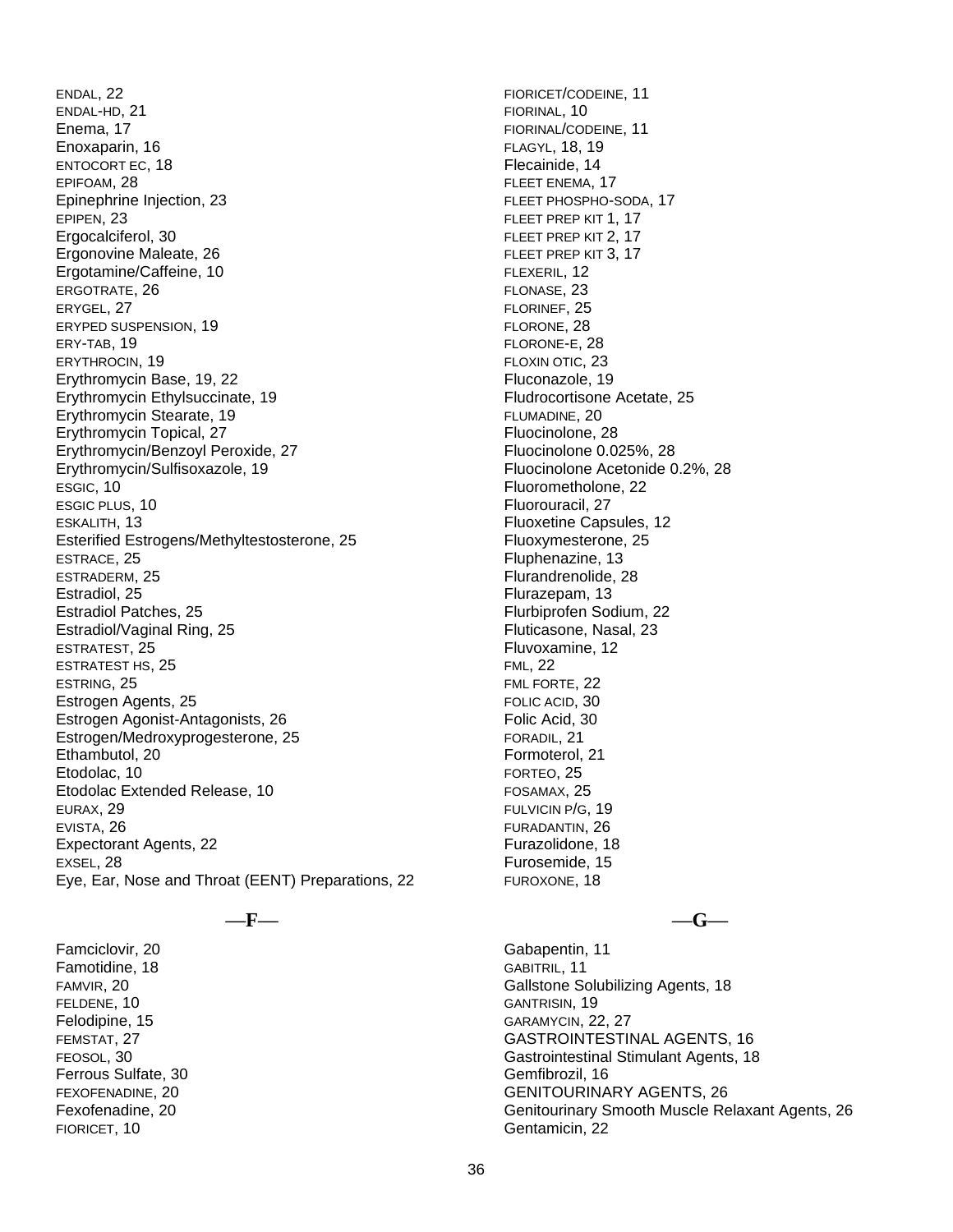Gentamicin Sulfate, 27 Gentamicin/Prednisolone, 22 GEODON, 13 Glimepiride, 24 Glipizide, 24 Glipizide L.A., 24 Glipizide/Metformin, 24 GLUCAGON, 24 Glucagon, 24 Glucometers, 30 GLUCOPHAGE, 24 GLUCOPHAGE XR, 24 GLUCOTROL, 24 GLUCOTROL XL, 24 GLUCOVANCE, 24 Glyburide, 24 Glyburide/Metformin, 24 GLYNASE, 24 Gout Agents, 30 Griseofulvin Ultramicrosize, 19 GRIS-PEG, 19 GUAIFED-PD, 21 Guaifenesin, 22 Guaifenesin/Codeine, 21 Guaifenesin/Codeine/Pseudoephedrine, 21 Guaifenesin/Dextromethorphan, 22 Guaifenesin/Phenylephrine, 22 Guaifenesin/Pseudoephedrine, 21, 22 Guanfacine, 15

#### **—H—**

H<sup>2</sup> Antagonist Agents, 18 HALCION, 13 HALDOL, 13 HALDOL DECANOATE (VIALS ONLY), 13 Haloperidol, 13 HALOTESTIN, 25 Heavy Metal Antagonist Agents, 30 HELIDAC, 20 Hemorheologic Agents, 16 HISTUSSIN HC, 21 HORMONE AGENTS, 25 HUMALOG (VIALS AND PENS), 24 HUMALOG MIX (VIALS AND PENS), 24 Hydantoin Anticonvulsants, 11 Hydralazine, 15 Hydrochlorothiazide (HCTZ), 15 Hydrocortisone, 28 Hydrocortisone 1% Rectal Cream, 27 Hydrocortisone Acetate, 28 Hydrocortisone Enema, 28 Hydrocortisone Oral, 25 Hydrocortisone Valerate, 28 Hydrocortisone/Neomycin/Polymyxin, 22, 23 Hydrocortisone/Pramoxine, 28 HYDRODIURIL, 15 Hydromorphone, 11 Hydroxychloroquine, 20

Hydroxyzine, 13, 21 Hydroxyzine Pamoate, 14, 21 HYGROTON, 15 Hyoscyamine Sulfate, 17 HYTONE, 28 HYTRIN, 15 HYZAAR, 15 **—I—** Ibuprofen, 10 ILOTYCIN, 22 IMDUR, 16 Imipramine, 12 IMITREX, 10 IMODIUM, 17 Indapamide, 15 INDERAL, 14 INDERAL LA, 14 INDOCIN, 10 INDOCIN SR, 10 Indomethacin, Sustained Release, 10 INFLAMASE, 22 INFLAMASE FORTE, 22 Inhaled Nasal Agents, 23 Inhaled Oral Corticosteroid Agents, 22 Inhaled Sympathomimetic (Adrenergic) Agents, 21 Inhaled/Oral EENT Agents, 23 Insulin, 24 Insulin Agents, 24 Insulin Glargine, 24 Insulin Lispro, 24 Iodoquinol, 20 Iodoquinol (Diiodohydroxyquin), 18 Ipratropium, 21 Ipratropium, Nasal, 23 Irbesartan, 14 Iron Agents, 30 ISONIAZID, 20 Isoniazid, 20 ISOPTO ATROPINE, 23 ISOPTO CARBACHOL, 23 ISORDIL, 16 Isosorbide Dinitrate, 16 Isosorbide Dinitrate ER, 16 Isosorbide Dinitrate SR, 16 Isosorbide Mononitrate, 16 Isotretinoin, 27

**—J—**

JANUMET, 24 JANUMET XR, 24 JANUVIA, 24

**—K—**

Kaolin/Pectin, 17 KAON-CL, 30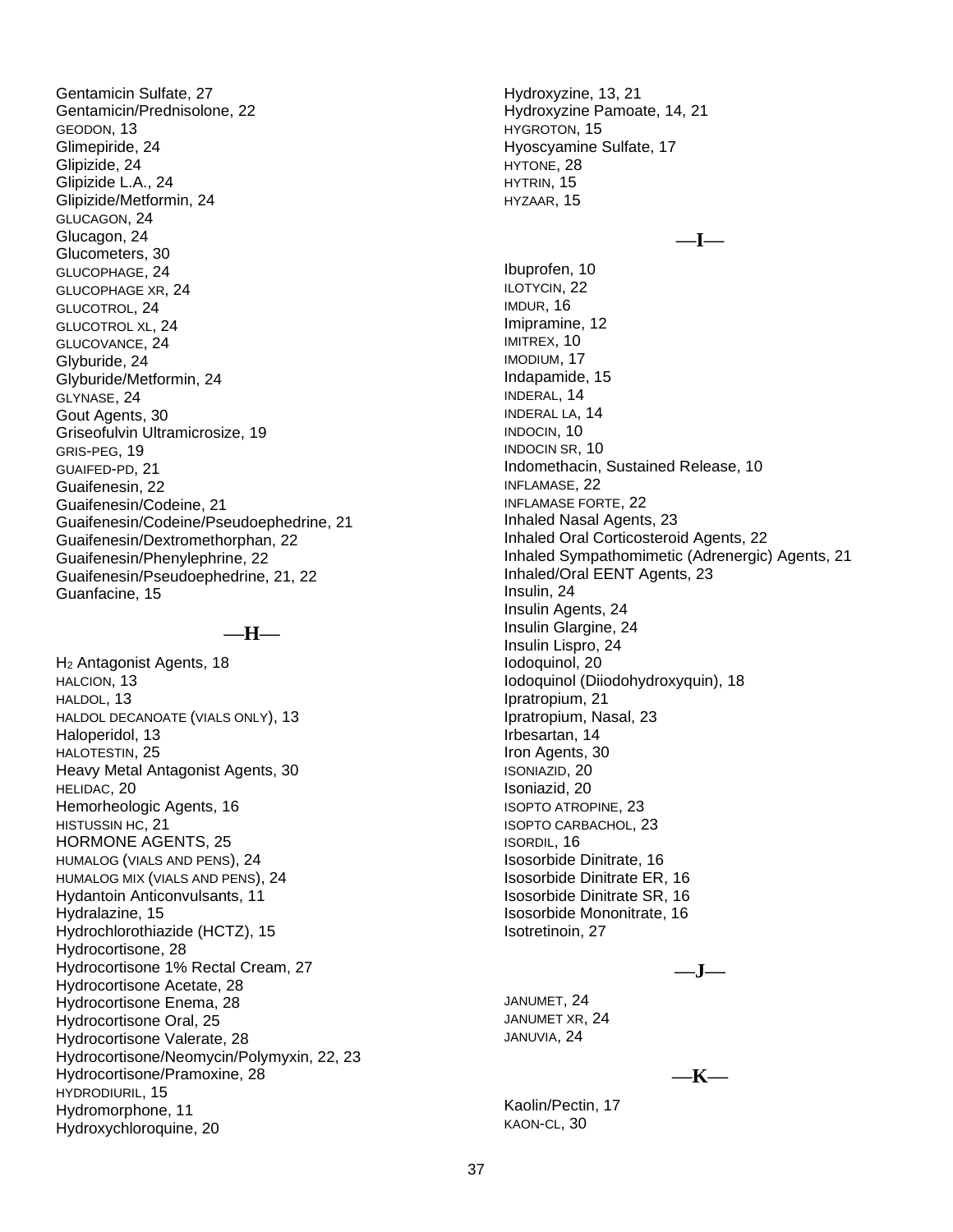KAON -CL 10, 29 KAOPECTATE, 17 KAYEXALATE, 30 KAZANO, 24 K-DUR, 29 K-DUR, 29 KEFLEX, 19 KENALOG, 28 KENALOG IN ORABASE, 23 KEPPRA, 11 Keratolytic Agents, 27 Ketoconazole, 19, 27 Ketoprofen, 10 Ketorolac Tromethamine, 22 Ketotifen, 23 KLONOPIN, 11 K-LOR, 30 K-LYTE, 30 K-LYTE CL DS, 30

**— L —**

Labetalol, 14 Lactulose, 18 LAMICTAL, 11 LAMISIL, 19, 27 Lamotrigine, 11 LAMPRENE, 20 Lancets, 30 LANOXIN, 16 Lansoprazole 15mg OTC, 17 LANTUS (VIALS ONLY ), 24 LARIAM, 20 LASIX, 15 Latanoprost, 23 Laxative Agents, 18 Leflunomide, 10 Leprostatic Agents, 20 Leukotriene Receptor Antagonists, 22 LEVBID, 17 Levetiracetam, 11 Levobunolol, 23 LEVOTHROID, 24 Levothyroxine, 24 LEVOXY L, 25 LEVSIN, 17 LEVSIN SL, 17 LIBRIUM, 13 LIDEX, 28 LIDEX E, 28 Lidocaine, 28 Lidocaine Solution, 23 Lidocaine, Viscous, 23 LILLY INSULINS (VIALS ONLY ), 24 LIORESAL, 12 Liothyronine, 24 Liotrix, 24 LIPITOR, 16 Lisinopril, 14

Lisinopril/HCTZ, 15 Lithium Carbonate, 13 LITHOBID, 13 Local Anesthetic Agents, 23 LODINE, 10 LODINE XL, 10 LOMOTIL, 17 LONITEN, 15 Loop Diuretics, 15 Loperamide, 17 LOPID, 16 LOPRESSOR, 14 LOPROX, 27 Loratadine OTC, 20 LORATADINE , OTC, 20 Lorazepam, 13 Losartan, 14 Losartan/HCTZ, 15 LOTENSIN, 14 LOTENSIN HCT, 15 LOTRIMIN, 27 LOTRISONE, 27 Lovastatin, 16 LOVENOX, 16 Loxapine, 13 LOXITANE , 13 LOZOL, 15 LUDIOMIL, 12 LUVOX, 12

**— M —**

M.A.O. Inhibitor Agents, 12 MAALOX, 17 MAALOX TC, 17 Macrolide Antibiotic Agents, 19 MAGNESIUM OXIDE , OTC GENERIC, 29 Magnesium Oxide, OTC Generic, 29 MALARONE, 20 Malathion, 29 Maprotiline, 12 Masoprocol, 27 MAXAIR, 21 MAXAIR AUTOHALER, 21 MAXALT, 10 MAXALT MLT, 10 MAXITROL, 22 MAXIVATE, 28 MAXZIDE 50, 15 MEBARAL, 11 Mebendazole, 18 Meclizine, 17 MEDROL, 25 MEDROL DOSEPAK, 25 Medroxyprogesterone, 26 Mefloquine, 20 MELLARIL, 13 Meloxicam Tablets, 10 Mephobarbital, 11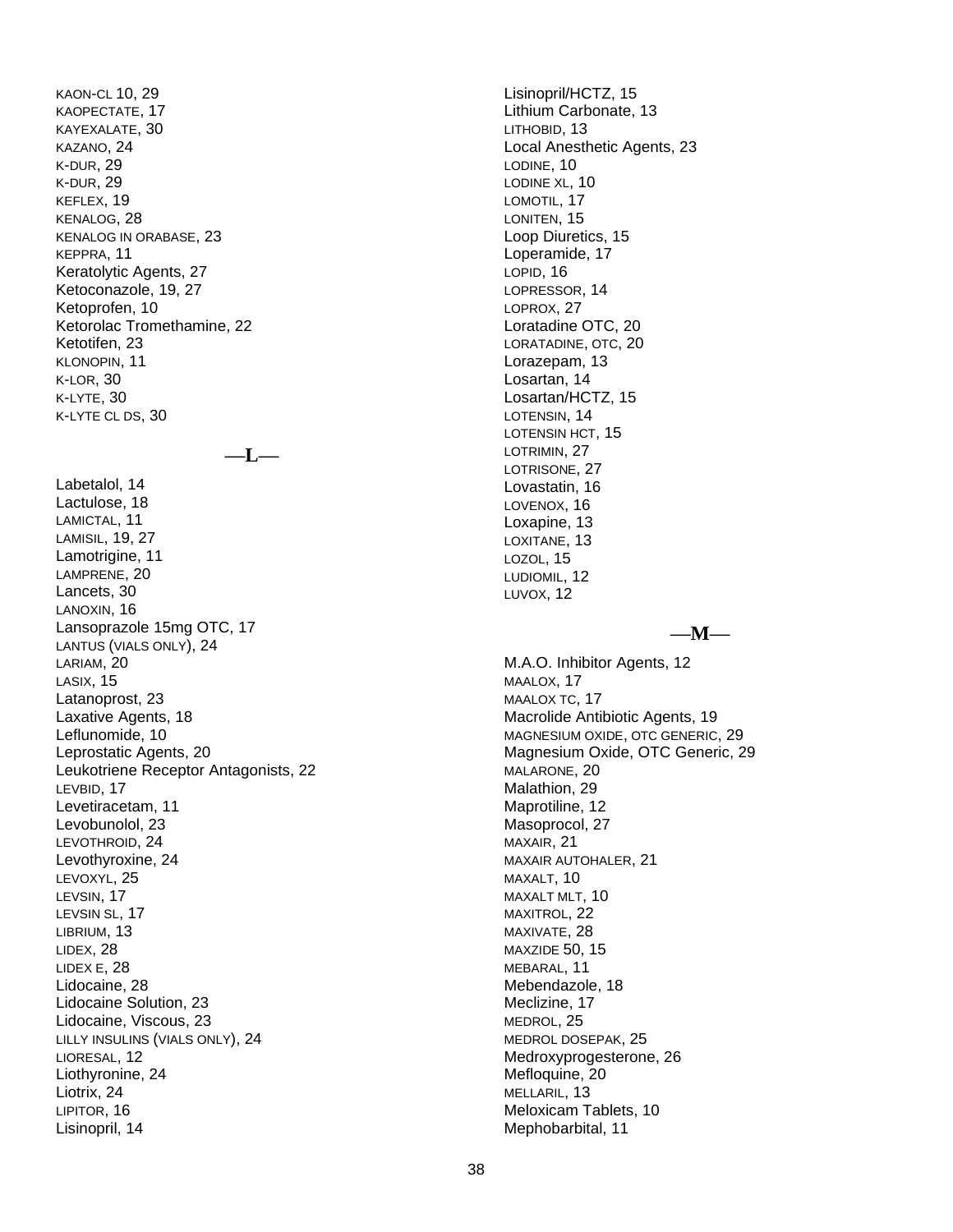MEPHYTON, 30 Mesalamine, 18 MESTINON, 26 METAGLIP, 24 METANDREN, 25 Metaproterenol Oral, 22 Metformin, 24 Metformin ER, 24 Meth/Me Blue/PA/Salol/ATP/Hyos, 26 Methazolamide, 23 METHERGINE, 26 Methimazole, 25 Methocarbamol, 12 Methyldopa, 15 Methylergonovine Maleate, 26 Methylprednisolone, 25 Methyltestosterone, 25 METIMYD, 23 Metoclopramide, 17, 18 Metolazone, 15 Metoprolol Succinate, 14 Metoprolol Tartrate, 14 METROGEL-VAGINAL, 28 Metronidazole, 18, 19, 28 MEVACOR, 16 Mexiletine, 14 MEXITIL, 14 MIACALCIN NS, 25 MICARDIS, 14 Miconazole Cream/Vaginal Tablets, 27 Miconazole Nitrate, 27 MICRO-K, 29 MICRO-K 10, 29 MICRONASE, 24 MIDRIN, 10 Migraine Agents, 10 MIGRANAL, 10 MINIPRESS, 15 MINOCIN, 19 Minocycline, 19 Minoxidil, 15 MIRAPEX, 12 Mirtazapine, 13 Miscellaneous Agents, 29 Miscellaneous Analgesics, 11 Miscellaneous Antibiotic Agents, 19 Miscellaneous Anticonvulsants, 11 Miscellaneous Antidepressant Agents, 12 Miscellaneous Antihistamine Agents, 21 Miscellaneous Anxiolytics, Sedatives, and Hypnotics, 13 Miscellaneous Arthritis Agents, 10 Miscellaneous Central Nervous System Agents, 11 Miscellaneous Diabetes Agents, 24 Miscellaneous EENT Agents, 23 Miscellaneous Gastrointestinal Agents, 18 Miscellaneous Gastrointestinal Supplies, 18 Miscellaneous Ophthalmic Agents, 23 Miscellaneous Otic Agents, 23 Miscellaneous Skin/Mucous Membrane Agents, 27

MISCELLANEOUS/UNCLASSIFIED AGENTS, 29 Misoprostol, 17 MOBAN, 13 MOBIC (TABLETS ONLY), 10 Molindone, 13 Mometasone Furoate Cream, 28 Mometasone Inhaler, 22 Mometasone/Formoterol, 21 MONISTAT, 27 MONISTAT 3, 27 MONISTAT-DERM, 27 Montelukast, 22 Morphine, 11 Morphine SR, 11 MOTRIN, 10 Moxifloxacin, 19 MS CONTIN/ORAMORPH SR, 11 MSIR, 11 Mucolytic Agents, 22 MUCOMYST, 22 Mupirocin, 27 Muscle Relaxant Agents, 12 MYAMBUTOL, 20 MYCELEX, 27 MYCELEX G, 27 MYCELEX TROCHE, 19 MYCIFRADIN, 18 MYCOBUTIN, 20 MYCOLOG II, 27 MYCOSTATIN, 19, 27 MYDRIACYL, 23 MYLANTA I, 17 MYLANTA II, 17 MYLICON, 17 MYSOLINE, 11 **—N—** Nabumetone, 10 Nadolol, 14 Naloxone, 11 Naltrexone, 11 Naphazoline, 23 Naphazoline/Pheniramine, 23 NAPHCON-A, 23 NAPROSYN, 10 Naproxen, 10 Naproxen Sodium, 10 Naratriptan, 10 NARCAN, 11 Narcotic Antitussive Agents, 21 Narcotic Withdrawal Therapy Agents, 11 NARDIL, 12 NASACORT, 23 NAVANE, 13 Nefazodone, 13 Neomycin Sulfate, 18 Neomycin/Gramicidin/Polymyxin, 22 NEOSPORIN, 27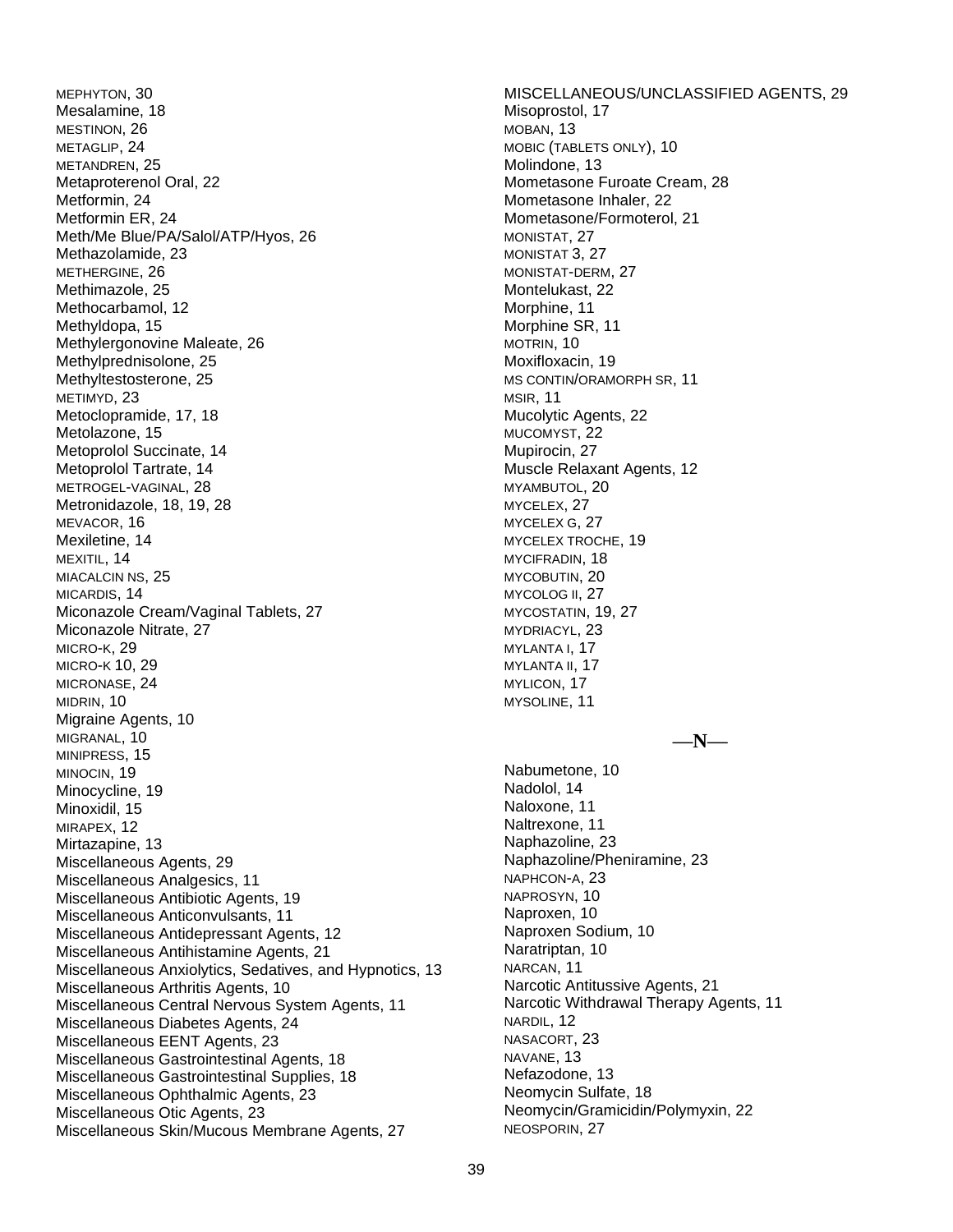NEOSPORIN OPHTHALMIC, 22 Neostigmine, 26 NEPTAZANE, 23 NESINA, 24 NEURONTIN, 11 NIACIN, 16, 30 Niacin, 16, 30 Niacin, Delayed Release, 16 Niacin/Lovastatin, 16 NIASPAN, 16 NICORETTE GUM, 30 Nicotine, 30 NICOTINE PATCH, 30 NICOTROL NASAL SPRAY, 30 Nifedipine, Sustained Release, 15 NITRO-DUR, 16 Nitrofurantoin, 26 Nitroglycerin Ointment, 16 Nitroglycerin Patches, 16 Nitroglycerin Spray, 16 Nitroglycerin Sublingual, 16 NITROL, 16 NITROLINGUAL SPRAY, 16 NITROSTAT SL, 16 NIX, 29 NIZORAL, 19, 27 NOCTEC, 13 Non-Narcotic Antitussive Agents, 21 Non-Sedating Single Entity Agents, 20 Non-Steroidal Anti-Inflammatory Agents, 10 Non-Sulfonylureas, 24 NORCO, 11 Norethindrone Acetate, 26 NORFLEX, 12 NORGESIC, 12 NORLUTATE, 26 NORMODYNE, 14 NORPACE, 14 NORPACE CR, 14 NORPRAMIN, 12 Nortriptyline, 12 NORVASC, 15 NOVAHISTINE DH, 21 NOVAHISTINE EXPECTORANT, 21 Nystatin, 19, 27

**—O—**

OCUFEN, 22 OCUFLOX, 22 Ofloxacin, 22, 23 Olanzapine, 13 Olanzapine/Fluoxetine HCl, 13 Olmesartan, 14 Olmesartan/HCTZ, 15 Olsalazine, 18 Omeprazole 20mg and 40mg, 17 Omeprazole Magnesium, 17 OMNICEF, 19

Ondansetron ODT Tablets, 17 Ondansetron Solution, 17 Ondansetron Tablets, 17 Ophthalmic Antibiotic Agents,, 22 Ophthalmic Anti-Inflammatory Agents, Corticosteroid, 22 Ophthalmic Anti-Inflammatory Agents, NSAIDs, 22 Ophthalmic Antiviral Agents, 22 Ophthalmic Beta Blockers, 22 Ophthalmic Miotic Agents, 23 Ophthalmic Mydriatic Agents, 23 Ophthalmic Sulfonamide Agents, 23 Opiate Agonists, 10 Opiate Antagonists, 11 OPTICHAMBER, 23 Optichamber, 23 Oral Adrenal Corticosteroid Agents, 25 Oral Colon Lavage Solution, 17 Oral Contraceptive Agents, 26 Oral Diabetes Agents, 24 Oral Saline Laxative, 17 Oral Sympathomimetic (Adrenergic) Agents, 21 ORAP, 13 ORASONE, 25 ORINASE, 24 Orphenadrine Citrate, 12 Orphenadrine/Aspirin/Caffeine, 12 ORUVAIL, 10 Oseltamivir, 20 Ostomy Supplies, 18 Other Medical Supplies, 31 Otic Anti-Infective Agents, 23 OVIDE, 29 Oxcarbazepine, 11 Oxybutynin, 26 Oxycodone, 11 Oxycodone/Acetaminophen, 11 Oxycodone/Aspirin, 11 OXYCONTIN, 11 OXYFAST, 11 OXYIR, 11 Oxytocic Agents, 26

**—P—**

PAMELOR, 12 PANCREAZE, 18 PANCRELIPASE 5,000, 17 Pantoprazole, 17 PARAFON DSC, 12 Parasympathomimetic (Cholinergic) Agents, 26 Parathyroid Hormone, 25 PAREPECTOLIN, 16 PARLODEL, 12 PARNATE, 12 Paroxetine, 12 Pasugrel, 16 PAXIL, 12 PCE, 19 PEDIAPRED, 25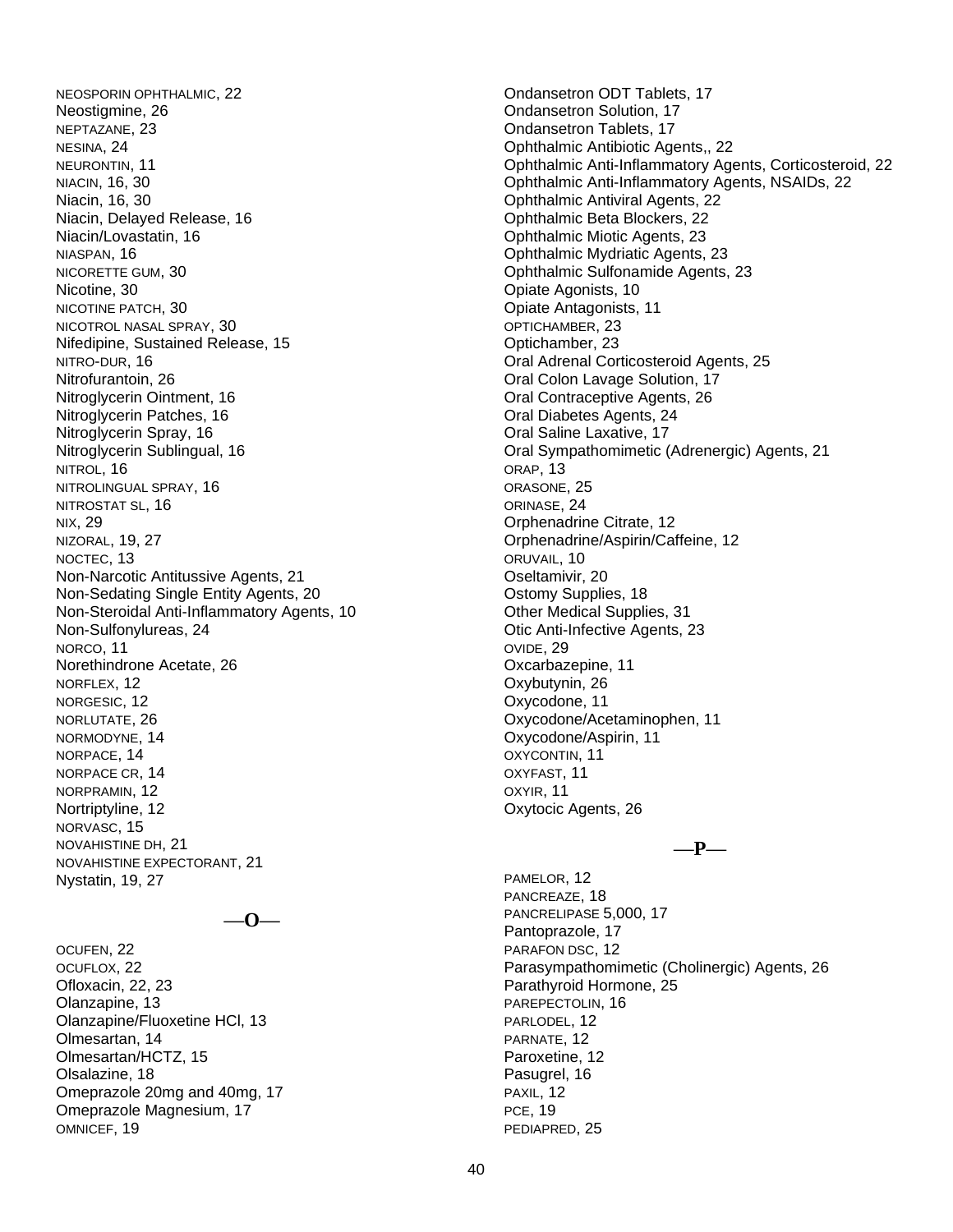PEDIAZOLE, 19 PEN VK, 19 Penicillamine, 30 Penicillin VK, 19 Penicillins, 19 Pentosan, 26 Pentoxifylline, 16 PEPCID, 18 PEPTO BISMOL, 16 PERCOCET, 11 PERCODAN, 11 PERIACTIN, 20 PERIDEX, 23 Permethrin, 29 Perphenazine, 13 PERSANTINE, 16 Phenazopyridine, 26 Phenelzine, 12 PHENERGAN, 14, 17, 21 PHENERGAN VC, 22 PHENERGAN VC/CODEINE, 21 PHENERGAN W/DEXTROMETHORPHAN, 21 PHENERGAN/CODEINE, 21 PHENOBARBITAL, 11 Phenobarbital, 11 Phenoxybenzamine, 15 Phenylephrine/Guaifenesin, 22 Phenylephrine/Hydrocodone/Chlorpheniramine, 21 Phenylephrine/Promethazine, 22 PHENYTEK, 11 Phenytoin, 11 PHOS LO, 29 PHOSPHOLINE IODIDE, 23 Phytonadione, 30 PILOCAR, 23 Pilocarpine, 23 Pimecrolimus, 28 Pimozide, 13 Pindolol, 14 Pioglitazone, 24 Pirbuterol Acetate, 21 Piroxicam, 10 Pituitary Agents, 26 PLAQUENIL, 20 PLAVIX, 16 PLENDIL, 15 PLETAL, 16 Podofilox, 27 POLARAMINE, 20 Polymixin B Sulfate/TMP, 22 POLYTRIM, 22 Potassium Agents, 29 Potassium Chloride, 29 *Potassium Chloride 10mEq*, 29 *Potassium Chloride 20mEq*, 29 *Potassium Chloride 8mEq*, 29 *Potassium Chloride Effervescent Tablets*, 30 Potassium Chloride Liquid, 30 *Potassium Chloride Liquids*, 30

Potassium Chloride Powder, 30 *Potassium Chloride Powders*, 30 Potassium Chloride Tablets, 30 Potassium Iodide, 22 *Potassium-Removing Resins*, 30 Potassium-Sparing Diuretics, 15 Pramipexole, 12 Pramoxine, 28 Pramoxine/Hydrocortisone, 28 PRAVACHOL, 16 Pravastatin, 16 Praziquantel, 18 Prazosin, 15 PRECOSE, 24 PRED FORTE, 22 PRED MILD OPHTHALMIC, 22 PRED-G, 22 Prednisolone, 25 Prednisolone Acetate, 22 Prednisolone Phosphate, 22 Prednisone, 25 PRELONE, 25 PREMARIN, 25 PREMARIN VAGINAL CREAM, 25 PREMPHASE, 25 PREMPRO, 25 PREMPRO LOW DOSE, 25 PREVACID 24HR, 17 PREVPAC, 20 PRILOSEC 20MG AND 40MG, 17 PRILOSEC OTC, 17 PRIMAQUINE, 20 Primaquine, 20 Primidone, 11 PRINCIPEN, 19 PRINIVIL, 14 PRINZIDE, 15 Probenecid, 31 Procainamide, 14 Procainamide SR, 14 PROCAN SR, 14 PROCANBID, 14 Prochlorperazine Maleate, 17 PROCTOCORT, 27 PROCTOCREAM-HC, 28 PROCTOFOAM HC, 28 Progestin Agents, 26 PROLIXIN, 13 Promethazine, 14, 17, 21 Promethazine/Codeine, 21 Promethazine/Dextromethorphan, 21 Promethazine/Phenylephrine/Codeine, 21 PRONESTYL, 14 Propafenone, 14 PROPINE, 23 Propranolol, 14 Propranolol LA, 14 PROPYLTHIOURACIL, 25 Propylthiouracil, 25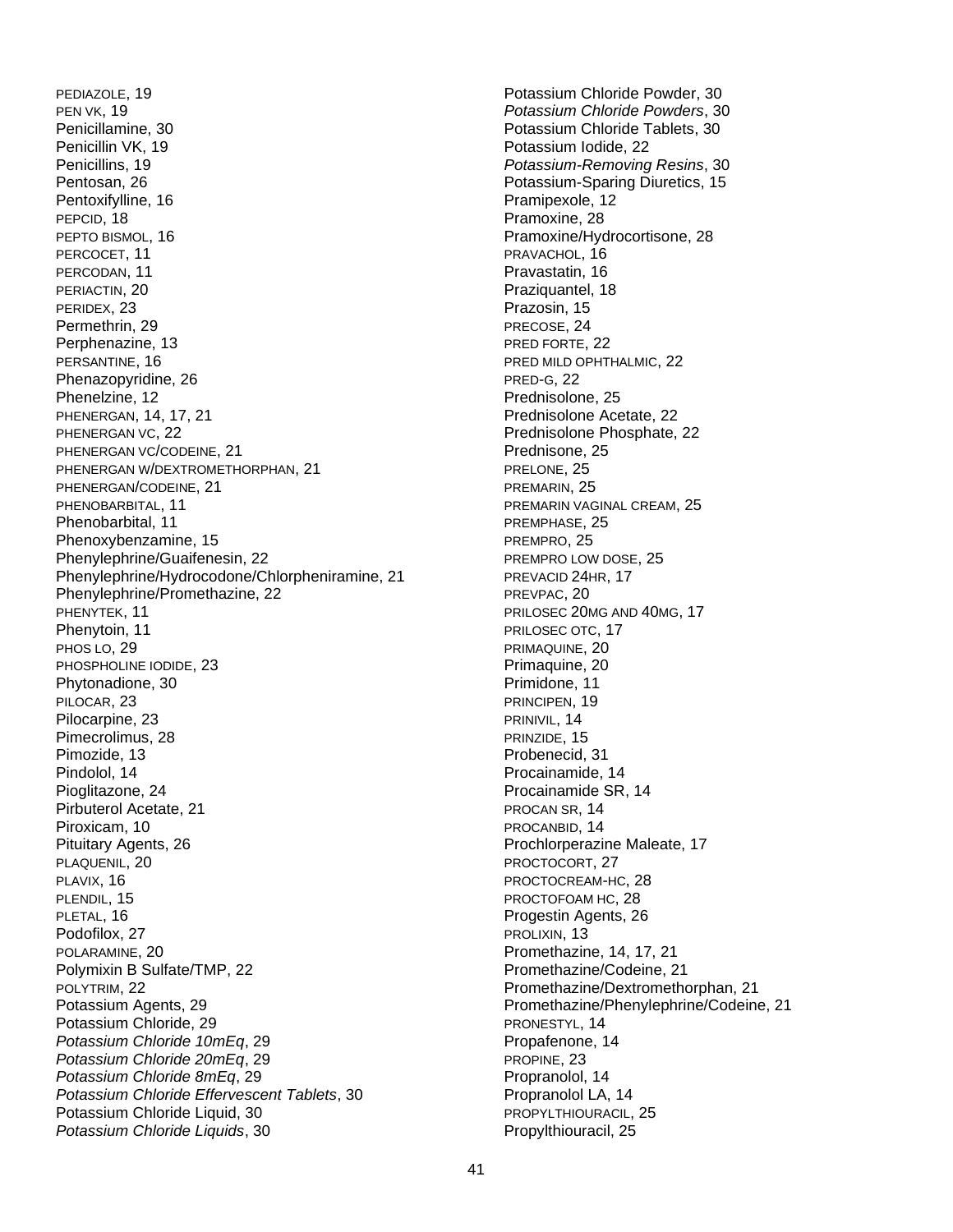PROSTIGMIN, 26 PROTONIX, 17 PROTOPIC, 28 Protriptyline, 12 PROVENTIL, 21 PROVENTIL HFA, 21 PROVENTIL REPETABS, 21 PROVERA, 26 PROZAC CAPSULES, 12 Pseudoephedrine, 21 Pseudoephedrine/Chlorpheniramine, 21 PSORCON, 28 Psychotherapeutic Agents, 12 PYRAZINAMIDE, 20 Pyrazinamide, 20 PYRIDIUM, 26 Pyridostigmine, 26 Pyridoxine, 30 Pyrimethamine, 20

**—Q—**

QUESTRAN, 16 QUESTRAN LIGHT, 16 Quetiapine, 13 QUINAGLUTE, 14 QUINIDEX, 14 Quinidine Gluconate, 14 Quinidine Polygalacturonate, 14 Quinidine Sulfate, 14 Quinidine Sulfate SR, 14 QUININE, 20 Quinine, 20 Quinolones, 19 QVAR REDIHALER, 22

**—R—**

Raloxifene, 26 Ranitidine, 18 REGLAN, 17, 18 REGRANEX, 27 RELAFEN, 10 RELENZA, 20 RELPAX, 10 REMERON, 13 REQUIP, 12 RESCON GC, 22 Reserpine, 14 Respiratory Smooth Muscle Relaxant Agents, 22 RESPIRATORY/EENT AGENTS, 20 RESTORIL, 13 REVIA, 11 Rifabutin, 20 RIFADIN, 20 Rifampin, 20 Rimantadine, 20 RISPERDAL, 13 Risperidone, 13

Rizatriptan, 10 ROBAXIN, 12 ROBITUSSIN, 22 ROBITUSSIN A-C, 21 ROBITUSSIN DAC, 21 ROBITUSSIN DM, 22 ROCALTROL, 30 Ropinirole, 12 ROWASA, 18 RYTHMOL, 14

**—S—**

S.N.R.I. Agents, 12 S.S.R.I. Agents, 12 Salmeterol, 21 Salmeterol/Fluticasone, 21 Salsalate, 10 SAPHRIS, 13 Scabicide/Pediculicide Agents, 29 SEBIZON, 28 Selegiline, 12 Selenium Sulfide 2.5%, 28 SELSUN, 28 SENNA, 18 Sennosides, 18 SEPTRA, 19 SEREVENT, 21 SEROQUEL, 13 SERPASIL, 14 Sertraline, 12 SERZONE, 13 SILVADENE, 27 Silver Sulfadiazine, 27 Simethicone, 17 Simvastatin, 16 SINEMET, 12 SINEMET CR, 12 SINEQUAN, 12 Single Entity Alkylamine Agents, 20 Single Entity Ethanolamine Agents, 20 SINGULAIR, 22 Sitagliptin, 24 Sitagliptin/Metformin, 24 Sitagliptin/Metformin Extended Release, 24 Skeletal Muscle Relaxants, 12 SLO-BID, 22 SLO-PHYLLIN, 22 SLO-PHYLLIN 80, 22 Sodium Chloride for Inhalation, 24 Sodium Polystyrene Sulfonate, 30 SODIUM SULAMYD, 23 SOMA, 12 Sotalol, 14 Spironolactone, 15 Spironolactone/HCTZ, 15 SSKI, 22 STADOL NS, 11 STELAZINE, 13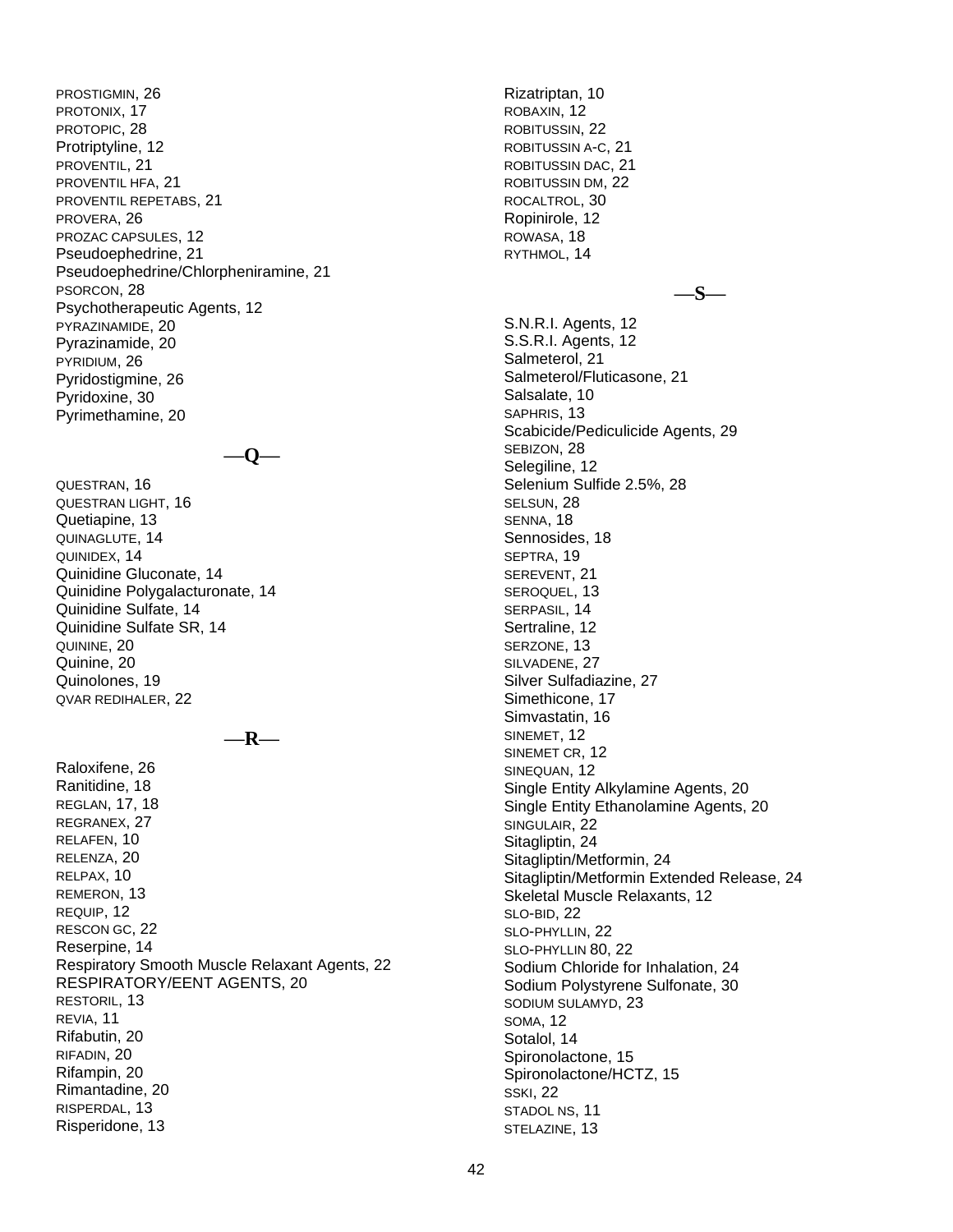Sucralfate, 17 SUDAFED, 21 Sulfacetamide, 23 Sulfacetamide 10%/Prednisolone 0.2%, 23 Sulfacetamide 10%/Prednisolone 0.5%, 23 Sulfacetamide Lotion, 28 SULFADIAZINE, 19 Sulfadiazine, 19 Sulfamethoxazole/Trimethoprim (SMZ/TMP), 19 Sulfasalazine, 18 Sulfisoxazole, 19 Sulfonamide Agents, 19 Sulfonylureas, 24 Sulindac, 10 SULTRIN, 27 Sumatriptan, 10 SUMYCIN, 19 SUPRAX, 19 SYMBYAX, 13 SYMMETREL, 12, 20 SYNALAR, 28 SYNTHROID, 25 **—T—** Tacrolimus, 28 TAGAMET, 18 TAMBOCOR, 14 TAMIFLU, 20 TAPAZOLE, 25 TEGRETOL, 11 TEGRETOL XR, 11 Telmisartan, 14 Temazepam, 13 TEMOVATE, 28 TENEX, 15 TENORETIC, 15 TENORMIN, 14 Terazosin, 15 Terbinafine, 19, 27 Terbutaline Sulfate, 22 Teriparatide, 25 TERPIN HYDRATE/CODEINE, 21 Terpin Hydrate/Codeine, 21 TESSALON, 21 Tetracycline, 19 Tetracycline/Bismuth/Metronidazole, 20 Tetracyclines, 19 THEO-DUR, 22 Theophylline, 22 Theophylline, 80mg/15cc, 22 Theophylline, Sustained Release, 22 Thiamine, 30 Thiazide and Related Diuretics, 15 Thioridazine, 13 Thiothixene, 13 THORAZINE, 13 Thyroid Agents, 24 Thyroid, Desiccated, 25

THYROLAR, 24 Tiagabine, 11 TIGAN, 17 TIMOPTIC, 23 TINACTIN, 27 Tioconazole, 27 Tobramycin, 22 TOBREX, 22 TOFRANIL, 12 Tolazamide, 24 Tolbutamide, 24 TOLINASE, 24 Tolnaftate, 27 Tolterodine, 26 TOPAMAX, 12 Topical Antibiotic Agents, 27 Topical Antifungal Agents, 27 Topical Anti-Inflammatory Agents, 28 Topical Antipruritic and Local Anesthetic Agents, 28 Topical Antiviral Agents, 28 Topical Miscellaneous Anti-Infective Agents, 28 TOPICAL/MUCOUS MEMBRANE AGENTS, 27 TOPICORT, 28 TOPICORT LP, 28 Topiramate, 12 TOPROL XL, 14 Tramadol, 11 TRANDATE, 14 TRANXENE, 13 Tranylcypromine, 12 Trazodone, 13 TRENTAL, 16 Triamcinolone, 28 Triamcinolone 0.1% in Orabase, 23 Triamcinolone, Nasal, 23 Triamcinolone/Nystatin, 27 Triamterene, 15 Triamterene 37.5mg/HCTZ 25mg, 15 Triamterene 50mg/HCTZ 25mg, 15 Triamterene 75mg/HCTZ 50mg, 15 Triazolam, 13 Tricyclic Antidepressant Agents, 12 TRIDESILON, 28 Triethanolamine, 24 Trifluoperazine, 13 Trifluridine Ophthalmic Solution, 22 Trihexyphenidyl, 12 TRILAFON, 13 TRILEPTAL, 11 Trimethobenzamide, 17 Trimethoprim, 19, 26 TRIMOX, 19 TRIMPEX, 19, 26 Triple Sulfa Cream, 27 Triprolidine/Pseudoephedrine/Codeine, 21 Tropicamide, 23 TRUSOPT, 23 T-STAT, 27 TUMS, 29